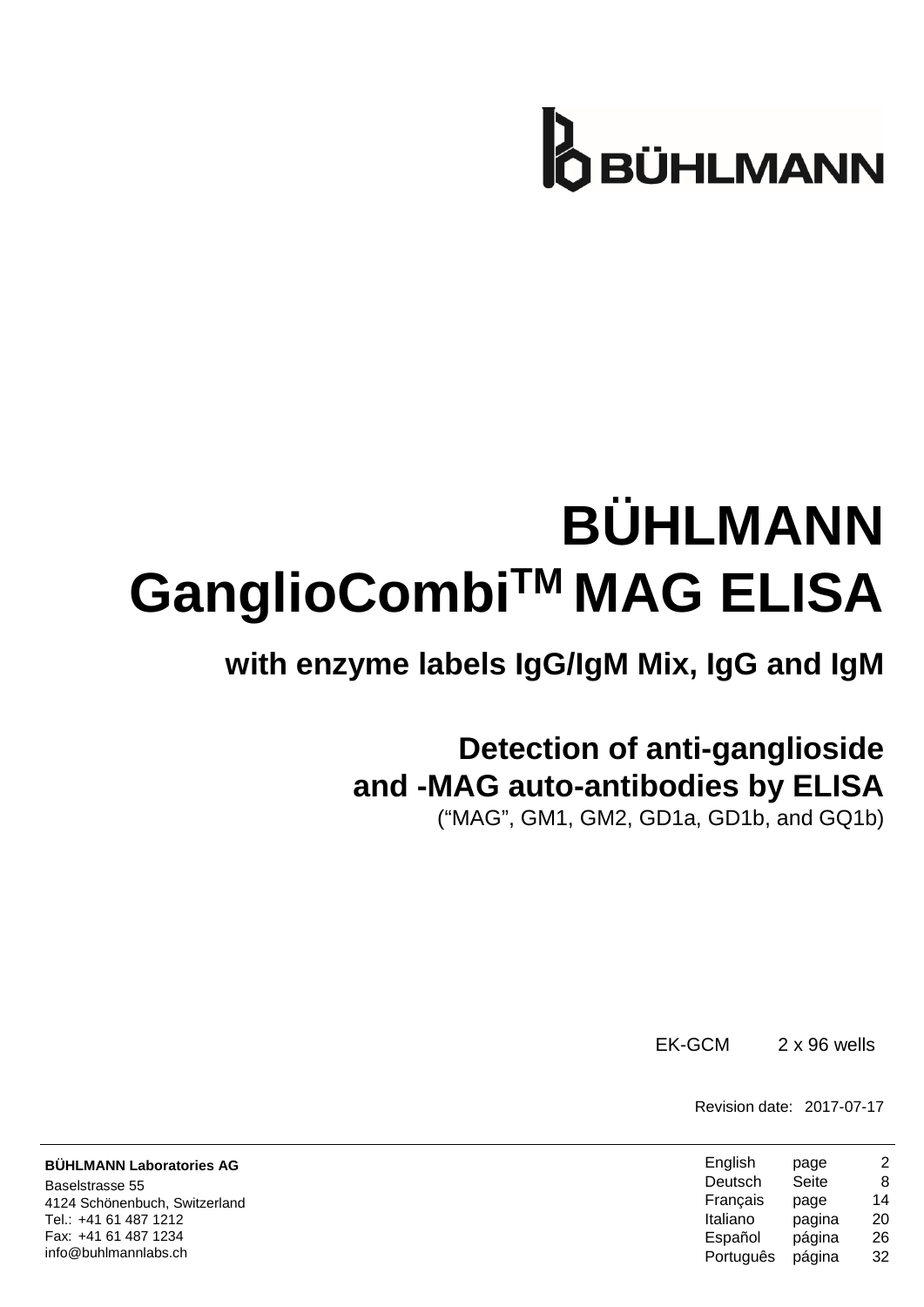#### <span id="page-1-0"></span>**INTENDED USE**

BÜHLMANN GanglioCombiTM MAG ELISA, is an *in vitro*  diagnostic test intended to detect auto-antibodies against defined relevant neural antigens/epitopes in serum samples from patients with suspected peripheral neuropathies with an unknown etiology. It allows quantitative classification of results into titre categories and serves as an aid to diagnosis of neuropathies (ref. 1-7).

#### **INTENDED APPLICATION**

With regard to the 3 different enzyme labels, the device components allow three application options:

1. Testing with the IgG/IgM mix conjugate allows to screen for the presence of auto-antibodies and indicate a possible auto-immune neuropathy.

2. Testing with individual IgG and/or IgM conjugates allows auto-antibody isotype determination.

3. For laboratory work-up initial sample screening using the IgG/IgM enzyme label mix (option 1), may be followed by differentiation of mix-positive samples using individual IgG and IgM conjugates (option 2) after prior consultation with a clinician/referring neurologist.

#### **PRINCIPLE OF THE ASSAY**

BÜHLMANN GanglioCombi™ MAG ELISA is based on the enzyme-immunometric assay technique. The wells of the provided microtiter plate are coated with gangliosides: GM1, GM2, GD1a, GD1b and GQ1b as well as with a synthetic MAG (Myelin Associated Glycoprotein) "mimotope". The MAG "mimotope" is a synthetic sulphated disaccharide. It<br>mimics a MAG carbohydrate epitope a MAG carbohydrate HNK-1, recognized by anti-MAG auto-antibodies.

Calibrator, controls, and patient sera are incubated in the microtiter wells and anti-ganglioside and/or -MAG autoantibodies present in the samples bind to the immobilized gangliosides or MAG-analogue. After washing off unbound substances, the antibodies are detected with horseradishperoxidase (HRP) labelled antibodies against human IgG and/or IgM. Following a second washing step in which unbound enzyme label is removed, a substrate solution containing tetramethylbenzidine (TMB) is added. A blue colour develops in proportion to the amount of antibodies bound to the immobilized gangliosides or MAG-analogue. Colour development is stopped by adding an acidic stop solution (diluted sulphuric acid) which turns the blue solution into yellow. The intensity of the colour is measured at 450 nm.

The measured absorbance is proportional to the titre of autoantibodies present in a given sample. The titres of autoantibodies are expressed as % ratios of the calibrator and can be assigned to titre categories (negative, grey zone, positive, strongly positive).

#### **REAGENTS SUPPLIED AND PREPARATION**

| Reagents                                                                                                                         | Quantity                        | Code                    | <b>Reconstitution</b>                        |
|----------------------------------------------------------------------------------------------------------------------------------|---------------------------------|-------------------------|----------------------------------------------|
| <b>Microtiter Plate</b><br>precoated with<br>gangliosides and MAG<br>analogue                                                    | $2 \times 12 \times 8$<br>wells | B-GCM-<br>MP            | Ready to use                                 |
| <b>Plate Sealer</b>                                                                                                              | 6 pieces                        |                         |                                              |
| <b>Wash Buffer Concentrate</b><br>(10x)<br>with preservatives                                                                    | 2 bottles<br>$100 \text{ mL}$   | B-GCO-<br>WВ            | Dilute with<br>900 mL of<br>deionized water  |
| <b>Incubation Buffer</b><br>with preservatives                                                                                   | 1 bottle<br>100 mL              | B-GCO-IB                | Ready to use                                 |
| <b>Calibrator</b><br>Lyophilized with<br>preservatives                                                                           | 1 vial                          | B-GCO-CA                | Add 1.5 mL of<br>Incubation<br><b>Buffer</b> |
| Negative, Low and<br><b>Medium Control</b><br>Lyophilized with<br>preservatives                                                  | 3 vials                         | B-GCO-<br><b>CONSET</b> | Add 1.5 mL of<br>Incubation<br><b>Buffer</b> |
| Enzyme Label IgG/IgM<br>Mix<br>Anti-human IgG and IgM<br>Ab conjugated to HRP in a<br>protein-based buffer with<br>preservatives | 2 vials<br>11 mL each           | B-GCO-<br>FI GM         | Ready to use                                 |
| Enzyme Label IgG<br>Anti-human IgG Ab<br>conjugated to HRP in a<br>protein-based buffer with<br>preservatives                    | 1 vial<br>11 mL                 | B-GCO-<br>ELG           | Ready to use                                 |
| <b>Enzyme Label IgM</b><br>Anti-human IgM Ab<br>conjugated to HRP in a<br>protein-based buffer with<br>preservatives             | 1 vial<br>11 mL                 | B-GCO-<br><b>ELM</b>    | Ready to use                                 |
| <b>TMB Substrate</b><br>TMB in citrate buffer                                                                                    | 2 vials<br>11 mL                | <b>B-TMB</b>            | Ready to use                                 |
| <b>Stop Solution</b><br>0.25 M sulfuric acid                                                                                     | 2 vials<br>11 mL                | <b>B-STS</b>            | Ready to use<br><b>Corrosive</b><br>agent    |

Table 1

#### **STORAGE AND SHELF LIFE OF REAGENTS**

| <b>Sealed/ Unopened Reagents</b>                                                                            |                                                                                                                                                                                     |  |
|-------------------------------------------------------------------------------------------------------------|-------------------------------------------------------------------------------------------------------------------------------------------------------------------------------------|--|
| All sealed/unopened kit components are stable at 2-8 °C until the<br>expiration date printed on the labels. |                                                                                                                                                                                     |  |
| <b>Opened/ Reconstituted Reagents</b>                                                                       |                                                                                                                                                                                     |  |
| <b>Microtiter Plate</b>                                                                                     | Return unused strips immediately to the aluminium<br>pouch containing the desiccant packs and reseal<br>along the entire edge of zip-seal. Store for up to 4<br>months at $2-8$ °C. |  |
| Wash<br>Diluted<br><b>Buffer</b>                                                                            | Store for up to 4 months at 2-8 °C.                                                                                                                                                 |  |
| Calibrator                                                                                                  | Store for up to 4 months at                                                                                                                                                         |  |
| Controls                                                                                                    | 2-8 °C. Do not freeze!                                                                                                                                                              |  |
| <b>Incubation Buffer</b>                                                                                    |                                                                                                                                                                                     |  |
| Enzyme Labels                                                                                               | Store at 2-8 °C until expiration date printed on the<br>labels.                                                                                                                     |  |
| <b>TMB Substrate</b>                                                                                        |                                                                                                                                                                                     |  |
| <b>Stop Solution</b>                                                                                        | Store at 18-28 °C until expiration date printed on the<br>labels.                                                                                                                   |  |

Table 2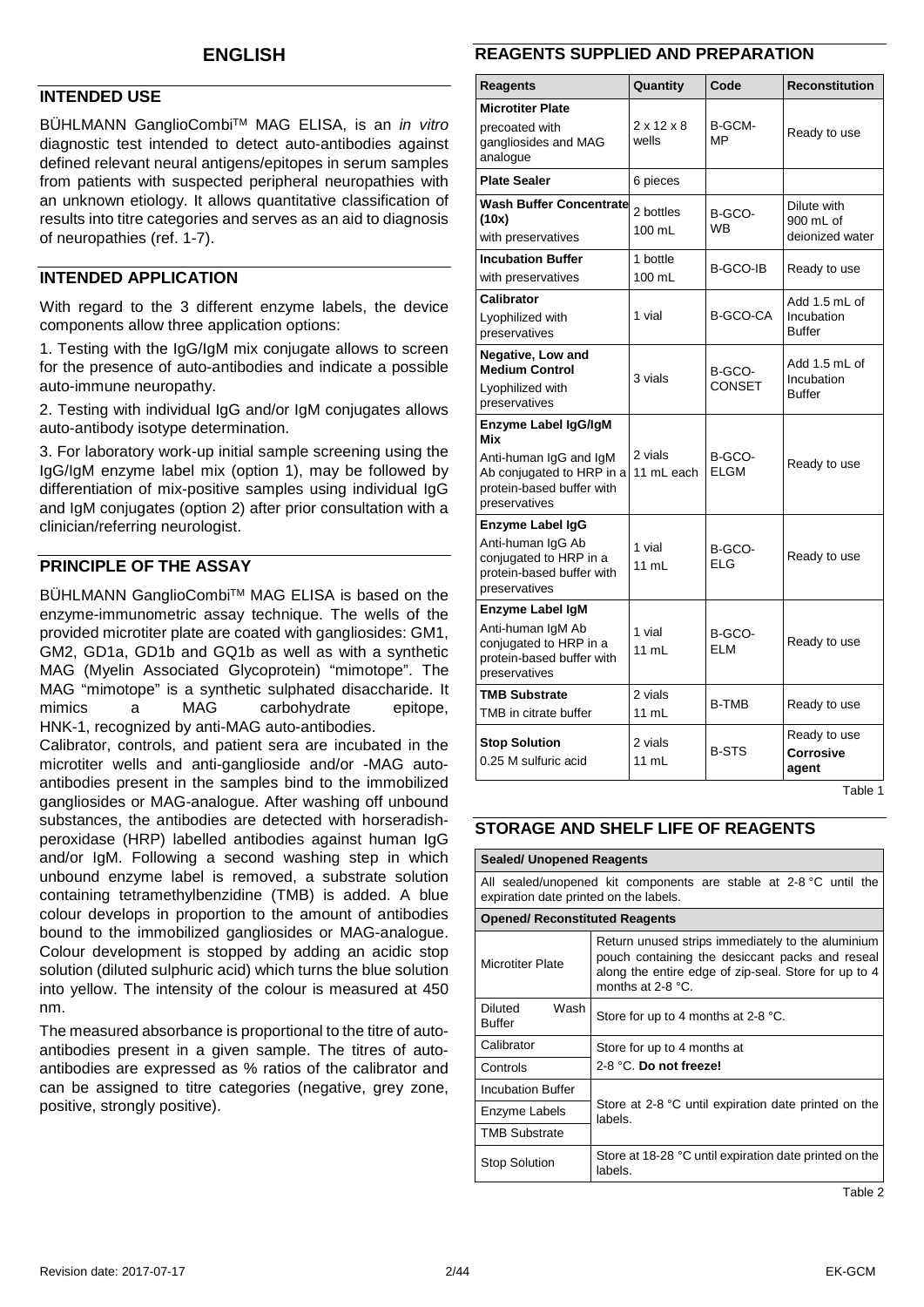#### **MATERIALS REQUIRED BUT NOT PROVIDED**

- Precision pipettes with disposable tips: 20 µL, 100 µL and 1000 µL pipettes
- Disposable polystyrene or polypropylene tubes for the preparation of sample dilutions
- 1000 mL cylinder for the reconstitution of the wash buffer
- Squeeze bottle for wash buffer or automatic microtiter plate washer
- Blotting paper
- Orbital shaker for microtiter plates
- Microtiter plate reader for the measurement of absorbance at 450 nm

#### **PRECAUTIONS**

#### **Safety precautions**

- Both, calibrator (B-GCO-CA) and controls (B-GCO-CONSET) of this kit contain components of human origin. Although tested and found negative for HBV surface antigen, HCV and HIV1/2 antibodies, the reagents should be handled as if capable of transmitting infections and should be handled in accordance with good laboratory practices using appropriate precautions.
- Stop solution: The stop solution (B-STS) contains sulfuric acid (0.25 M). The reagent is an irritant to eyes, skin and mucous membranes. Avoid contact with eyes, skin and clothes. After contact with eyes or skin, wash immediately with plenty of water.
- Reagents: Avoid contact of reagents with the skin, eyes, or mucous membranes. If contact does occur, immediately wash with generous amounts of water; otherwise, irritation / burns can occur.
- Unused solution should be disposed of according to local state and federal regulations.

#### **Technical precautions**

- Read carefully the instructions prior to carrying out the test. Test performance will be adversely affected, if reagents are incorrectly diluted, modified or stored under conditions other than those as detailed in this instruction for use.
- Residues in the microtiter plate wells result from the production process. They are removed in the washing step (assay procedure step 3) and do not affect the results.
- Prepare reagents before starting the assay procedure. Reagents used in steps 3-9 must be cold (2-8 ˚C) and kept cold while pipetting and washing. Put the TMB substrate at room temperature (18-28 ˚C).
- Steps 3-9: Use cold (2-8 °C) reagents for all these steps and keep them cold while pipetting. Recommendation: Prepare the wash buffer the evening before performing the assay and place it into the fridge overnight.
- Wash steps 3, 6 and 9: The wash steps are crucial for removing residues in the microtiter plate wells resulting from the production process (step 3) as well as any unbound antibodies (steps 6 and 9).
	- $\rightarrow$  Always perform the wash steps with cold (2-8 °C) wash buffer.
	- $\rightarrow$  Make sure that all wells are completely empty after the last washing cycle.
- Step 9: Adjust TMB substrate to room temperature (18-28 °C) before using it.
- Step 11: Shake the microtiter plates during the incubation with substrate. Depending on the orbital plate shaker, we recommend 400-600 rpm. The solution should move in the wells but must not spill over.
- If an automated washer is used, "plate mode" should be chosen so that dispensing is performed sequentially on all strips before aspirating.
- Components must not be used after the expiry date printed on the labels.
- Do not mix different lots of reagents.
- Every effort should be made to ensure that no cross contamination occurs between reagents, samples or between wells.
- Microwells cannot be re-used.

#### **SPECIMEN COLLECTION AND STORAGE**

- The procedure requires <0.1 mL of blood or <50 µL of serum, respectively.
- Refer to page [7](#page-6-0) to learn about the interference of haemolyzed, lipemic or icteric samples.
- Collect blood into plain tubes (no anti-coagulant), avoid haemolysis, leave to clot for one hour, centrifuge for 10 minutes at approximately 1500 x g at room temperature (18-28 °C), collect the serum.
- We recommend freezing aliquots of patient samples if you need to store samples in order to avoid repeated freezing/thawing.
- Store serum samples at  $\leq -20$  °C up to 4 months. For long-term storage we recommend -70 °C (samples are stable for >1 year). Frozen samples should be thawed and vortexed thoroughly prior to use.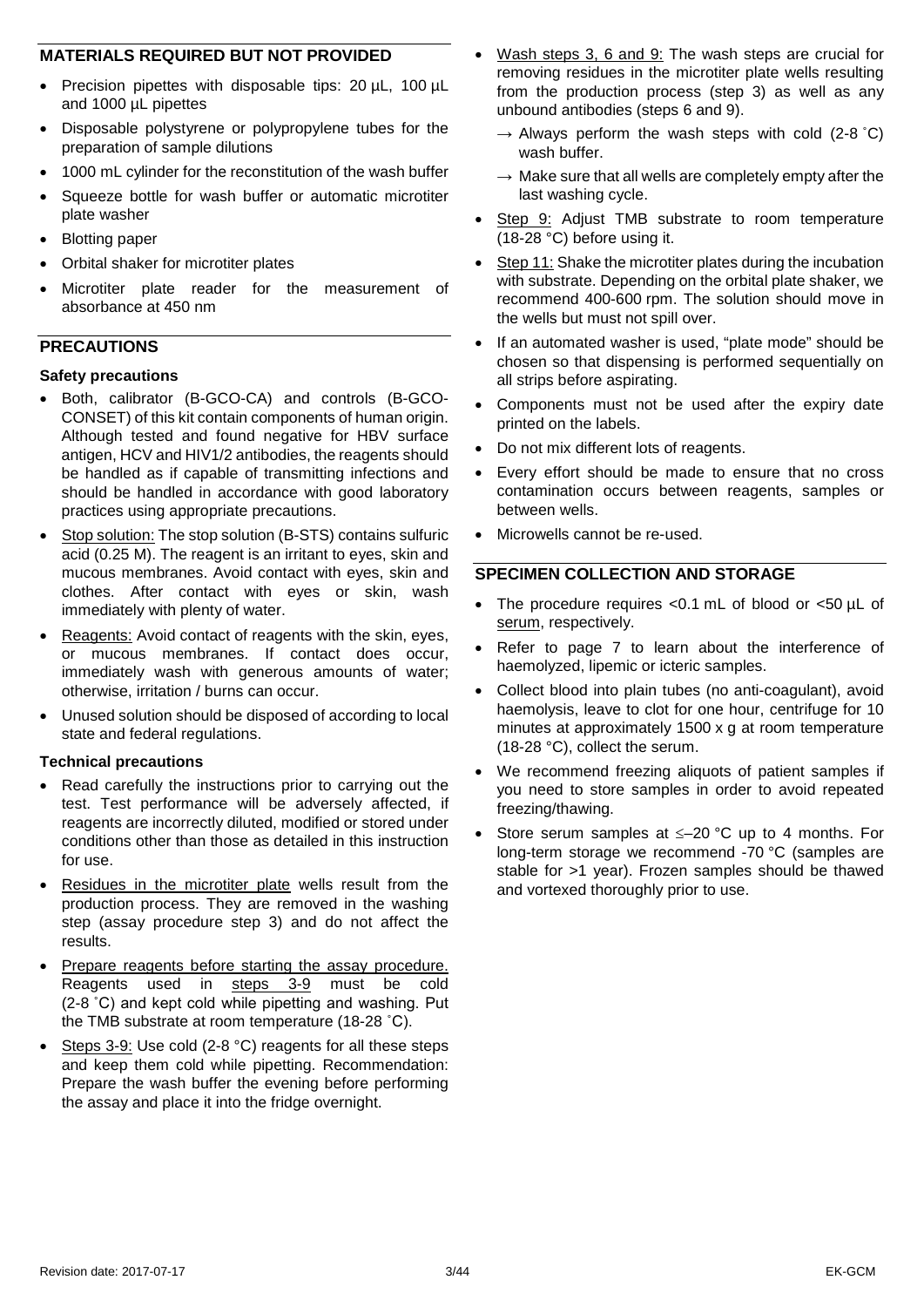#### **ASSAY PROCEDURE**

#### **You can choose between three basic options:**

- (1) Detection of IgG/IgM mix-isotypes: step 4a-4e and 7
- (2) Detection of IgG and IgM isotypes: step 4a'-4f'and 7'
- (3) Two-step approach: Option  $1 \rightarrow$  autoimmune antibody positive samples  $\rightarrow$  Option 2.

*Note: Equilibrate TMB substrate to room temperature (18- 28 ˚C).*

- 1. Dilute all patient samples to be investigated 1:50 with incubation buffer. Use 30 µL of serum + 1470 µL (cold: 2- 8 °C!) incubation buffer. Mix by vortexing and leave diluted samples as well as reconstituted calibrator and controls for 30 minutes at 2-8 °C prior to pipetting (refer to step 4a and b).
- 2. Prepare a plate-frame with the required number of strips to test the patient samples. Reseal the remaining strips in the foil pouch together with the desiccant packs immediately. Store refrigerated.

*Note: Use cold reagents in steps 3 to 9.*

3. Wash coated wells twice using at least 300 µL of cold! wash buffer per well. Empty wells and tap plate firmly onto blotting paper to remove remaining liquid completely.

*Note: Immediately proceed to the next steps.*

#### **Option 1: Detection of IgG/IgM mix-isotypes**

- 4a. Calibrator: Pipet 100 µL of calibrator into the well A1 (refer to figure 1A).
- 4b.Controls: Pipet 100 µL of medium control into well B1, of low control into well A2 and of negative control into well B2 (refer to figure 1A).

*Note: If more than three strips per run are used, calibrator and controls can be tested in duplicates (see figure 1A)*.

- 4c. Patient serum: Pipet 100 µL of diluted patient serum 1 into wells C1-H1 (refer to figure 1A).
- 4d. Patient serum: Pipet 100 µL of diluted patient serum 2 into wells C2-H2 (refer to figure 1A)
- 4e.Pipet 100 µL of diluted patient sera 3-24 into subsequent wells (refer to figure 1A).

#### **Option 2: Detection of IgG Isotypes**

- 4a'.Calibrator: Pipet 100 µL of calibrator into the well A1 (refer to figure 1B).
- 4b'.Controls: Pipet 100 µL of medium control into well B1, of low control into well A2 and of negative control into well B2 (refer to figure 1B).

*Note: If more than three strips per isotype are used, calibrator and controls can be tested in duplicates (see figure 1B).*

- 4c'. Patient serum: Pipet 100 µL of diluted patient serum 1 into wells C1-H1 (refer to figure 1B).
- 4d'.Patient serum: Pipet 100 µL of diluted patient serum 2 into wells C2-H2 (refer to figure 1B).
- 4e'.Pipet 100 µL of diluted patient sera 3-12 into subsequent wells.

#### **Detection of IgM isotypes.**

4f'. Repeat steps 4a'-4e' using subsequent wells or a new microtiter plate if necessary (refer to figure 1B).

#### **For options 1 and 2: Sample incubation and washes**

- 5. Cover the plate with a plate sealer and incubate for 2 hours ±5 minutes at 2-8 °C (do not shake the plate).
- 6. Remove plate sealer. Empty the wells and wash three times using at least 300 µL of cold wash buffer (2-8 °C) per well. Empty the wells and strike the plate firmly onto blotting paper in order to remove washing buffer completely.

#### **For option 1: Detection of IgG/IgM mix-isotype**

7. Add 100 µL of enzyme label IgG/IgM mix to the wells.

#### **For option 2: Detection of IgG and IgM isotypes**

7'. Add 100 µL of enzyme label IgG or IgM to the respective wells (refer to figure 1B).

#### **For option 1 and 2: Incubation with enzyme labels, washes, and detection**

- 8. Cover the plate with a plate sealer and incubate for 2 hours ±5 minutes at 2-8 °C (do not shake the plate).
- 9. Remove plate sealer. Empty the wells and wash three times using at least 300 µL of cold wash buffer (2-8 °C) per well. Empty the wells and strike the plate firmly onto blotting paper.

*Note: Adjust TMB substrate solution to room temperature (18-28 °C).*

- 10. Add 100 µL of TMB substrate solution to each well.
- 11. Cover plate with a plate sealer, incubate plate on an orbital plate shaker at 400-600 rpm for 30 ±2 minutes at 18-28 °C. Protect the plate from direct light.
- 12. Add 100 µL of stop solution to all wells. Proceed to step 13 within 30 minutes.
- 13. Read absorbance at 450 nm in a microtiter plate reader.

#### **QUALITY CONTROL**

A good understanding of this instruction for use is necessary to obtain reliable results. These will be obtained only by using precise laboratory techniques (current GLP guidelines) and accurately following the instruction for use. Since there is no control serum for anti-ganglioside antibodies commercially available, we recommend using a positive, and negative serum pool for internal quality control. A minimal OD value of 1.2 is recommended for the calibrator. All controls must be within the established expected ranges (% ratio). The expected ranges of the controls are lot-specific and indicated in the QC data sheet. Performance characteristics should be within established limits. If these characteristics are not in conformity with established limits and repetition excludes handling failures, check the following issues: i) Have all reagents, used in steps 3-10 been kept at 2-8 °C? ii) accuracy of the pipets, thermometers, and timers, iii) settings of ELISA washer and reader, iv) expiration date of the reagents v) storage and incubation conditions vi) colour of the TMB substrate solution (should be colourless) and vii) purity of the water.

#### **STANDARDIZATION**

The calibrator included in this kit has been calibrated against internal reference material. It has been adjusted to 100 % ratio**.**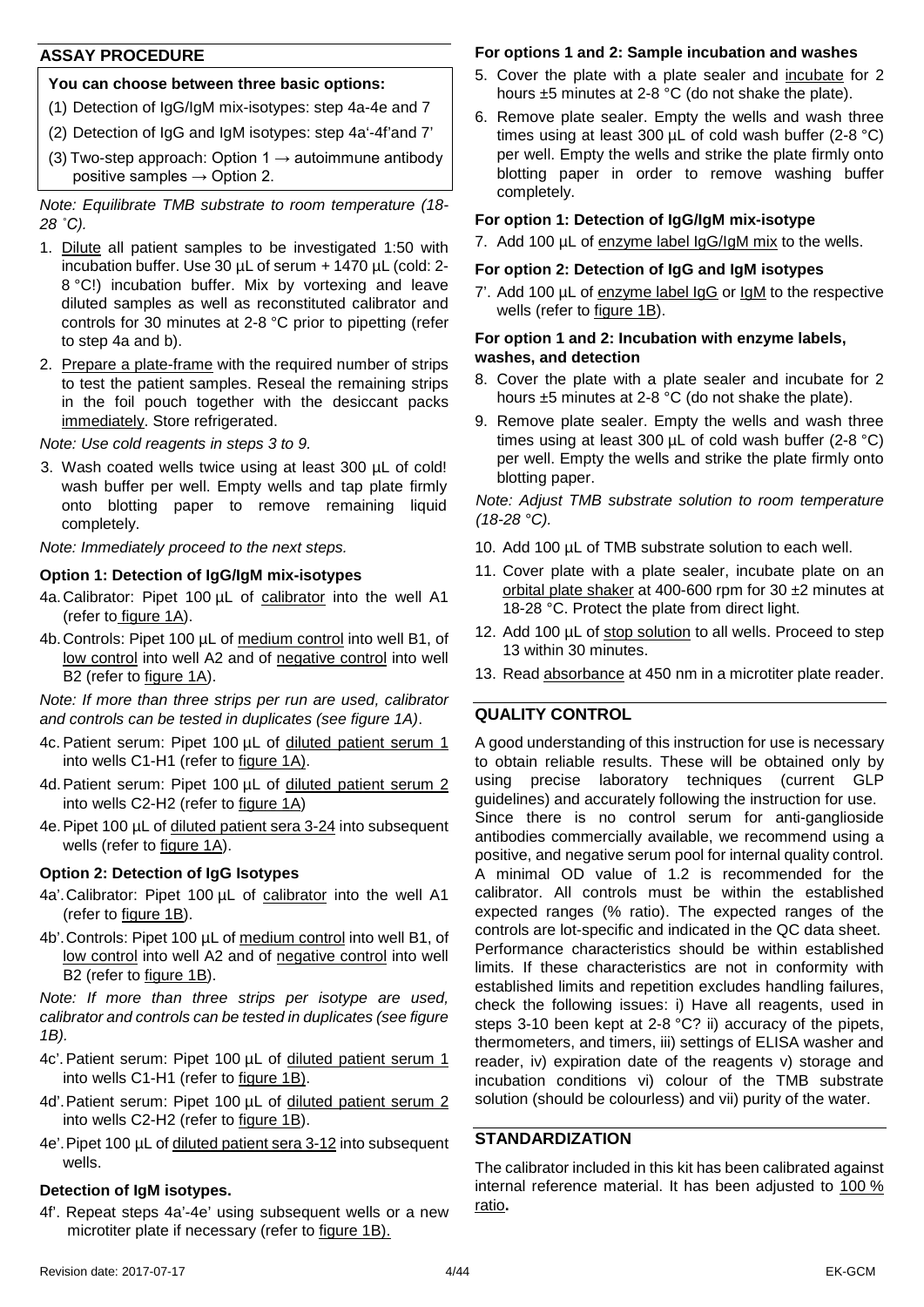#### **RESULTS AND CALCULATION**

#### **Calculation of results:**

- 1. Record absorbance (OD) at 450 nm for each well (calibrator, controls and patient samples).
- 2. Average the duplicate calibrator and control values (if available).
- 3. Results are expressed as ratio of absorbance of samples and the (averaged) absorbance of the calibrator.

#### **IgG/IgM Mix isotypes**

absorbance of samples or controls

% Ratio :

absorbance of calibrator

#### **IgG and IgM isotypes**

absorbance of samples or controls

x 100

 $\times$  200

#### % Ratio :

absorbance of calibrator

Programs to calculate results as % ratio are available on most microplate readers.

*Note: Results presented in tables 7 and 8 are examples. Calibrator and controls must be used in each individual assay.*

#### **LIMITATIONS**

- 1. It is recommended that grey zone and positive results obtained with enzyme label IgG/IgM mix be first discussed with a clinician/referring neurologist prior to further isotype determination with individual IgG and IgM enzyme labels.
- 2. Only IgM anti-"MAG" and IgM anti-GM2 auto-antibody isotypes have been described in the clinical literature (ref. 1, 2, 6, 7).
- 3. Grey zone and positive results for the "MAG" epitope obtained with enzyme label IgG/IgM mix or enzyme label IgM may be retested with the BÜHLMANN anti-MAG Autoantibodies ELISA (EK-MAG).
- 4. IgM auto-antibodies against GD1a are very rare and have been shown not to be of primary clinical relevance (ref. 1, 2, 6, 7).
- 5. Dominant auto-immune responses may be accompanied by cross-reactivity with other assayed gangliosides. The cross-reactivity will typically show high inter-assay variation and may be clinically non-relevant. The interpretation of results should therefore only be made together with an expert/specialist.
- 6. Due to poly-reactivity of auto-immune antibodies (ref. 6) and differences in geographical prevalence, assay results should only be used to support the clinical interpretation of the neuropathy by an expert/specialist in combination with the patient's clinical picture.
- 7. The BÜHLMANN GanglioCombi™ MAG ELISA has not been validated for plasmapheresis samples.

#### **INTERPRETATION OF RESULTS**

Corresponding limitations, if applicable, are indicated by numbers in superscript.

|                                      | Isotype: IgG/IgM Mix <sup>1</sup> |                                        |                               |
|--------------------------------------|-----------------------------------|----------------------------------------|-------------------------------|
| <b>Titre Category /</b><br>Ratio (%) | $30$                              | 30-50                                  | >50                           |
| "MAG"                                | Negative                          | Refer to<br>limitations <sup>2,3</sup> | Refer to<br>limitations $2,3$ |
| GM <sub>1</sub>                      |                                   | Retest at a<br>later time<br>point     | Positive                      |
| GM <sub>2</sub>                      |                                   | Refer to                               | Refer to                      |
| GD <sub>1a</sub>                     |                                   | limitations <sup>2,4</sup>             | limitations <sup>2,4</sup>    |
| GD <sub>1</sub> b                    |                                   | Retest at a<br>later time              | Positive                      |
| GQ1b                                 |                                   | point                                  |                               |
|                                      |                                   |                                        | Tahla 3                       |

**Isotype: IgG Titre Category / Ratio (%) <30 30-50 >50** "MAG" Negative Refer to limitations<sup>2</sup> Refer to limitations<sup>2</sup> GM1 Retest at a later time point Positive GM2 Refer to Refer to Refer to Refer to Refer limitations<sup>2</sup> Refer to limitations<sup>2</sup> GD1a Retest at a<br>GD1b Retest at a GD1b | ater time | Positive point GQ1b

Table 4

|                                      | <b>Isotype: IgM</b> |                                                  |                                     |
|--------------------------------------|---------------------|--------------------------------------------------|-------------------------------------|
| <b>Titre Category /</b><br>Ratio (%) | $30$                | 30-50                                            | >50                                 |
| "MAG"                                | Negative            | Refer to<br>limitations <sup>3</sup>             | Refer to<br>limitation <sub>3</sub> |
| GM <sub>1</sub>                      |                     | Retest at a<br>later time                        | Positive                            |
| GM <sub>2</sub>                      |                     | point                                            |                                     |
| GD <sub>1a</sub>                     |                     | Refer to<br>limitation <sub>5</sub> <sup>4</sup> | Refer to<br>limitation <sup>4</sup> |
| GD <sub>1</sub> b                    |                     | Retest at a<br>later time                        | Positive                            |
| GQ1b                                 |                     | point                                            |                                     |

Table 5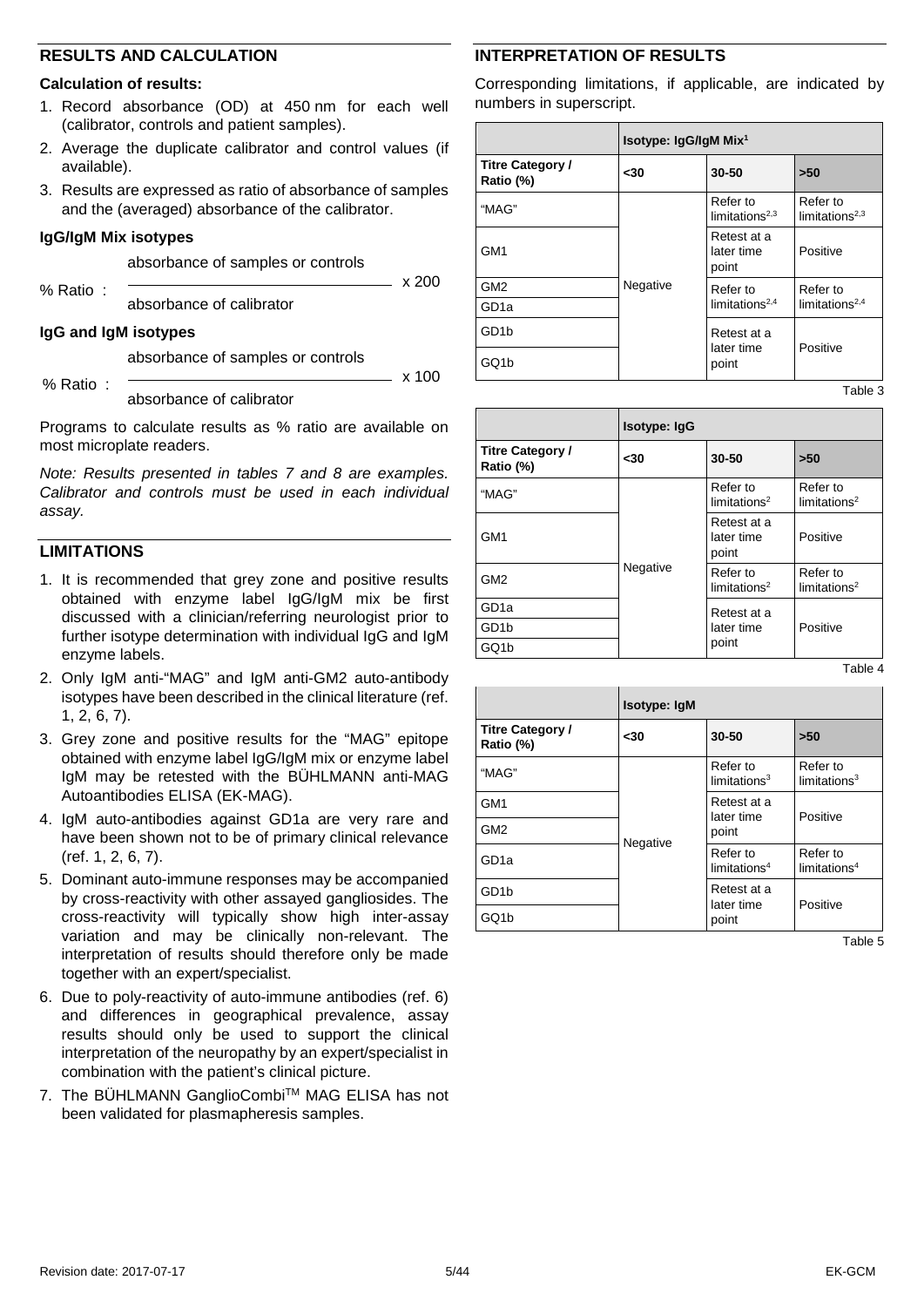#### **REFERENCE INTERVALS AND CUT-OFF RATIOS**

In co-operation with the institutions mentioned below, a cutoff of 50 % has been established. Values <30 % have been clearly classified as negative. The established titre categories are based on  $n = 100$  normal blood donors<sup>1</sup> (adult men and women  $≤$  and  $≥$ 50 years of age) and n = 277 pathological samples<sup>2</sup>. Sera were assayed for autoantibodies against each of the five gangliosides (GM1, GM2, GD1a, GD1b and GQ1b) with IgG, IgM or IgG/IgM enzyme label detection and for auto-antibodies against MAG with IgM enzyme label detection, according to the assay procedure. Results of normal blood donors are shown in table 18.

Guidelines for the use of cut-off and Titre Categories / Ratios (%):

| <b>Clinical Interpretation</b> | <b>Titre Category /</b><br>Ratio (%) |
|--------------------------------|--------------------------------------|
| Negative                       | $30$                                 |
| Grey zone                      | $30 - 50$                            |
| Cut-off                        | 50                                   |
| Positive                       | $>50-100$                            |
| <b>Strongly positive</b>       | >100                                 |

Table 6

<sup>1</sup> received from local blood collecting service, CH

2 received from Friedrich-Baur-Institute, Ludwig-Maximilians-University of Munich, DE; University Hospital, Basel, Department of Neurology, CH; Centre Hospitalier Universitaire (CHU) Lyon Sud; Department of Neurology, University of Lyon, FR

#### **PERFORMANCE CHARACTERISTICS**

**Intra-Assay Precision (within-run):**

| "MAG": 3.4-15.0 % CV | GM1: 1.4-5.7 % CV  |
|----------------------|--------------------|
| GM2: 2.0-14.2 % CV   | GD1a: 1.5-7.7 % CV |
| GD1b: 2.3-4.4 % CV   | GQ1b: 2.6-5.2 % CV |

For each of the five gangliosides coated on the microtiter plate two anti-ganglioside positive sera were selected. The serum samples were assayed in twelve replicates in a single run for each of the enzyme labels: IgG/IgM Mix, IgG and IgM with one reagent lot. For the synthetic "MAG" epitope coated on the microtiter plate, four anti-MAG positive sera were selected and were assayed in twelve replicates in a single run with enzyme label IgM with two reagent lots. The results are summarized in table 9, 10, 11 and 12.

#### **Inter-Assay Precision (between-run):**

| "MAG": 5.6-15.1 % CV | GM1: 9.0-21.0 % CV   |
|----------------------|----------------------|
| GM2: 5.0-16.5 % CV   | GD1a: 11.1-24.1 % CV |
| GD1b: 8.0-13.2 % CV  | GQ1b: 8.2-19.6 % CV  |

For each of the five gangliosides coated on the microtiter plate two anti-ganglioside positive sera were selected. The serum samples were assayed in single replicates in 20 independent runs, with one run per day, for each of the enzyme labels: IgG/IgM Mix, IgG and IgM. For the synthetic "MAG" epitope coated on the microtiter plate, four anti-MAG positive sera were selected and were assayed in duplicates in ten independent runs, with one run per day, with enzyme label IgM. The inter-assay precision studies were performed with one reagent lot. The results are summarized in table 13, 14, 15 and 16.

#### **Limit of Blank (LoB): ≤6.1 % ratio**

The LoB was established according to the CLSI guideline EP17-A. Twelve blank replicates (incubation buffer) per ganglioside were essayed in a single run for all three enzyme labels: IgG/IgM Mix, IgG and IgM. As MAG autoantibody testing can only be interpreted in the context of IgM detection, the "MAG" epitope was assayed with IgM enzyme label only. The Limit of Blank (LoB), expressed as the % ratio to the calibrator absorbance, was calculated to be ≤6.1 % for enzyme label IgG/ IgM Mix, ≤3.5 % the enzyme label IgG and ≤5.3 % the enzyme label IgM. The highest LoB obtained with the three different enzyme labels was taken to determine the overall Limit of Blank (LoB). The LoB was calculated using parametric analysis.

#### **Limit of Detection (LoD): ≤8.1 % ratio**

The LoD was established according to the CLSI guideline EP17-A. For each of the five gangliosides as well as the synthetic "MAG" coated on the microtiter plate a single clinical sample representing low antibody concentration was selected. The low-level samples were measured in twelve replicates, in a single run for each of the three enzyme labels: IgG/IgM Mix, IgG and IgM. As MAG auto-antibody testing can only be interpreted in the context of IgM detection, the "MAG" epitope was assayed with IgM enzyme label only. The LoD, expressed as the % ratio to the calibrator absorbance, was calculated to be ≤8.1 % for enzyme label IgG/ IgM Mix, ≤6.3 % for enzyme label IgG, and ≤6.9 % for enzyme label IgM. The highest LoD obtained with the three different enzyme labels was taken to determine the overall Limit of Detection (LoD).

#### **Functional Sensitivity: ≤8.1 % ratio**

Precision values obtained for serum samples in the interassay precision study were plotted against their mean % ratio values. A cubic polynomial fit was applied to the data points to obtain a precision profile. As an intersection of the one-sided 95 % confidence interval of the fit with the 20 % CV acceptance criterion was not observed, the functional sensitivity was determined as equal to the LoD. The results are summarized in figure 2

#### **Linearity**

The linear range of the BÜHLMANN GanglioCombi™ MAG ELISA was determined according to the CLSI guideline EP06-A. Multiple sera with concentrations over the entire measuring range of the test, allowing the evaluation of the majority of ganglioside/enzyme label combinations, were used. Serum samples were diluted according to the instruction for use. In case of high positive serum samples a higher dilution of 1:2000 was applied. Subsequently dilution series from each sample were prepared in graduations of 10 % using incubation buffer as the diluent. Linearity was defined as the interval in which the relative difference between the linear and, if significant, higher order polynomial fit was below 20 %. For ratios ≤25 % an absolute difference of below 5 % ratio was allowed. A linear range covering and exceeding the BÜHLMANN GanglioCombi™ MAG ELISA titre categories of <30 % - negative; 30-50 % - grey-zone; 50-100 % positive and >100 % strongly positive was confirmed for all five gangliosides coated on the microtiter plate. For the synthetic "MAG" epitope an upper linear range limit of 75 % ratio, within the positive titer category, was observed. The results are summarized in table 17.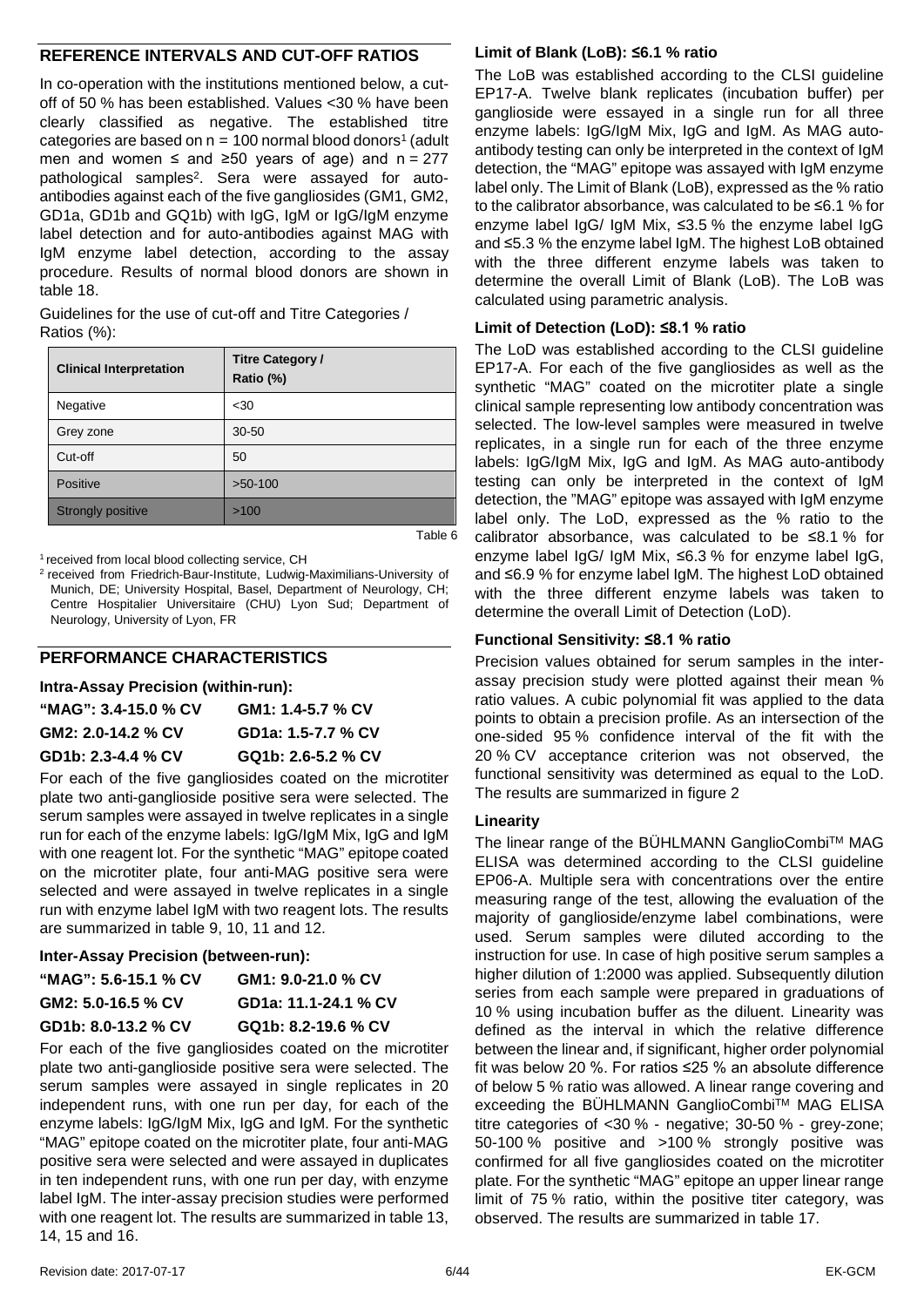#### **Method Comparison for the MAG "mimotope":**

#### **Anti-MAG Autoantibodies ELISA (EK-MAG): κ = 0.85 Anti-SGPG Autoantibodies ELISA (EK-SGPG): κ = 0.77**

Eighty (80) clinical serum samples with anti-MAG IgM autoantibody signals over the entire measuring range were assayed in singlets with IgM enzyme label detection on "MAG" coated microtiter plates and with the anti-MAG Autoantibodies ELISA (EK-MAG) and the anti-SGPG Autoantibodies ELISA (EK-SGPG) test. Measurements were performed using two "MAG" coated microtiter plate lots. The results were analysed with Kappa statistics. The correlation data is illustrated in figure 3A and 3B.

#### <span id="page-6-0"></span>**INTERFERING SUBSTANCES**

No interference is detected with the following substances up to the following concentrations: unconjugated bilirubin (icteric sera): 40 mg/d; conjugated bilirubin (icteric sera): 60 mg/dL; hemoglobin: 400 mg/dL; hemolyzate (hemolyzed blood): 400 mg/dL and triglycerides (Intralipid<sup>®</sup>): 2000 mg/dL.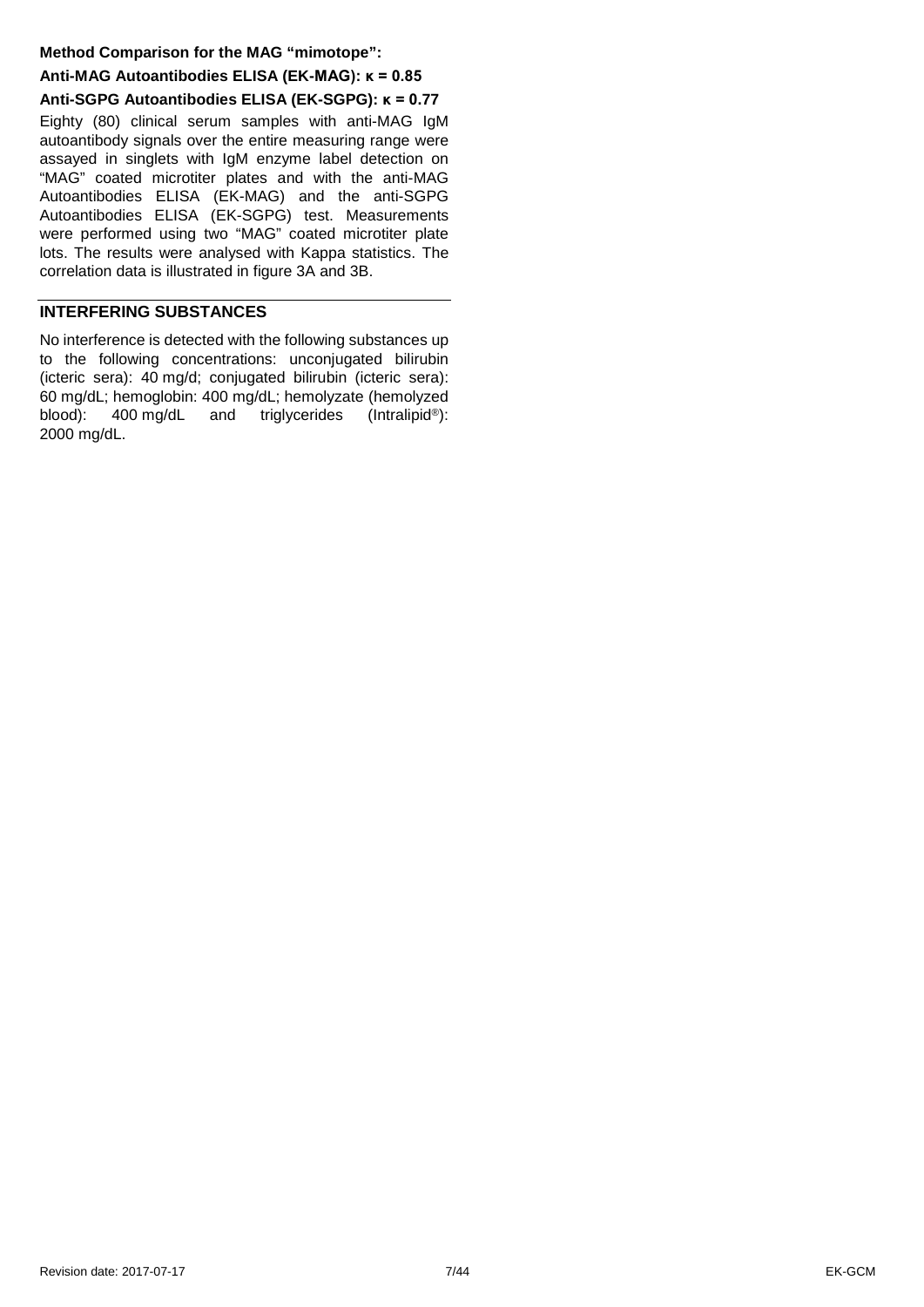#### <span id="page-7-0"></span>**ANWENDUNGSZWECK**

BÜHLMANN GanglioCombiTM MAG ELISA ist ein *In*-*vitro*-Diagnostikum zur Detektion von Autoantikörpern gegen definierte relevante neuronale Antigene / Epitope in Serumproben von Patienten mit Verdacht auf eine periphere Neuropathie mit unbekannter Ätiologie. Er ermöglicht eine<br>
auantitative Klassifizierung der Ergebnisse in Klassifizierung der Ergebnisse in Titerkategorien und dient als Hilfsmittel zur Diagnose von Neuropathien (Ref. 1-7).

#### **ANWENDUNGSMÖGLICHKEITEN**

Die drei verschiedenen Enzymmarker, die im Kit enthalten sind, erlauben drei Anwendungsmöglichkeiten:

1. Durch die Analyse mit dem Enzymmarker-IgG/IgM Mix wird die Anwesenheit von Autoantikörpern überprüft, um eine mögliche Autoimmun-Neuropathie anzuzeigen.

2. Durch die Analyse mit individuellen Enzymmarker-IgG und/oder -IgM wird die Anwesenheit von Isotyp-Autoantikörpern bestimmt.

3. Für die Laboraufarbeitung kann nach erster Probenuntersuchung mittels Enzymmarker-IgG/IgM Mix (Option 1) und nach vorheriger Beratung mit einem Kliniker / überweisenden Neurologen eine Differenzierung der Mixpositiven Proben mithilfe individuellen Enzymmarkern-IgG und -IgM (Option 2) erfolgen.

#### **PRINZIP DER METHODE**

Der vorliegende BÜHLMANN GanglioCombi™ MAG ELISA Test ist ein enzym-immunometrischer Festphasentest. Die Mikrotiterplatte ist streifenweise mit Gangliosiden GM1, GM2, GD1a, GD1b und GQ1b sowie einem synthetischen MAG (Myelin assoziiertes Glykoprotein) "Mimotope" beschichtet. Das MAG "Mimotop" ist ein synthetisches sulfatiertes Disaccharid. Es ahmt ein MAG Kohlenhydratepitop nach (HNK-1) und wird von Anti-MAG-Autoantikörpern erkannt.

Kalibrator, Kontrollen und Serumproben werden in den Wells der Mikrotiterplatte inkubiert und die potenziell vorhandenen anti-Gangliosid- und/oder -MAG Autoantikörper binden an die immobilisierten Ganglioside oder das MAG Analogon. Durch Waschschritte werden ungebundene Substanzen entfernt, die Autoantikörper mit Meerrettich-Peroxidase (HRP) markierten Antikörpern werden gegen menschliches IgG und/oder IgM nachgewiesen. Nach einem zweiten Waschschritt, bei dem der ungebundene Enzymmarker entfernt wird, wird eine Substratlösung, die Tetramethylbenzidin (TMB) enthält, zugegeben. Durch die Enzymreaktion entsteht eine Blaufärbung. Die Blaufärbung verhält sich proportional zur Menge an Antikörpern, die an die immobilisierten Ganglioside oder MAG-Analoge gebunden sind. Die Zugabe einer sauren Stopplösung (verdünnte Schwefelsäure) beendet die Reaktion und bewirkt einen gelben Farbumschlag. Die bei einer Wellenlänge von 450 nm gemessene optische Dichte der Lösung ist proportional zum Titer der Autoantikörper in den Proben. Der Titer wird als % Ratio des Kalibrators angegeben und kann zu den Titerkategorien zugeteilt werden (negativ, Grauzone, positiv, stark positiv).

#### **GELIEFERTE REAGENZIEN UND VORBEREITUNG**

| Reagenz                                                                                                                                                    | <b>Inhalt</b>                   | Art.-Nr.            | <b>Rekonstitution</b>                          |
|------------------------------------------------------------------------------------------------------------------------------------------------------------|---------------------------------|---------------------|------------------------------------------------|
| <b>Mikrotiterplatte</b><br>Beschichtet mit<br>Gangliosiden und einem<br><b>MAG Analogon</b>                                                                | $2 \times 8 \times 12$<br>Wells | B-GCM-<br>MP        | Gebrauchsfertig                                |
| Abdeckfolien                                                                                                                                               | 6 Stück                         | ÷,                  |                                                |
| Waschpufferkonzentrat<br>(10x)<br>Mit Konservierungsmitteln                                                                                                | 2 Flasche<br>100 mL             | B-GCO-<br><b>WB</b> | Mit 900 mL<br>deionisiertem<br>Wasser verdünne |
| Inkubationspuffer<br>Mit Konservierungsmitteln                                                                                                             | 1 Flasche<br>100 mL             | B-GCO-IB            | Gebrauchsfertig                                |
| Kalibrator<br>lyophilisiert mit<br>Konservierungsmitteln                                                                                                   | 1 Flasche                       | <b>B-GCO-CA</b>     | Mit 1.5 mL<br>Inkubationspuffer<br>versetzen   |
| Kontrollen negativ, tief<br>und medium; lyophilisiert<br>mit Konservierungsmitteln                                                                         | 3 Flaschen                      | B-GCO-<br>CONSET    | Mit 1.5 mL<br>Inkubationspuffer<br>versetzen   |
| Enzymmarker-IgG/IgM Mix<br>Anti-human -IgG und -IgM<br>Ak, gekoppelt mit HRP in<br>einem Protein-basierten<br>Puffer (Puffer mit<br>Konservierungsmitteln) | 2 Flaschen<br>11 mL/Flsch.      | B-GCO-<br>ELGM      | Gebrauchsfertig                                |
| Enzymmarker-IgG<br>Anti-human-IgG, gekoppelt<br>mit HRP in einem Protein-<br>basierten Puffer mit<br>Konservierungsmitteln                                 | 1 Flasche<br>11 mL              | B-GCO-<br>ELG       | Gebrauchsfertig                                |
| Enzymmarker-IgM<br>Anti-human-IgM, gekoppelt<br>mit HRP in einem Protein-<br>basierten Puffer mit<br>Konservierungsmitteln                                 | 1 Flasche<br>11 mL              | B-GCO-<br>ELM       | Gebrauchsfertig                                |
| <b>TMB-Substrat</b><br>in Zitrat-gepufferter Lösung                                                                                                        | 2 Flaschen<br>11 mL/Flsch.      | <b>B-TMB</b>        | Gebrauchsfertig                                |
| Stopp-Lösung<br>0.25 M Schwefelsäure                                                                                                                       | 2 Flaschen<br>11 mL/Flsch.      | <b>B-STS</b>        | Gebrauchsfertig<br>Korrosiv                    |

Tabelle 1

#### **LAGERUNG UND HALTBARKEIT DER REAGENZIEN**

| Ungeöffnete Reagenzien               |                                                                                                                                                                      |
|--------------------------------------|----------------------------------------------------------------------------------------------------------------------------------------------------------------------|
| Zu<br>verwenden<br>Packungsetikette. | Verfallsdatum<br>his<br>angegeben<br>auf<br>der<br>zum                                                                                                               |
| Lagerung bei 2-8 °C.                 |                                                                                                                                                                      |
|                                      | Geöffnete / Rekonstituierte Reagenzien                                                                                                                               |
| Microtiterplatte                     | Ungebrauchte Streifen sofort in die mit Trockenmittel<br>versetzte Aluminiumpackung zurückbringen. Packung<br>völlig schliessen. Bis zu 4 Monate bei 2-8 °C haltbar. |
| Verdünnter<br>Waschpuffer            | Zu verwenden bis 4 Monate nach der Verdünnung.<br>Bei 2-8 °C lagern.                                                                                                 |
| Kalibrator                           | Zu verwenden bis 4 Monate nach der Rekonstitution.                                                                                                                   |
| Kontrollen                           | Bei 2-8 °C lagern. Nicht einfrieren!                                                                                                                                 |
| Inkubations-<br>puffer               | Zu verwenden bis zum Verfallsdatum.                                                                                                                                  |
| Enzymmarker                          | Bei 2-8 °C lagern.                                                                                                                                                   |
| <b>TMB-Substrat</b>                  |                                                                                                                                                                      |
| Stopp-Lösung                         | Zu verwenden bis zum Verfallsdatum.<br>Bei 18-28 °C lagern.                                                                                                          |

Tabelle 2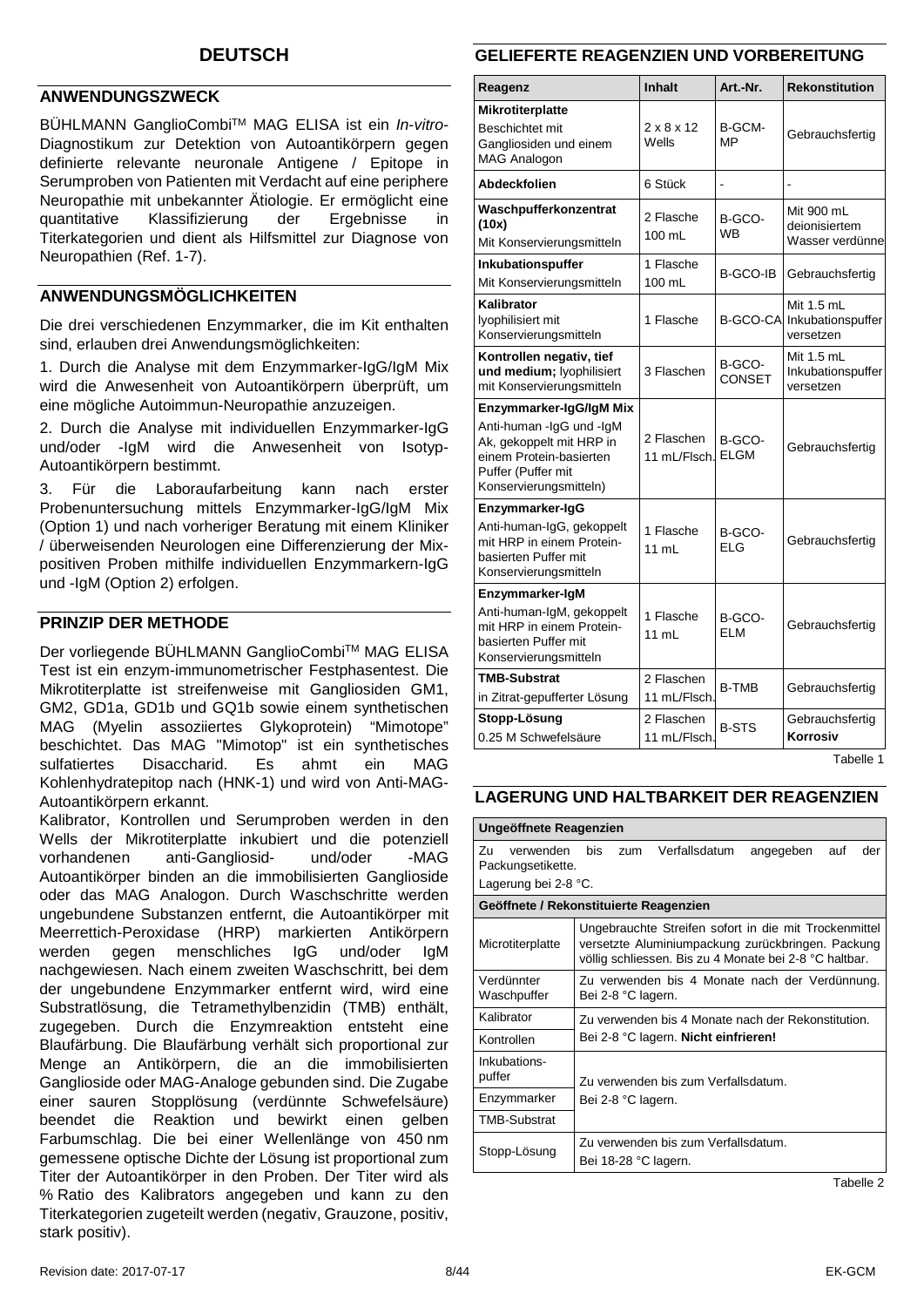#### **NICHT IM KIT ENTHALTENE ERFORDERLICHE MATERIALIEN**

- Präzisionspipetten mit Einwegspitzen für 20 µL, 100 µL und 1000 µL
- Polystyren oder Polypropylen Einwegröhrchen zur Vorbereitung der Verdünnungsproben
- 1000 mL Zylinder zur Verdünnung des Waschpuffers
- Mikrotiterplatten-Waschautomat oder Spritzflasche für **Waschpuffer**
- Saugfähiges Papier
- Orbitaler Mikrotiterplatten-Schüttler
- Mikrotiterplatten-Photometer mit optischem Filter für 450 nm

#### **VORSICHTSMASSAHMEN**

#### **Sicherheitsmassnahmen**

- Kalibrator (B-GCO-CA) und Kontrollen (B-GCO-CONSET) enthalten Komponenten humaner Herkunft. Bestandteile humanen Ursprungs. Obwohl sie negativ in Tests für HBV Oberflächenantigen, HCV und HIV1/2 Antikörper waren, sollten sie gemäss "Guter Laborpraxis" (GLP) als potentiell infektiös behandelt werden und die entsprechenden Sicherheitsvorkehrungen getroffen werden.
- Stopp-Lösung: Die Stopp-Lösung (B-STS) enthält Schwefelsäure (0,25 M). Das Reagenz reizt die Augen, Haut und Schleimhäute. Kontakt mit Augen, Haut und Kleidung vermeiden. Bei Berührung mit den Augen oder der Haut sofort mit viel Wasser spülen.
- Reagenzien: Kontakt der Reagenzien mit der Haut, den Augen oder den Schleimhäuten vermeiden. Im Falle eines Kontaktes sofort mit reichlich Wasser spülen. ansonsten kann eine Reizung oder Verätzungen auftreten.
- Ungebrauchte Lösungen sollten gemäss den gesetzlichen Bestimmungen entsorgt werden.

#### **Technische Vorsichtsmassnahmen**

- Lesen Sie die Gebrauchsanleitung vor der Testdurchführung sorgfältig durch. Die Testqualität kann negativ beeinflusst werden, wenn die Reagenzien nicht korrekt verdünnt oder verändert werden, sowie nicht entsprechend der in dieser Gebrauchsanleitung angegebenen Lagerungsbedingungen gelagert werden.
- Auf Grund des Produktionsprozesses können Rückstände in den Wells der Mikrotiterplatten auftreten. Sie werden mit dem 1. Waschschritt (Schritt 3) entfernt und haben keinen Einfluss auf die Ergebnisse.
- Die Reagenzien sind vor dem Start des Testverfahrens vorzubereiten. Die in den Schritten 3-9 verwendeten Reagenzien müssen gekühlt verwendet werden (2-8 °C) und während des Pipettierens und Waschens kühl gehalten werden. Bringen Sie das TMB-Substrat beim Teststart auf Raumtemperatur (18-28 ° C).
- Schritt 3-9: In allen Schritten sollten auf 2-8 °C gekühlte Reagenzien verwendet werden und während des Pipettierens kühl gehalten werden. Empfehlung: Bereiten Sie den Waschpuffer am Abend vor der Testdurchführung vor und stellen Sie ihn über Nacht in den Kühlschrank.
- Waschschritte (Schritte 3, 6 und 9): Die Waschschritte sind entscheidend für die Entfernung von potenziellen Rückständen in den Wells der Mikrotiterplatten. Sie stammen aus allfälligen Rückständen aus dem Produktionsprozess; (Schritt 3) bzw. nicht gebundene Antikörper (Schritte 6 und 9).
	- $\rightarrow$  Alle Waschschritte sind mit kaltem Waschpuffer (2-8 ˚C) durchzuführen.
	- $\rightarrow$  Alle Wells müssen jeweils nach dem letzten Waschzyklus vollständig entleert werden.
- Schritt 9: Das verwendete TMB-Substrat muss vor Gebrauch auf Raumtemperatur (18-28 °C) gebracht werden.
- Schritt 11: Während der Substratinkubation muss die Platte jeweils geschüttelt werden. Empfohlene Umdrehungen pro Minute: 400 bis 600. Je nach orrbitalen Mikrotiterplatten-Schüttler empfehlen wir 400- 600 U/min. Die Lösung in den Wells soll in Bewegung gebracht werden, darf aber nicht überschwappen.
- Wird ein Waschautomat eingesetzt, soll der sogenannte "Platten-Modus" gewählt werden. Das heisst, dass das Einfüllen des Waschpuffers erst über die gesamte Platte ausgeführt, bevor das Absaugen gestartet wird.
- Die Reagenzien dürfen nach Ablauf des Verfallsdatums nicht mehr verwendet werden.
- Mischen Sie nicht Reagenzien verschiedener Kit Lots.
- Vermeiden Sie unter allen Umständen, dass es zu einer Kontamination zwischen verschiedenen Reagenzien, Proben und Wells kommt.
- Mikrotiterplatten-Streifen dürfen nicht wiederverwendet werden.

#### **UNTERSUCHUNGSMATERIAL UND LAGERUNG**

- Der Ansatz benötigt <0,1 mL Blut oder <50 µL Serum.
- Interferenzen hämolytischer, lipämischer oder ikterischer Proben wurden untersucht und auf Seite 10 (Kap.: Interferierende Substanzen) dargestellt.
- Blutproben in den entsprechenden Röhrchen sammeln (ohne Antikoagulanzien). Hämolyse vermeiden. Eine Stunde lang bei RT (18-28 °C) gerinnen lassen. 10 Minuten lang bei RT und ca. 1500 *x g* zentrifugieren, danach Serum abgiessen.
- Für die Probenlagerung empfehlen wir die Herstellung von Aliquots, um wiederholte Einfrier-/ Auftauzyklen zu vermeiden.
- Lagerung von Serumproben bis zu 4 Monaten bei ≤-20 °C. Für längerfristige Lagerung empfehlen wir die Aufbewahrung bei -70 °C (Probenstabilität >1 Jahr). Proben sollten vor dem Gebrauch aufgetaut und mit dem Vortexer gut gemischt werden.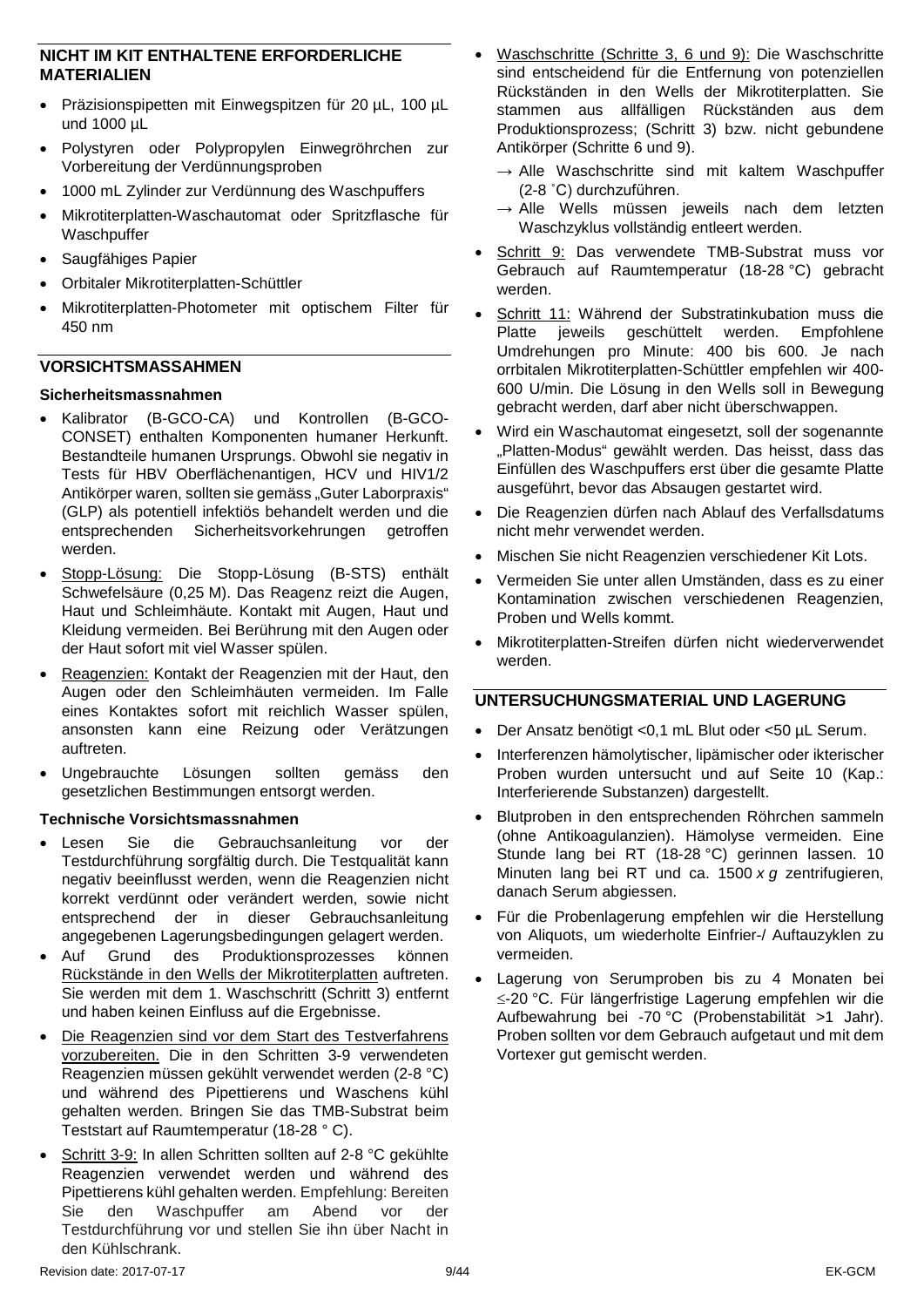#### **TESTDURCHFÜHRUNG**

#### **Sie können zwischen drei grundlegenden Optionen wählen:**

- (1) Nachweis von IgG/IgM-Mix Isotypen: Schritt 4a bis 4e und 7
- (2) Nachweis von getrennten IgG- und IgM-Isotypen: Schritt 4a' bis 4f' und 7'
- (3) Ansatz in zwei Stufen: Option 1  $\rightarrow$  autoimmune Antikörper, positive Proben → Option 1

*Hinweis: TMB-Substrat ist auf Raumtemperatur (18-28 °C) zu bringen.*

- 1. Patientenproben mit Inkubationspuffer 1:50 verdünnen. Nehmen Sie 30 µL Serum + 1470 µL Inkubationspuffer, (gekühlt: 2-8 °C!). Mit dem Vortexer gut mischen und die verdünnten Proben, den rekonstituierten Kalibrator und die Kontrollen 30 Minuten lang bei 2-8°C kühlen (siehe: Pipettierschritt 4a und b).
- 2. Eine Mikrotiterplatte mit ausreichend Streifen für das Testen der gewünschten Proben bestücken. Ungebrauchte Streifen vom Halter entfernen und sofort mit dem Trockenmittel verpacken und gekühlt lagern.

*Wichtig: In den Schritten 3 bis 9 gekühlte (2-8 °C) Lösungen benutzen.*

3. Wells zweimal mit jeweils ≥300 µL kaltem Waschpuffer waschen. Waschpuffer entleeren und Platte durch Ausschlagen auf saugfähigem Papier sorgfältig trocknen, um den Waschpuffer vollständig zu entfernen.

*Hinweis: Fahren Sie den Testlauf sofort mit dem nächsten Schritt fort.*

#### **Option 1: Nachweis von IgG/IgM-Mix Isotypen:**

- 4a.100 µL Kalibrator in das Well A1 pipettieren (siehe Abbildung 1A).
- 4b.100 µL Kontrolle "medium" in das Well B1, 100 µL Kontrolle "tief" in das Well A2 und 100 µL Kontrolle "negativ" in das Well B2 pipettieren (siehe Abbildung 1A).

*Hinweis: Falls mehr als drei Streifen pro Testlauf verwendet werden, können Kalibrator und Kontrollen als Doppelwert (siehe Abbildung 1A) getestet werden.*

- 4c. 100 µL verdünnte Serumprobe 1 in die Wells C1-H1 pipettieren (siehe Abbildung 1A).
- 4d.100 µL verdünnte Serumprobe 2 in die Wells C2-H3 pipettieren (siehe Abbildung 1A).
- 4e.100 µL verdünnte Serumprobe 3 bis 24 in die nächsten Wells pipettieren (siehe Abbildung 1A).

#### **Option 2: Nachweis von IgG-Isotypen:**

- 4a'.100 µL Kalibrator in das Well A1 pipettieren (siehe Abbildung 1B).
- 4b'.100 µL Kontrolle "medium" in das Well B1, 100 µL Kontrolle "tief" in das Well A2 und 100 µL Kontrolle "negativ" in das Well B2 pipettieren (siehe Abbildung 1B).

*Hinweis: Falls mehr als drei Streifen pro Testlauf benutzt werden, können Kalibrator und Kontrollen als Doppelwert (siehe Abbildung 1B) getestet werden.*

- 4c'.100 µL verdünnte Serumprobe 1 in die Wells C1-H1 pipettieren (siehe Abbildung 1B).
- 4d'.100 µL verdünnte Serumprobe 2 in die Wells C2-H2 pipettieren (siehe Abbildung 1B).
- 4e'.100 µL verdünnte Serumproben 3-12 in die nächsten Wells pipettieren.

#### **Nachweis von IgM-Isotypen:**

4f' Die Schritte 4a'-4e' unter Verwendung den nachfolgenden Wells oder eine neue Mikrotiterplatte wiederholen (siehe Abbildung 1B).

#### **Option 1 und 2: Inkubation der Proben und Waschen**

- 5. Mikrotiterplatte mit einer Abdeckfolie abdecken und während 2 Stunden ±5 Minuten bei 2-8 °C inkubieren (Mikrotiterplatte nicht schütteln).
- 6. Abdeckfolie entfernen, die Wells entleeren und mindestens dreimal mit jeweils ≥300 µL kaltem Waschpuffer waschen. Platte auf saugfähigem Papier ausschlagen, um Waschpuffer vollständig zu entfernen.

#### **Option 1: Nachweis von IgG/IgM-Mix Isotypen:**

7. 100 µL Enzymmarker-IgG/IgM Mix zu jedem Well geben.

#### **Option 2: Nachweis von IgG- und IgM-Isotypen**

7'. 100 µL Enzymmarker-IgG oder -IgM zu jedem Well geben (siehe Abbildung 1B).

#### **Option 1 und 2: Inkubation mit Enzymmarkern, Waschen und Nachweis**

- 8. Mikrotiterplatte mit Folie abdecken und während 2 Stunden ±5 Minuten bei 2-8 °C inkubieren. Diese Inkubation erfordert kein(!) Schütteln!
- 9. Folie entfernen, Wells entleeren und dreimal mit jeweils ≥300 µL kaltem (2-8 °C) Waschpuffer waschen. Platte auf saugfähigem Papier ausschlagen.

*Wichtig: TMB-Substratlösung auf 18-28 °C bringen.*

- 10.100 µL TMB-Substratlösung zu jedem Well geben.
- 11.Mikrotiterplatte mit Folie abdecken und 30 ±2 Minuten bei 18-28 °C auf einem orbitalen Mikrotiterplatten-Schüttler bei 400-600 U/m inkubieren. Platte vor direktem Licht schützen.
- 12.100 µL Stopp-Lösung zu jedem Well zugeben. Innerhalb von 30 Minuten mit Schritt 13 fortfahren.

13.Messen der optischen Dichte bei 450 nm.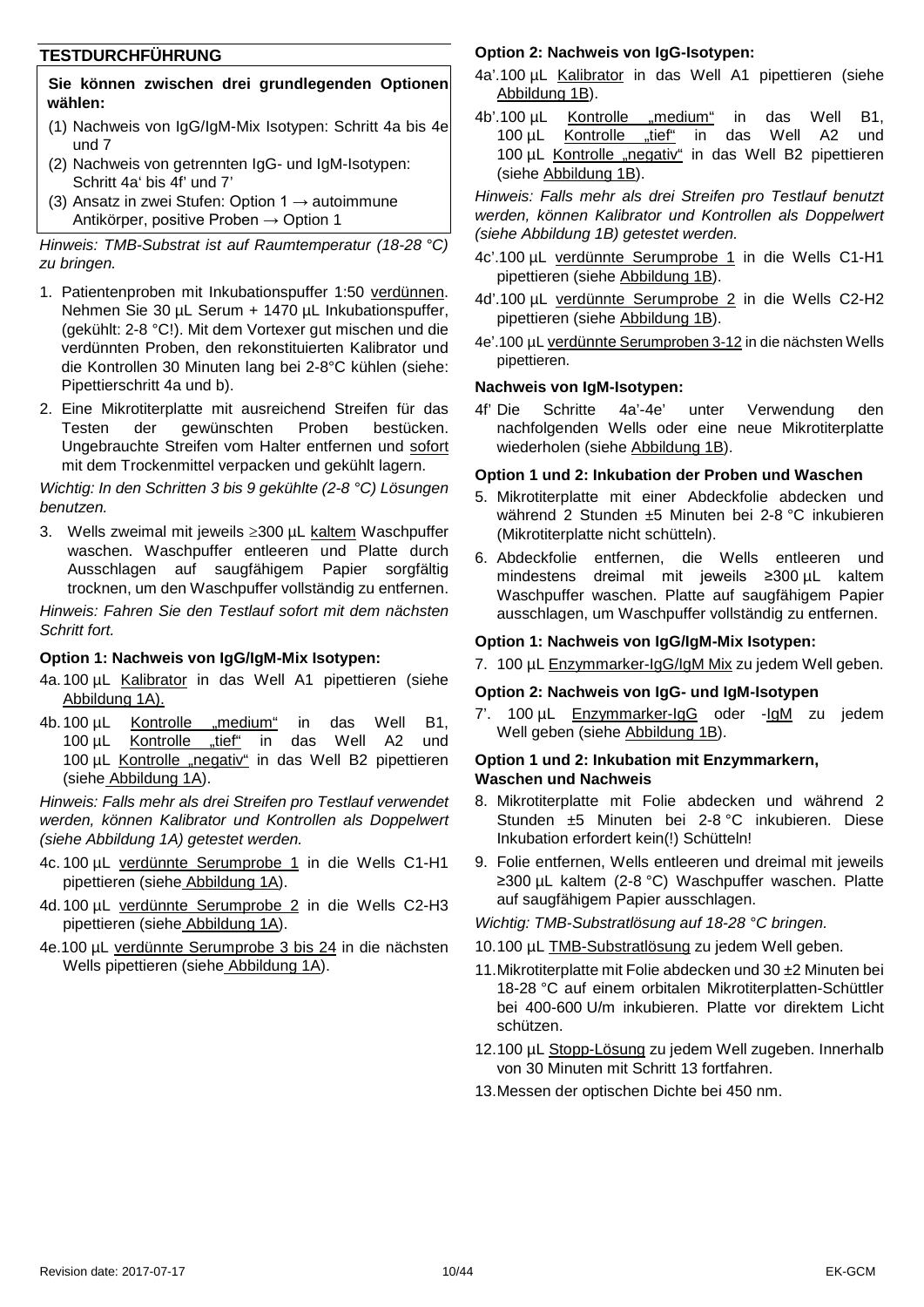#### **QUALITÄTSKONTROLLE**

Ein vollständiges Verständnis dieser Gebrauchsanleitung ist für den erfolgreichen Gebrauch des Produktes notwendig. Zuverlässige Resultate werden nur durch die Anwendung der "Guten Laborpraxis" (GLP) und durch die Einhaltung der Anleitung erreicht.

Da es keine kommerziell erhältlichen Kontrollen für Anti-Gangliosid-Autoantikörper gibt, wird empfohlen, positive und negative Serumproben als interne Qualitätskontrolle zu verwenden.

Für den Kalibrator wird ein Mindest-OD-Wert von 1,2 empfohlen. Alle Kontrollen müssen innerhalb der festgelegten erwarteten Bereiche liegen (% Ratio). Die erwarteten Bereiche der Kontrollen sind lot-spezifisch und auf dem QC-Datenblatt angegeben.

Falls die Leistungsmerkmale des Tests nicht in den angegebenen Bereichen liegen und Wiederholungsmessungen ein technisches Problem ausschliessen, sind folgende Bedingungen zu überprüfen: i) Wurden alle Reagenzien in Schritt 3-9 bei 2-8 °C verarbeitet? ii) Genauigkeit der Pipetten, Temperatur- und Zeitmessende Geräte, iii) Photometereichung und verwendeter Filter (450 nm) iv) Verfallsdaten der Reagenzien, v) Lagerungsund Inkubationsbedingungen, vi) TMB-Substratlösung sollte farblos sein, vii) Wasserreinheit.

#### **STANDARDISIERUNG**

Der Kalibrator in diesem Kit ist gegen eine interne Referenz kalibriert, die auf 100 % eingestellt ist.

#### **BERECHNUNG DER ERGEBNISSE**

#### **Auswertung:**

- 1. Optische Dichte aller Wells (Kalibrator, Kontrollen und Patientenproben) bei 450 nm messen.
- 2. Falls erforderlich Mittelwert aus den Doppelmessungen ermitteln.
- 3. Resultate werden als Verhältnis zwischen der Absorption der gemessenen Probe und der Absorption des Kalibrators (Mittelwert) angegeben:

#### **IgG/IgM-Mix Isotypen:**

|          | Absorption der Proben oder Kontrollen | x 200 |
|----------|---------------------------------------|-------|
| % Ratio: | Absorption des Kalibrators            |       |

#### **IgG und IgM Isotypen**

|          | Absorption der Proben oder Kontrollen | x 100 |
|----------|---------------------------------------|-------|
| % Ratio: | Absorption des Kalibrators            |       |

Ein Auswertungsprogramm zur Ermittlung der % Ratio ist auf den meisten Mikrotiterplatten-Lesegeräten vorhanden.

*Hinweis: Tabellen 7 und 8 zeigen typische Messwerte für den BÜHLMANN GanglioCombiTM MAG ELISA. Die Daten dienen nur als Beispiel. Die Absorptionswerte des Kalibrators und der Kontrollen müssen bei jeder Testdurchführung neu ermittelt werden.*

#### **EINSCHRÄNKUNGEN**

- 1. Es wird empfohlen, dass positive Ergebnisse, die mit dem Enzymmarker-IgG/IgM Mix erhalten wurden, vor einer weiteren Isotypenbestimmung mittels individuellen Enzymmarkern-IgG und IgM mit einem Kliniker / überweisenden Neurologen besprochen werden.
- 2. In der klinischen Literatrur wurden nur IgM anti-"MAG" und IgM anti-GM2 Autoantikörper Isotypen beschrieben (Ref. 1, 2, 6, 7).
- 3. Grauzonen- oder positive Ergebnisse für das "MAG"-Epitop, die mit dem Enzymmarker-IgG/IgM Mix oder dem Enzymmarker-IgM erhalten wurden, können mit den BÜHLMANN anti-MAG Autoantibodies ELISA (EK-MAG) erneut geprüft werden.
- 4. IgM Autoantikörper gegen GD1a sind sehr selten und haben sich als nicht klinisch relevant erwiesen (Ref. 1, 2, 6, 7).
- 5. Dominante Autoimmunantworten können Kreuzreaktivitäten mit anderen getesteten Gangliosiden zeigen. Die Kreuzreaktivität zeigt typischerweise eine hohe Inter-Assay Variation an und kann klinisch nicht relevant sein. Die Interpretation der Ergebnisse sollte daher nur zusammen mit einem Fachmann / Spezialisten erfolgen.
- 6. Aufgrund der Polyreaktivität von Autoimmunantikörpern (Ref. 6) und der Unterschiede in der geographischen Prävalenz, sollten Testergebnisse nur zur Unterstützung der klinischen Interpretation der Neuropathie durch einen Fachmann / Spezialisten in Kombination mit dem klinischen Bild des Patienten verwendet werden.
- 7. Der BÜHLMANN GanglioCombiTM MAG ELISA wurde nicht für Plasmaphorese-Proben validiert.

#### **INTERPRETATION DER ERGEBNISSE**

Entsprechende Einschränkungen - falls zutreffend - sind durch hochgestellte Zahlen angegeben.

|                                | Isotyp: IgG/IgM Mix <sup>1</sup> |                                                      |                                           |         |
|--------------------------------|----------------------------------|------------------------------------------------------|-------------------------------------------|---------|
| Titerkategorien /<br>Ratio (%) | -30                              | 30-50                                                | >50                                       |         |
| "MAG"                          |                                  | Siehe Ein-<br>schränkungen <sup>2,3</sup>            | Siehe Ein-<br>schränkungen <sup>2,3</sup> |         |
| GM <sub>1</sub>                |                                  | Erneutes Prüfen<br>zu einem<br>späteren<br>Zeitpunkt | Positiv                                   |         |
| GM <sub>2</sub>                | Negativ                          | Siehe Ein-                                           | Siehe Ein-                                |         |
| GD1a                           |                                  | schränkungen <sup>2,4</sup>                          | schränkungen <sup>2,4</sup>               |         |
| GD <sub>1</sub> b              |                                  |                                                      | Erneutes Prüfen<br>zu einem               | Positiv |
| GQ1b                           |                                  | späteren<br>Zeitpunkt                                |                                           |         |

Tabelle 7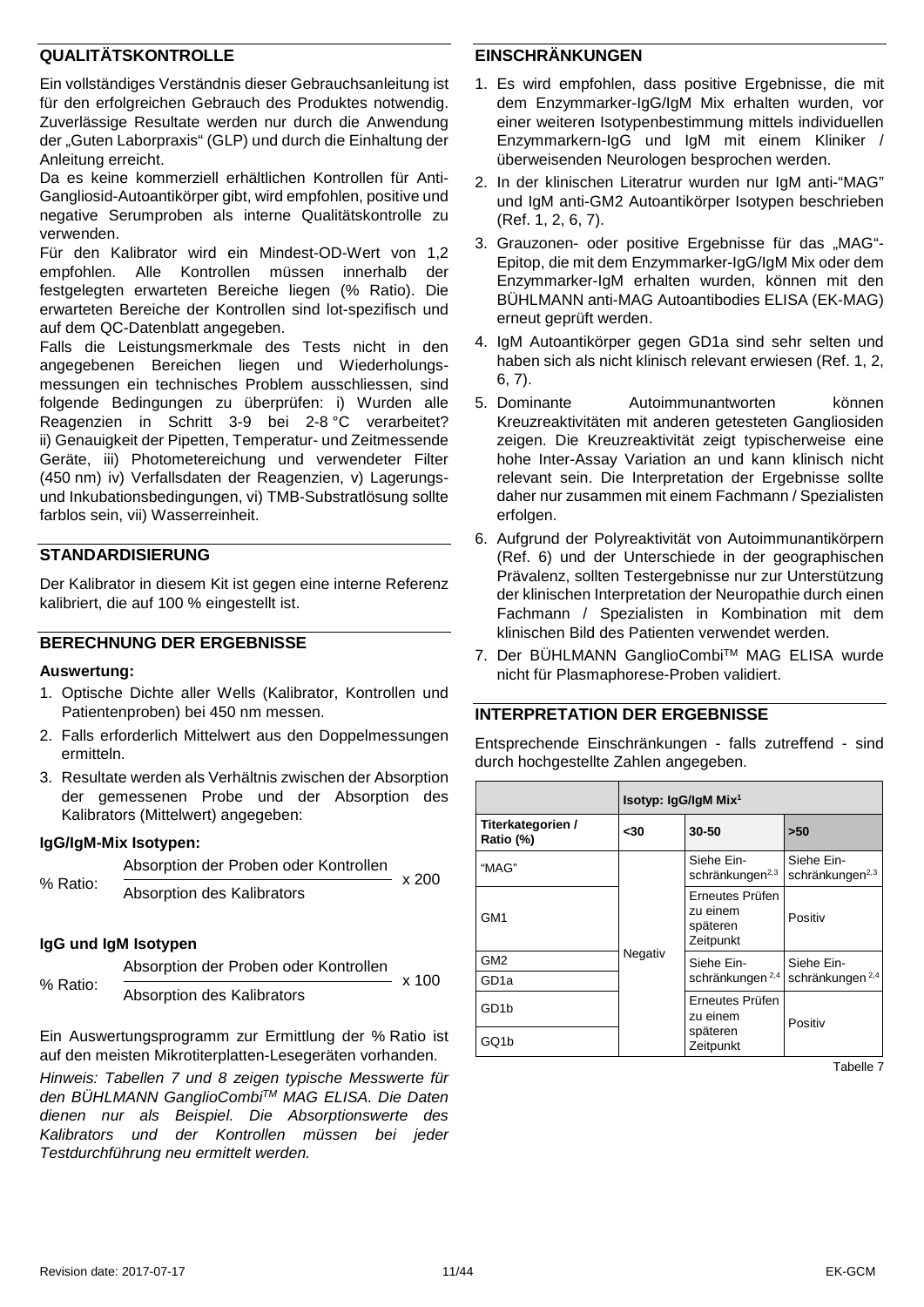|                                | Isotyp: IgG |                                                         |                                         |
|--------------------------------|-------------|---------------------------------------------------------|-----------------------------------------|
| Titerkategorien /<br>Ratio (%) | $30$        | 30-50                                                   | >50                                     |
| "MAG"                          |             | Siehe Ein-<br>schränkungen <sup>2</sup>                 | Siehe Ein-<br>schränkungen <sup>2</sup> |
| GM <sub>1</sub>                | Negativ     | Erneutes<br>Prüfen zu<br>einem<br>späteren<br>Zeitpunkt | Positiv                                 |
| GM <sub>2</sub>                |             | Siehe Ein-<br>schränkungen <sup>2</sup>                 | Siehe Ein-<br>schränkungen <sup>2</sup> |
| GD <sub>1a</sub>               |             | Erneutes                                                |                                         |
| GD <sub>1</sub> b              |             | Prüfen zu<br>einem                                      | Positiv                                 |
| GQ1b                           |             | späteren<br>Zeitpunkt                                   |                                         |
|                                |             |                                                         | R Allaha R                              |

|                                | Isotyp: IgM |                                         |                                         |
|--------------------------------|-------------|-----------------------------------------|-----------------------------------------|
| Titerkategorien /<br>Ratio (%) | -30         | 30-50                                   | >50                                     |
| "MAG"                          |             | Siehe Ein-<br>schränkungen <sup>3</sup> | Siehe Ein-<br>schränkungen <sup>3</sup> |
| GM <sub>1</sub>                | Negativ     | Erneutes<br>Prüfen zu                   |                                         |
| GM <sub>2</sub>                |             | einem<br>späteren<br>Zeitpunkt          | Positiv                                 |
| GD <sub>1a</sub>               |             | Siehe Ein-<br>schränkungen <sup>4</sup> | Siehe Ein-<br>schränkungen <sup>4</sup> |
| GD <sub>1</sub> b              |             | Erneutes<br>Prüfen zu                   |                                         |
| GQ1b                           |             | einem<br>späteren<br>Zeitpunkt          | Positiv                                 |

Tabelle 9

#### **REFERENZINTERVALLE UND GRENZWERT**

In Zusammenarbeit mit den unten aufgeführten Institutionen haben wir den klinischen Grenzwert auf 50 % gesetzt. Werte <30 % sind als negativ einzustufen.

Die Werte wurden auf der Grundlage einer Auswertung von n = 100 Blutspendern<sup>1</sup> (Männer und Frauen ≤ und ≥50 Jahren) und n = 277 Patientenproben mit pathologischen Befunden2 ermittelt. Die Seren wurden auf jedes der 5 Gangliosid-Antikörper (GM1, GM2, GD1a, GD1b und GQ1b) mit dem Enzymmarker-IgG und -IgM, bzw. mit dem Enzymmarker-IgG/IgM Mix und für Autoantikörper gegen MAG mit dem Enzymmarker-IgM entsprechend der Arbeitsvorschrift analysiert. Die Resultate der Blutspender sind in Tabelle 18 dargestellt.

#### **Richtwerte für die Beurteilung der Ergebnisse:**

| <b>Klinische Interpretation</b> | Titerkategorien /<br>Ratio (%) |
|---------------------------------|--------------------------------|
| Negativ                         | $30$                           |
| Grauzone                        | $30 - 50$                      |
| Grenzwert                       | 50                             |
| Positiv                         | $>50-100$                      |
| Stark positiv                   | >100                           |

1) Blutspende Dienst, Bern (CH)

2) Erhalten vom Friedrich-Baur-Institut, Ludwig-Maximilians-Universität München (DE), Universitäts Spital Basel; Abt. Neurologie (CH); Centre Hospitalier Universitaire (CHU) Lyon Sud; Departement de Neurologie, Lyon (FR); Département Neurologique de l'Université de Lyon (FR).

Tabelle 6

#### **LEISTUNGSMERKMALE**

#### **Intra-Assay Präzision (innerhalb eines Testlaufs):**

| "MAG": 3,4-15,0 % CV | GM1: 1,4-5,7 % CV  |
|----------------------|--------------------|
| GM2: 2.0-14.2 % CV   | GD1a: 1,5-7,7 % CV |
| GD1b: 2,3-4,4 % CV   | GQ1b: 2.6-5.2 % CV |

Für jedes der fünf Gangliosiden, die auf der Mikrotiterplatte beschichtet sind, wurden zwei anti-Gangliosid-positive Seren ausgewählt. Die Serumproben wurden in zwölf Replikaten in einem einzelnen Testlauf mit allen Enzymmarker: IgG/IgM Mix, IgG und IgM und mit einem Lot geprüft. Für das synthetische "MAG"-Epitop, das auf der Mikrotiterplatte beschichtet ist, wurden vier anti-MAGpositive Seren ausgewählt und in zwölf Replikaten in einem einzelnen Testlauf mit dem Enzymmarker-IgM mit zwei Lots getestet. Die Ergebnisse sind in den Tabellen 9, 10, 11 und 12 zusammengestellt.

#### **Inter-Assay-Präzision (zwischen den Testläufen):**

| "MAG": 5.6-15.1 % CV | GM1: 9.0-21.0 % CV   |
|----------------------|----------------------|
| GM2: 5.0-16.5 % CV   | GD1a: 11,1-24,1 % CV |
| GD1b: 8,0-13,2 % CV  | GQ1b: 8,2-19,6 % CV  |

Für jedes der fünf auf der Mikrotiterplatte beschichteten Gangliosiden wurden zwei anti-Gangliosid-positive Seren ausgewählt. Die Serumproben wurden mit jedem Enzymmarker: IgG/IgM Mix, IgG und IgM in einzelnen Replikaten in 20 unabhängigen Durchgängen - mit einem Testlauf pro Tag - geprüft. Für das synthetische "MAG"-Epitop, das auf der Mikrotiterplatte beschichtet ist, wurden vier anti-MAG-positive Seren ausgewählt und in Duplikaten in zehn unabhängigen Durchgängen, mit einem Testlauf pro Tag, mit dem Enzymarker IgM getestet. Die Inter-Assay Präzisionsstudien wurden mit einem Lot durchgeführt. Die Ergebnisse sind in den Tabellen 13, 14, 15 und 16 zusammengestellt.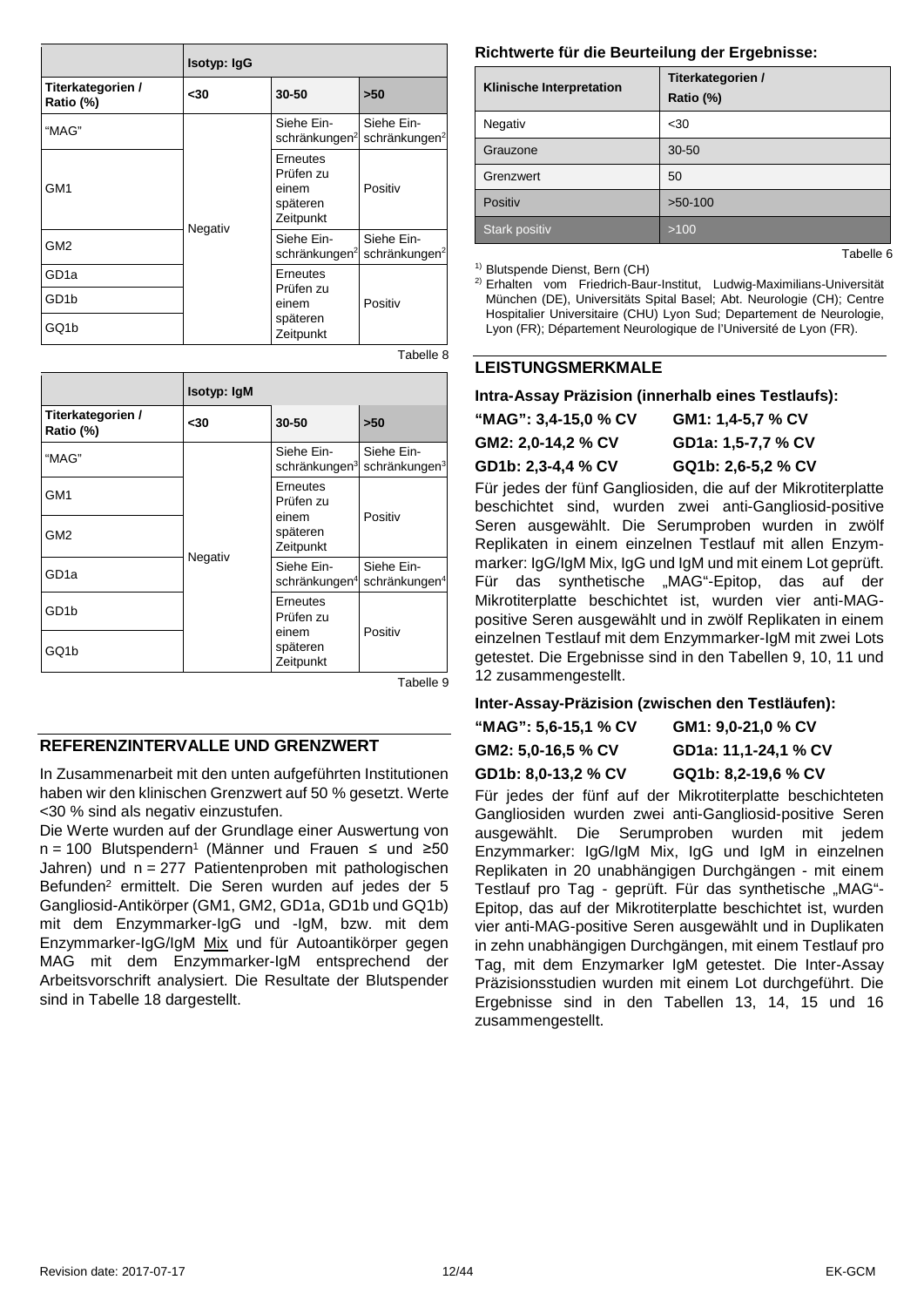#### **LoB – Limit of Blank: Ratio ≤6,1 %**

Der LoB wurde gemäss der CLSI-Richtlinie EP17-A bestimmt. Zwölf Blank-Replikate (Inkubationspuffer) pro Gangliosid wurden mit allen drei Enzymmarker: IgG/IgM Mix, IgG und IgM in einem einzelnen Testlauf getestet. Da die MAG-Autoantikörper Prüfung nur im Kontext der IgM-Detektion interpretiert werden kann, wurde das "MAG"-Epitop nur mit dem Enzymmarker-IgM getestet. Für den LoB, der als % Ratio zur Absorption des Kalibrators dargestellt wird, wurde für den Enzymmarker-lgG/lgM Mix einen Wert von ≤6,1 %, für den Enzymmarker-lgG einen Wert von ≤3,5 % und für den Enzymmarker-lgM einen Wert von ≤5,3 % berechnet. De höchste mit den drei unterschiedlichen Enzymmarker erhaltene LoB wurde verwendet, um den gesamten LoB zu ermitteln. Der LoB wurde mithilfe einer parametrischen Analyse berechnet.

#### **LoD – Limit of Detection: Ratio ≤8,1 %**

Der LoD wurde gemäss der CLSI-Richtlinie EP17-A festgesetzt. Für jedes der fünf Ganglioside sowie das synthetischem "MAG", die auf der Mikrotiterplatte beschichtet wurden, wurde eine einzelne klinische Probe ausgewählt, die eine niedrige Antikörperkonzentration repräsentiert. Die Proben mit niedrigen Konzentrationen wurden in zwölf Replikaten in einem einzelnen Testlauf mit allen drei Enzymmarker: IgG/IgM Mix, IgG und IgM getestet. Da die MAG-Autoantikörper Prüfung nur im Kontext der IgM-Detektion interpretiert werden kann, wurde das "MAG"-Epitop nur mit dem Enzymmarker-IgM getestet. Für den LoD wurde für den Enzymmarker-lgG/lgM Mix als % Ratio zur Absorption des Kalibrators ein Wert von ≤8,1 %, für den Enzymmarker-lgG ein Wert von ≤6,3 % und für den Enzymmarker-lgM ein Wert von ≤6,9 % berechnet. Der höchste mit den drei unterschiedlichen Enzymmarker erhaltene LoD wurde verwendet, um den gesamten LoD zu ermitteln.

#### **Funktionelle Sensitivität: Ratio ≤8,1 %**

Die in der Inter-Assay Präzisionsstudie mit Serumproben erhaltenen Präzisionswerte wurden gegen ihre mittlere % Ratio-Werte aufgetragen. Es wurde einen kubischen polynomialen Fit auf die Datenpunkte angewendet, um ein Präzisionsprofil zu erhalten. Da keine Überschneidung des einseitigen 95 % Konfidenzintervall Fits mit dem 20 % CV-Akzeptanzkriterium beobachtet wurde, wurde die funktionelle Empfindlichkeit als gleichwertig mit dem LoD bestimmt. Die Ergebnisse sind in Abbildung 2 zusammengefasst.

#### **Linearität**

Der lineare Bereich des BÜHLMANN GanglioCombi™ MAG ELISA wurde gemäss der CLSI-Richtlinie EP06-A bestimmt. Mehrere Seren mit Konzentrationen über den gesamten Messbereich des Tests wurden verwendet. Dadurch konnte die Mehrzahl der Gangliosid-/ Enzymmarkerkombinationen bestimmt werden. Die Serumproben wurden gemäss der Gebrauchsanweisung verdünnt. Bei stark positiven Serumproben wurde eine höhere Verdünnung von 1:2000 verwendet. Anschliessende Verdünnungsreihen jeder Probe wurde in Abstufungen von 10 % hergestellt mit Inkubationspuffer als Verdünnungsmittel. Die Linearität wurde als das Intervall definiert, in dem die relative Differenz zwischen dem linearen Fit und - falls signifikant - dem polynomialen Fit einer höheren Ordnung unter 20 % lag. Bei Ratios ≤25 % wurde eine absolute Differenz des Ratios von unter 5 % erlaubt. Es wurde für die mit allen fünf Gangliosiden beschichtete Mikrotiterplatte ein linearer Bereich bestätigt, der die BÜHLMANN GanglioCombiTM MAG ELISA Titerkategorien von <30 % - negativ; 30-50 % - Grauzone; 50-100 % positiv und >100 % stark positiv abdeckt und darüber hinausgeht. Für das synthetische "MAG"-Epitop wurde eine Obergrenze des linearen Bereichs mit einem 75 % Ratio innerhalb der positiven Titerkategorie beobachtet. Die Ergebnisse sind in Tabelle 17 zusammengestellt.

#### **Methodenvergleich für das MAG "Mimotop":**

#### **Anti-MAG Autoantibodies ELISA (EK-MAG): κ = 0,85**

**Anti-SGPG Autoantibodies ELISA (EK-SGPG): κ = 0,77** 80 klinische Serumproben mit Anti-MAG IgM-Autoantikörpersignalen über den gesamten Messbereich wurden untersucht in Einfachmessungen mittels Enzymmarker-IgM mit "MAG"-beschichteten Mikrotiterplatten, mit dem anti-MAG Autoantibodies ELISA (EK-MAG) und dem anti-SGPG Autoantibodies ELISA (EK-SGPG). Die Messungen wurden mit Lots von "MAG"-beschichteten Mikrotiterplatten durchgeführt. Die Ergebnisse wurden mit der Kappa-Statistik analysiert. Die Korrelationsdaten sind in Abbildung 3A und 3B dargestellt.

#### **STÖRSUBSTANZEN**

Mit den folgenden Substanzen wurde bis zu den folgenden Konzentrationen keine Interferenz nachgewiesen: unkonjugiertes Bilirubin (ikterische Seren): 40 mg/d; konjugiertes Bilirubin (ikterische Seren): 60 mg/dL; Hämoglobin: 400 mg/dL; Hämolysat (hämolysiertes Blut): 400 mg/dL und Triglyzeride (Intralipid®): 2000 mg/dL.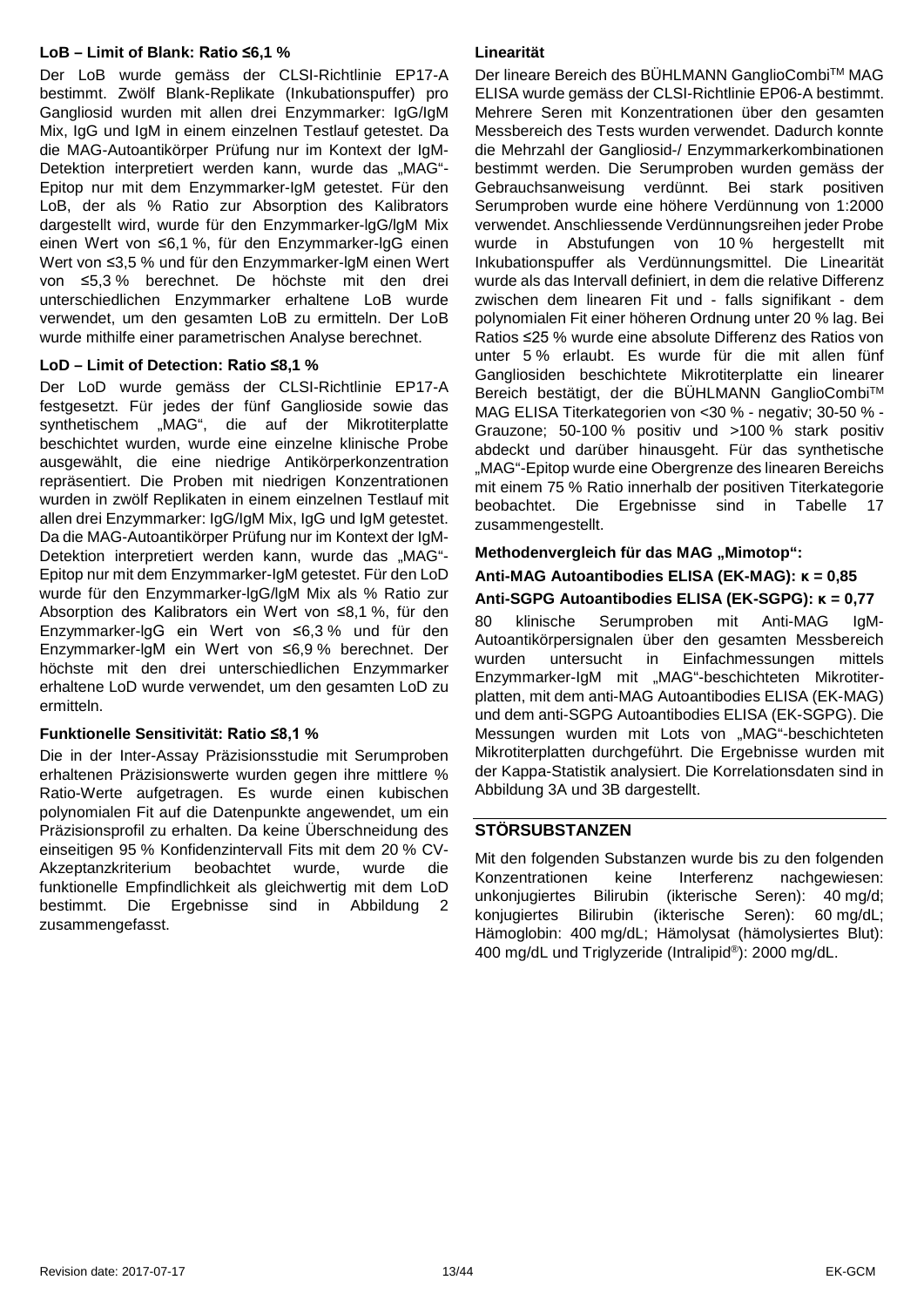#### <span id="page-13-0"></span>**DOMAINE D'UTILISATION**

Le test de diagnostic *in vitro* BÜHLMANN GanglioCombi™ MAG ELISA est conçu pour la détection d'auto-anticorps dirigés contre des antigènes/épitopes neuraux définis, dans le sérum de patients pour lesquels une neuropathie périphérique d'étiologie inconnue est suspectée. Le test permet de quantifier les résultats sous forme de catégories de titres et apporte une aide au diagnostic des neuropathies (réf. 1-7).

#### **APPLICATION PREVUE**

En ce qui concerne les 3 marqueurs enzymatiques différents, les composants du dispositif permettent trois options d'application :

1. Dépistage de la présence d'auto-anticorps en utilisant le conjugué IgG/IgM Mix, permettant d'indiquer une potentielle neuropathie auto-immune.

2. Détermination de l'isotype de chaque auto-anticorps en utilisant le conjugué IgG ou IgM.

3. Dans le but d'effectuer un bilan biologique, il est possible de réaliser un criblage initial de l'échantillon à l'aide du mélange de marqueurs enzymatiques « IgG/IgM » Mix (option 1), puis de le faire suivre par une différenciation isotypique des échantillons qui sont positifs au mélange (« Mix-positifs ») en utilisant les conjugués individuels IgG et IgM (option 2). Cette différenciation doit avoir lieu après consultation au préalable d'un clinicien/neurologue référent.

#### **PRINCIPE DU DOSAGE**

Le test de dosage BÜHLMANN GanglioCombi™ MAG ELISA est basé sur une méthode immunométrique de type "sandwich". Les puits des plaques incluses dans le coffret sont coatés avec des gangliosides GM1, GM2, GD1a, GD1b GQ1b, et un analogue synthétique de la MAG (Myelin Associated Glycoprotein). Il s'agit d'un disaccharide sulfaté qui mime le HNK-1, l'épitope hydrate de carbone de la MAG reconnu par les auto-anticorps anti-MAG.Les échantillons sériques à tester ainsi que le calibrateur et les contrôles sont incubés dans la microplaque pendant deux heures. Les auto-anticorps anti-gangliosides et/ou anti-MAG présents sont liés aux gangliosides et/ou à l'analogue coatés sur la plaque. Après l'élimination par lavage des composants non liés, des anticorps (Ac) dirigés contre les IgG ou IgM humaines et conjugués à la peroxydase de raifort (HRP) sont ajoutés aux puits et la microplaque est incubée une nouvelle fois pendant deux heures. Après un second lavage, ayant pour but d'éliminer les anticorps marqués non liés, le substrat TMB (tétraméthylbenzidine) est ajouté, induisant une coloration bleue dont l'intensité est proportionnelle à la quantité d'anticorps anti-gangliosides/anti-analogue MAG initialement liés. La réaction de coloration est arrêtée par l'ajout d'une Solution Stop acide faisant passer la couleur du bleu au jaune. L'intensité de la coloration est déterminée par la mesure de l'absorption à 450 nm. L'absorbance mesurée est proportionnelle à la concentration d'anticorps antigangliosides/anti-analogue MAG présents dans les échantillons. Les titres sont exprimés en % Ratio par rapport au calibrateur. Les catégories de résultats sont les suivantes : négatif, zone grise, positif, fortement positif. Les taux d'anticorps anti-gangliosides/anti-analogue MAG sont exprimés quantitativement à l'aide d'un % Ratio du calibrateur.

#### **REACTIFS FOURNIS ET PREPARATION**

| <b>Réactifs</b>                                                                                                                                                 | Quantité                        | Code                  | <b>Reconstitution</b>                                      |
|-----------------------------------------------------------------------------------------------------------------------------------------------------------------|---------------------------------|-----------------------|------------------------------------------------------------|
| Microplaque<br>coatée (gangliosides et<br>analogue MAG)                                                                                                         | $2 \times 12 \times 8$<br>puits | <b>B-GCM-MP</b>       | Prête à l'emploi                                           |
| Film adhésif                                                                                                                                                    | 6 pièces                        | $\overline{a}$        | ÷                                                          |
| Tampon de lavage,<br>concentré (10x)<br>avec agents de<br>conservation                                                                                          | 2 flacons<br>100 mL             | <b>B-GCO-WB</b>       | A reconstituer<br>avec 900 mL<br>d'eau déionisée           |
| Tampon d'incubation<br>avec agents de<br>conservation                                                                                                           | 1 flacon<br>100 mL              | <b>B-GCO-IB</b>       | Prêt à l'emploi                                            |
| Calibrateur<br>lyophilisé et avec agents<br>de conservation                                                                                                     | 1 flacon                        | <b>B-GCO-CA</b>       | A reconstituer<br>avec 1.5 mL de<br>tampon<br>d'incubation |
| Contrôles négatif, bas,<br>moyen<br>lyophilisés et avec agents<br>de conservation                                                                               | 3 flacons                       | B-GCO-<br>CONSET      | A reconstituer<br>avec 1.5 mL de<br>tampon<br>d'incubation |
| Marqueur enzymatique<br>IgG/IgM Mix<br>Ac anti-IgG et IgM<br>humaines conjugués à la<br>HRP dans un tampon<br>protéique contenant des<br>agents de conservation | 2 flacons à<br>11 mL            | B-GCO-<br><b>ELGM</b> | Prêt à l'emploi                                            |
| Marqueur enzymatique<br>lgG<br>Ac anti-IgG humaines<br>conjugués à la HRP dans<br>un tampon protéique<br>contenant des agents de<br>conservation                | 1 flacon<br>11 mL               | B-GCO-<br>ELG         | Prêt à l'emploi                                            |
| Marqueur enzymatique<br>lgM<br>Ac anti-IgM humaines<br>conjugués à la HRP dans<br>un tampon protéique<br>contenant des agents de<br>conservation                | 1 flacon<br>11 mL               | B-GCO-<br>ELM         | Prêt à l'emploi                                            |
| <b>Substrat TMB</b><br>TMB dans un tampon<br>citrate                                                                                                            | 2 flacons à<br>$11$ mL          | <b>B-TMB</b>          | Prêt à l'emploi                                            |
| <b>Solution Stop</b><br>acide sulfurique 0.25 M                                                                                                                 | 2 flacons à<br>11 mL            | <b>B-STS</b>          | Prête à l'emploi<br><b>Corrosif</b>                        |

Tableau 1

#### **STOCKAGE ET PEREMPTION DES REACTIFS**

| Réactifs non ouverts / non entamés                                       |                                                                                                                                                                                        |  |  |
|--------------------------------------------------------------------------|----------------------------------------------------------------------------------------------------------------------------------------------------------------------------------------|--|--|
| Stables à 2-8 °C jusqu'à la date de péremption imprimée sur l'étiquette. |                                                                                                                                                                                        |  |  |
| Réactifs ouverts / reconstitués                                          |                                                                                                                                                                                        |  |  |
| Microplaque                                                              | Replacer immédiatement les<br>barrettes<br>non<br>utilisées dans le sachet en aluminium contenant le<br>dessiccateur puis le refermer soigneusement.<br>Stable durant 4 mois à 2-8 °C. |  |  |
| Tampon de lavage                                                         | Stable durant 4 mois à 2-8 °C.                                                                                                                                                         |  |  |
| Calibrateur<br>Contrôles                                                 | Stable durant 4 mois à 2-8 °C. Ne pas congeler !                                                                                                                                       |  |  |
| Tampon d'incubation                                                      |                                                                                                                                                                                        |  |  |
| Marqueurs<br>enzymatiques                                                | Stables à 2-8 °C jusqu'à la date de péremption<br>imprimée sur l'étiquette.                                                                                                            |  |  |
| <b>Substrat TMB</b>                                                      |                                                                                                                                                                                        |  |  |
| <b>Solution Stop</b>                                                     | Stable à 18-28 °C jusqu'à la date de péremption<br>imprimée sur l'étiquette.                                                                                                           |  |  |
|                                                                          | $T - L L - L$                                                                                                                                                                          |  |  |

Tableau 2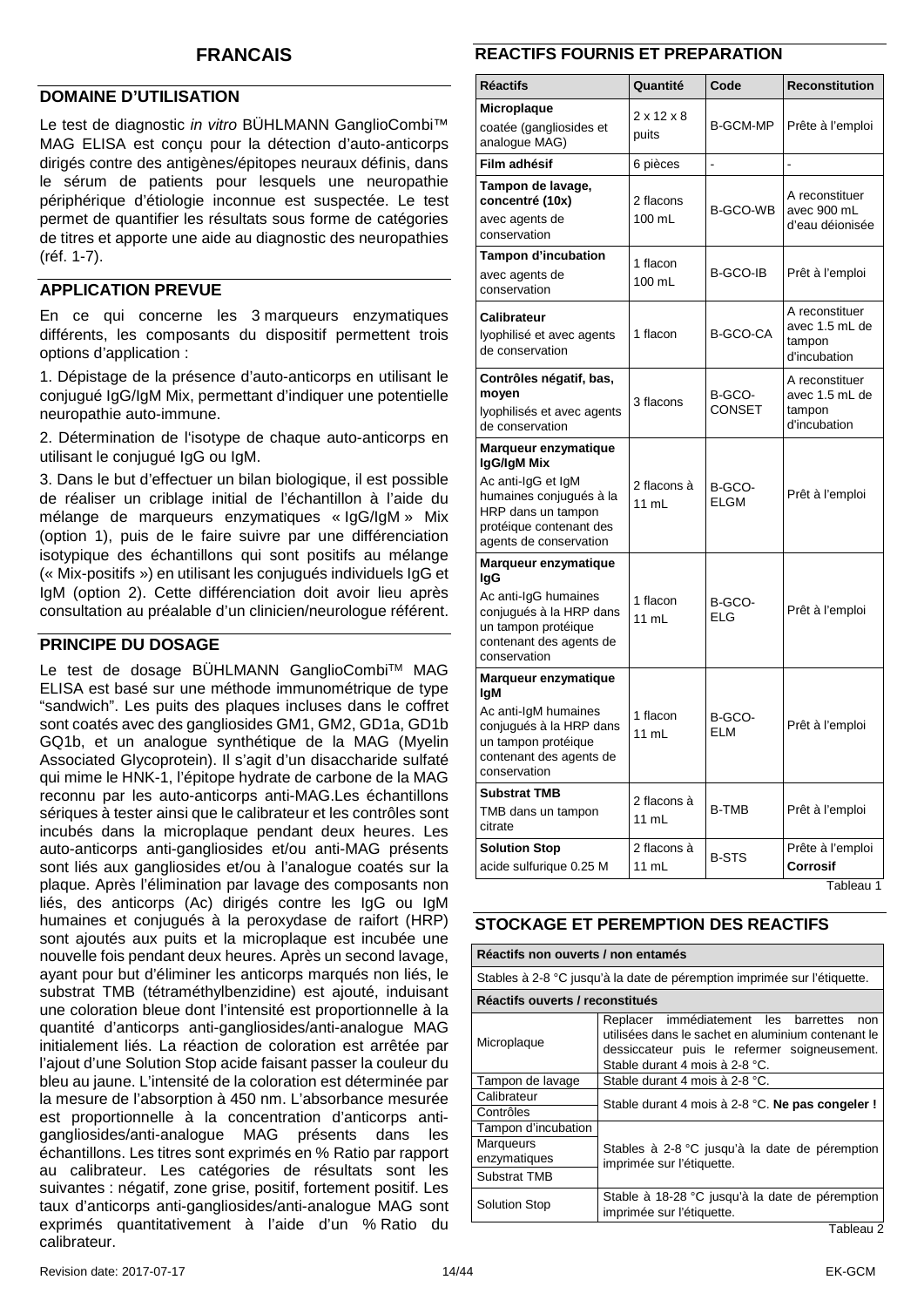#### **MATERIEL REQUIS MAIS NON FOURNI**

- Pipettes de précision de 20 µL, 100 µL et 1000 µL avec pointes jetables
- Tubes en polystyrène ou polypropylène jetables, pour la préparation des dilutions
- Eprouvette graduée de 1000 mL pour la préparation du tampon de lavage à partir de la solution concentrée
- Laveur automatique de microplaques ou pissette pour le tampon de lavage
- Papier absorbant
- Agitateur orbital de microplaques
- Lecteur de microplaques pour la mesure de l'absorbance à 450 nm

#### **PRECAUTIONS D'EMPLOI**

#### **Précautions de sécurité**

- Le calibrateur (B-GCO-CA) et les contrôles de ce coffret (B-GCO-CONSET) contiennent des composants d'origine humaine. Bien que les tests de détection de l'antigène de surface du VHB et des anticorps des virus VHC et VIH1/2 se soient révélés négatifs, il convient de considérer les réactifs comme capables de transmettre des maladies infectieuses, et de les manipuler conformément aux bonnes pratiques de laboratoire, en prenant les précautions appropriées.
- Solution Stop: La Solution Stop (B-STS) contient de l'acide sulfurique (0,25 M). Le réactif est irritant pour les yeux, la peau et les muqueuses. Éviter le contact avec les yeux, la peau et les vêtements. En cas de contact avec les yeux ou la peau, laver immédiatement et abondamment à l'eau.
- Réactifs: Éviter le contact des réactifs avec la peau, les yeux ou les muqueuses. En cas de contact, laver immédiatement et abondamment à l'eau pour éviter tout risque d'irritation ou de brûlures.
- Pour en savoir plus sur les précautions concernant la manipulation et l'élimination des réactifs du kit, nous vous recommandons fortement de consulter l'organisme réglementaire compétent pour votre pays.

#### **Précautions techniques**

- Lire attentivement les instructions avant de réaliser le test. Le test ne donnera pas les résultats escomptés en cas de dilution incorrecte, de modification des réactifs, ou de stockage dans des conditions autres que celles détaillées dans le présent mode d'emploi.
- Les puits de la microplaque sont recouverts de cristaux de sel formés lors du processus de production. Ils sont éliminés par le lavage (voir l'étape 3 de la procédure) et n'ont aucune influence sur les résultats.
- Préparer les réactifs avant de démarrer la procédure de test. Les réactifs utilisés dans les étapes 3 à 9 doivent être froids (2-8 °C) et conserver au froid pendant le pipetage et les étapes de lavage. Le Substrat TMB doit être placé à température ambiante (18-28 °C).
- Etapes 3-9: Utiliser des réactifs réfrigérés (2-8 °C) pour toutes ces étapes et les conserver réfrigérés durant le pipetage. Recommandation : Préparer le tampon de lavage le soir avant d'effectuer le dosage et le placer dans le réfrigérateur pendant la nuit.
- Etapes de lavage 3, 6 et 9 : Les étapes de lavage sont cruciales et permettent d'ôter les résidus formés lors de la production (étape 3), et les anticorps non liés (étapes 6 et 9).
	- $\rightarrow$  Toujours réaliser les étapes de lavage à froid (2-8 °C) avec du Tampon de lavage
	- $\rightarrow$  S'assurer que tous les puits sont complètement vides après le dernier cycle de lavage.
- Etape 9 : S'assurer d'utiliser du substrat TMB préalablement porté à température ambiante (18-28 °C).
- Etape 11 : Bien agiter la microplaque durant l'incubation avec le substrat. Selon l'agitateur utilisé, il est recommandé d'agiter entre 400 et 600 rpm. La solution doit s'agiter dans les puits mais sans déborder.
- Pour les laveurs automatiques, BÜHLMANN utilise le mode "plate mode" c'est à dire chaque étape du processus (distribution) est réalisée séquentiellement pour toutes les barrettes, avant de procéder à l'étape suivante du processus (aspiration).
- Les composants ne doivent pas être utilisés au-delà de la date d'expiration imprimée sur les étiquettes.
- Ne pas mélanger des réactifs de lots différents.
- Il convient de prendre toutes les précautions requises pour empêcher toute contamination croisée entre réactifs, entre échantillons ou entre puits.
- Les puits sont à usage unique.

#### **PRELEVEMENT, PREPARATION ET CONSERVATION DES ECHANTILLONS**

- La procédure requiert <0.1 mL de sang ou <50 µL de sérum.
- Se référer à la page [19](#page-18-0) pour les informations sur les interférences avec les échantillons hémolytiques, lipémiques ou ictériques.
- Prélever le sang dans des tubes prévus à cet usage en évitant l'hémolyse, laisser coaguler à température ambiante (18-28 °C) pendant 1 heure, centrifuger à environ 1500 x *g* à température ambiante et recueillir le sérum.
- Nous recommandons d'aliquoter les échantillons des patients avant de les stocker afin d'éviter les cycles répétés de congélation/décongélation.
- Conserver les échantillons de sérum à ≤-20 °C durant 4 mois. Nous recommandons de congeler les échantillons à -70 °C pour la conservation à long terme (>1 année).
- Les échantillons congelés doivent être décongelés et homogénéisés par agitation ou par inversion avant leur utilisation.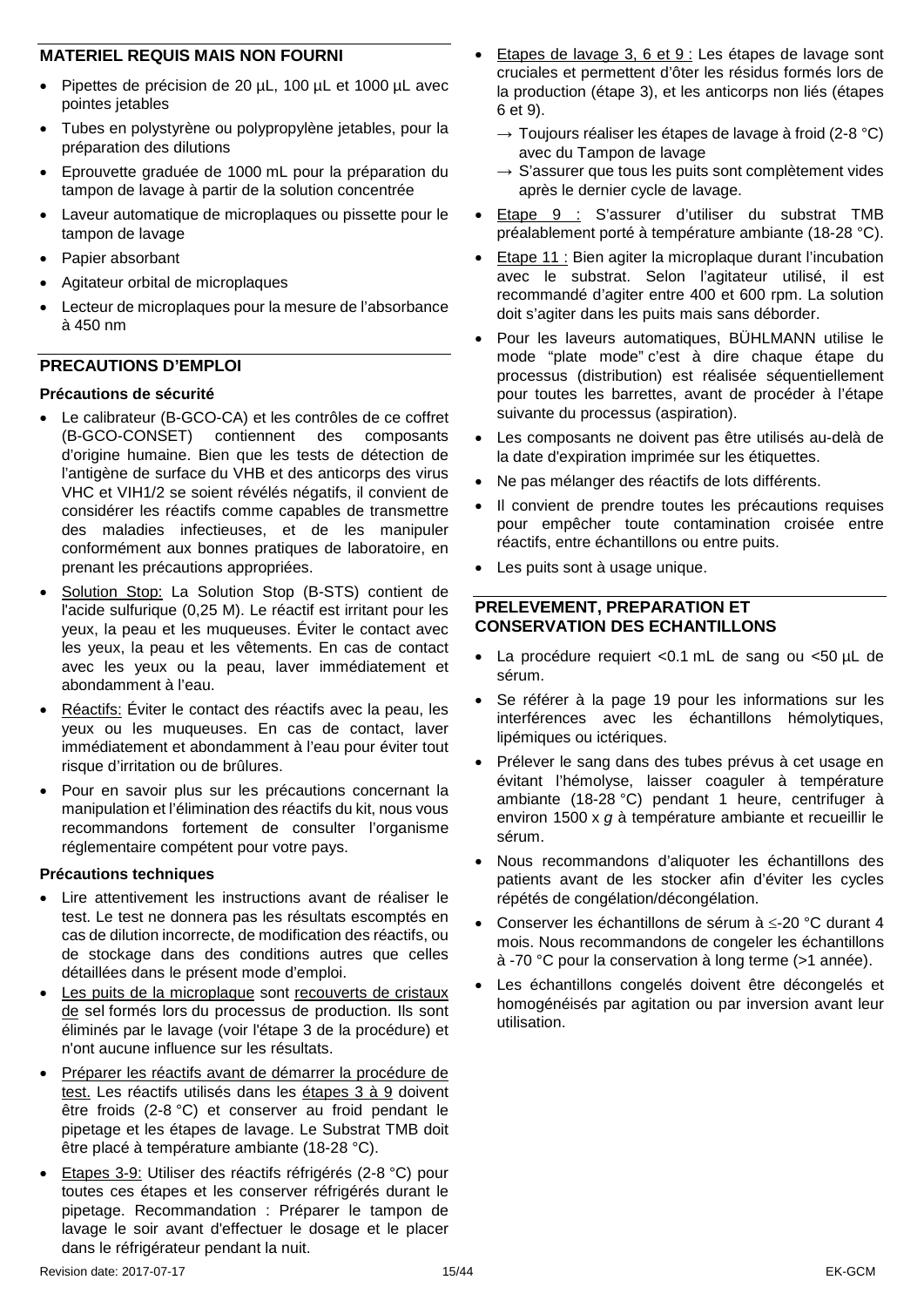#### **PROCEDURE DE DOSAGE**

#### **Il est possible de choisir entre les 3 options suivantes :**

- 1. Détection des isotypes IgG/IgM Mix : étapes 4a à 4e et 7
- 2. Détection des isotypes IgG et IgM séparément : étapes 4a' à 4e' et 7'
- 3. Approche en 2 étapes : étape 1  $\rightarrow$  anticorps autoimmune, échantillons positifs  $\rightarrow$  étape 2.

*Note : Le Substrat TMB doit être équilibré à température ambiante*

- 1. Effectuer une dilution au 1:50 des échantillons de patient avec le tampon d'incubation (ex. 30 µL de sérum + 1470 µL de tampon d'incubation), à froid 2-8 °C. Mélanger vigoureusement (vortex) et laisser reposer les échantillons dilués, le calibrateur et les contrôles reconstitués 30 minutes à 2-8 °C (pour atteindre l'équilibre) avant de passer au pipetage de l'étape 4 a et b.
- 2. Préparer une microplaque avec suffisamment de barrettes pour tester le nombre d'échantillons souhaités. Retirer les barrettes en trop du support et les remettre immédiatement au froid dans le sachet prévu à cet effet et contenant le dessiccateur.

*Important : N'utiliser que des réactifs réfrigérés pour les étapes 3 à 9.*

3. Laver chaque puits de la microplaque 2 fois avec ≥300 µL de tampon de lavage froid. Vider les puits et taper la microplaque sur du papier absorbant afin d'éliminer complètement le tampon de lavage.

*Important : Continuer sans interruption avec l'étape suivante.*

#### **Option 1 : Détermination de l'isotype IgG/IgM Mix**

- 4a. Distribuer 100 µL de calibrateur dans le puits A1 (voir figure 1A).
- 4b.Distribuer 100 µL de contrôle moyen dans le puits B1, 100 µL de contrôle bas dans le puits A2 et 100 µL de contrôle négatif dans le puits B2 (voir figure 1A).

*Remarque : Si plus de trois barrettes sont utilisées par isotype, le calibrateur et les contrôles peuvent être testés en double (voir* figure 1*A)*.

- 4c. Distribuer 100 µL de sérum dilué du patient N° 1 dans les puits C1 à H1 (voir figure 1A).
- 4d.Distribuer 100 µL de sérum dilué du patient N° 2 dans les puits C2 à H2 (voir figure 1A).
- 4e.Distribuer 100 µL de sérum dilué du patient N° 3 à 24 dans les puits suivants (voir figure 1A).

#### **Option 2 : Détermination de l'isotype IgG**

- 4a'. Distribuer 100 µL de calibrateur dans le puits A1 (voir figure 1B).
- 4b'. Distribuer 100 µL de contrôle moyen dans le puits B1, 100 µL de contrôle bas dans le puits A2 et 100 µL de contrôle négatif dans le puits B2 (voir figure 1B).

*Remarque : Si plus de trois barrettes sont utilisées par isotype, le calibrateur et les contrôles peuvent être testés en double dans les rangées A et B (voir* figure 1*B)*.

4c'. Distribuer 100 µL de sérum dilué du patient N° 1 dans les puits C1 à H1 (voir figure 1B).

- 4d'. Distribuer 100 µL de sérum dilué du patient N° 2 dans les puits C2 à H2 (voir figure 1B).
- 4e'. Distribuer 100 µL de sérum dilué du patient N° 3 à 12 dans les puits suivants (voir figure 1B).

#### **Détermination de l'isotype IgM**

4f'.Répéter les étapes 4a-e en utilisant les barrettes suivantes ou prendre une nouvelle microplaque si cela est nécessaire (voir figure 1B).

#### **Pour les options 1 et 2 : incubation de l'échantillon et lavages**

- 5. Couvrir la plaque à l'aide du film adhésif fourni et incuber à 2-8 °C pendant 2 heures ±5 minutes. Ne pas agiter la microplaque.
- 6. Retirer et jeter le film adhésif. Vider puis laver 3 fois chaque puits avec ≥300 µL de tampon de lavage réfrigéré (2-8 °C). Vider les puits et les sécher en tapant la microplaque sur du papier absorbant afin d'éliminer complètement le tampon de lavage.

#### **Pour l'option 1 : Détermination de l'isotype IgG/IgM Mix**

7. Ajouter 100 µL de marqueur enzymatique IgG/IgM Mix dans chaque puits.

#### **Pour l'option 2 : Détermination des isotypes IgG et IgM**

7'. Ajouter 100 µL de marqueur enzymatique IgG ou IgM dans les puits respectifs (voir figure 1B).

#### **Pour les options 1 et 3 : Incubation avec le marqueur enzymatique, lavages et détection**

- 8. Recouvrir la plaque à l'aide d'un nouveau film adhésif et incuber à 2-8 °C pendant 2 heures  $\pm$  5 minutes. Ne pas agiter la microplaque.
- 9. Retirer et jeter le film adhésif. Vider puis laver 3 fois chaque puits avec ≥300 µL de tampon de lavage froid (2-8 °C). Vider les puits et les sécher en tapant la microplaque sur du papier absorbant.

*Important : Laisser le Substrat TMB atteindre une température de 18-28 °C.*

- 10. Ajouter 100 µL de Substrat TMB dans chaque puits.
- 11. Recouvrir la microplaque d'un nouveau film adhésif puis l'incuber sur un agitateur de plaque orbital à 400- 600 rpm à 18-28 °C durant 30 ±2 minutes. Protéger la microplaque de la lumière directe.
- 12. Ajouter 100 µL de Solution Stop dans chaque puits en éliminant les bulles d'air à l'aide de pointes de pipettes. Passer à l'étape 13 dans les 30 minutes suivantes.
- 13. Lire l'absorbance à 450 nm à l'aide d'un lecteur de microplaques.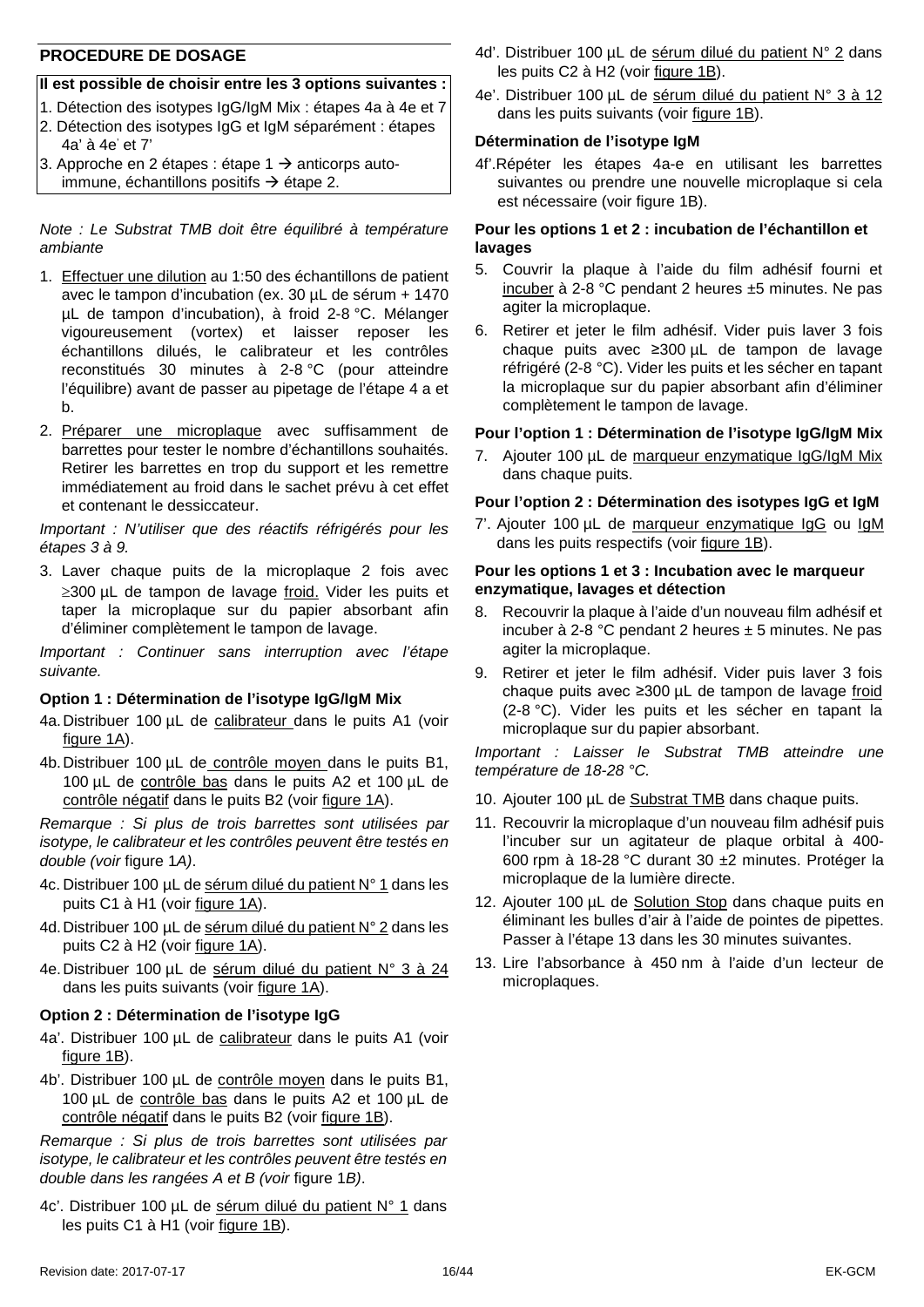#### **CONTROLE QUALITE**

Une lecture exhaustive de cette notice est recommandée pour l'utilisation correcte de ce produit. Des résultats fiables ne seront obtenus que par un travail en laboratoire précis (bonnes pratiques de laboratoire usuelles) et en suivant fidèlement les recommandations de cette brochure.

Comme il n'existe pas de sérum de référence pour les anticorps anti-gangliosides disponible dans le commerce, nous recommandons l'utilisation d'un pool de sérums positifs comme référence de contrôle de qualité interne.

Il est souhaitable que le calibrateur présente une valeur de DO au moins égale à 1,2. Tous les contrôles doivent présenter une valeur comprise dans les plages de mesures établies et attendues (ratio en %). Les plages attendues des contrôles sont propres au lot et indiquées dans la fiche de contrôle qualité.

Les caractéristiques de performance devraient être comprises entre les limites d'acceptabilité propres à chaque laboratoire. Si les caractéristiques ne correspondent pas aux limites établies et que les répétitions excluent toute erreur technique, il est recommandé de contrôler les paramètres suivants : i) Avez-vous utilisé des réactifs réfrigérés (2-8 °C) pour les étapes 3 à 9 ? ii) pipetage, appareils de mesure de température et de temps, iii) calibrage des instruments, iv) date de péremption des réactifs, v) conditions de stockage et d'incubation, vi) la solution de substrat TMB devrait être incolore, vii) puretés de l'eau.

#### **STANDARDISATION**

Le calibrateur de cette trousse a été calibré à l'aide d'une référence interne qui a été ajustée à 100 %.

#### **RESULTATS ET CALCULS**

#### **Calcul des résultats**

- 1. Mesurer l'absorbance (OD) à 450 nm de chaque puits (calibrateur, contrôles et échantillons de patient).
- 2. Calculer la moyenne des duplicatas (si les mesures sont réalisées en duplicata).
- 3. Les résultats sont exprimés en pourcentage de l'absorbance de l'échantillon et contrôles par rapport à l'absorbance moyenne du calibrateur.

#### **Isotypes IgG/IgM Mix**

|           | absorbance des échantillons ou<br>des<br>% Ratio: contrôles            |              |
|-----------|------------------------------------------------------------------------|--------------|
|           | absorbance du calibrateur                                              | $\times$ 200 |
|           | Isotypes IgG et IgM<br>absorbance des échantillons ou des<br>contrôles |              |
| % Ratio : | absorbance du calibrateur                                              | x 100        |

La programmation de cette formule est réalisable sur la plupart des lecteurs de microplaque.

*Remarque : Pour un exemple de résultats, voir tableaux 7 et 8. Ces résultats sont donnés à titre d'exemple uniquement. Les valeurs d'absorbance du calibrateur et des contrôles doivent être déterminées pour chaque série d'échantillons mesurée.* 

#### **LIMITES**

- 1. Il est recommandé que les résultats obtenus dans la zone grise et les résultats positifs obtenus à l'aide du mélange de marqueurs enzymatiques « IgG/IgM » Mix fassent l'objet d'une discussion préalable avec un clinicien/neurologue de référence avant qu'une détermination isotypique à l'aide des marqueurs enzymatiques individuels IgG et IgM soit réalisée.
- 2. Seuls les isotypes d'auto-anticorps IgM anti-« MAG » et IgM anti-GM2 ont été décrits dans la littérature (réf. 1, 2, 6, 7).
- 3. Les résultats obtenus dans la zone grise et les résultats positifs pour l'épitope « MAG » obtenus avec le mélange de marqueurs enzymatiques « IgG/IgM » Mix ou avec le marqueur enzymatique IgM seul peuvent être à nouveau analysés à l'aide du test BÜHLMANN anti-MAG Autoantibodies ELISA (EK-MAG).
- 4. Les auto-anticorps IgM dirigés contre GD1a sont très rares et il a été montré que leur importance sur le plan clinique n'est pas significative (réf. 1, 2, 6, 7).
- 5. Les réponses auto-immunes dominantes peuvent être accompagnées par une réactivité croisée avec d'autres gangliosides testés. La réactivité croisée présente typiquement une variation inter-essai élevée et peut être cliniquement non pertinente. L'interprétation des résultats doit donc impérativement être réalisée en présence d'un expert ou d'un spécialiste.
- 6. Du fait de la polyréactivité des anticorps auto-immuns (réf 6) et des différences de prévalence géographique, les résultats des dosages doivent uniquement être utilisés pour aider à l'interprétation clinique de la neuropathie par un expert ou un spécialiste en lien avec le tableau clinique du patient.
- 7. Le test BÜHLMANN GanglioCombiTM MAG ELISA n'a pas été validé pour les échantillons issus de plasmaphérèse.

#### **INTERPRETATION DES RESULTATS**

Les éventuelles limites correspondantes sont indiquées par des chiffres en exposant.

|                                   | Isotype: IgG/IgM Mix <sup>1</sup> |                                       |                              |
|-----------------------------------|-----------------------------------|---------------------------------------|------------------------------|
| Catégorie de titres/<br>Ratio (%) | $30$                              | 30-50                                 | >50                          |
| "MAG"                             |                                   | Voir Limites,<br>point <sup>2,3</sup> | Voir Limites,<br>point $2,3$ |
| GM <sub>1</sub>                   |                                   | Re-tester<br>dans<br>quelques<br>mois | Positif                      |
| GM <sub>2</sub>                   | Négatif                           | Voir Limites,                         | Voir Limites,                |
| GD1a                              |                                   | point $2,4$                           | point $2,4$                  |
| GD <sub>1</sub> b                 |                                   | Re-tester<br>dans                     | Positif                      |
| GQ1b                              |                                   | quelques<br>mois                      |                              |

Tableau 10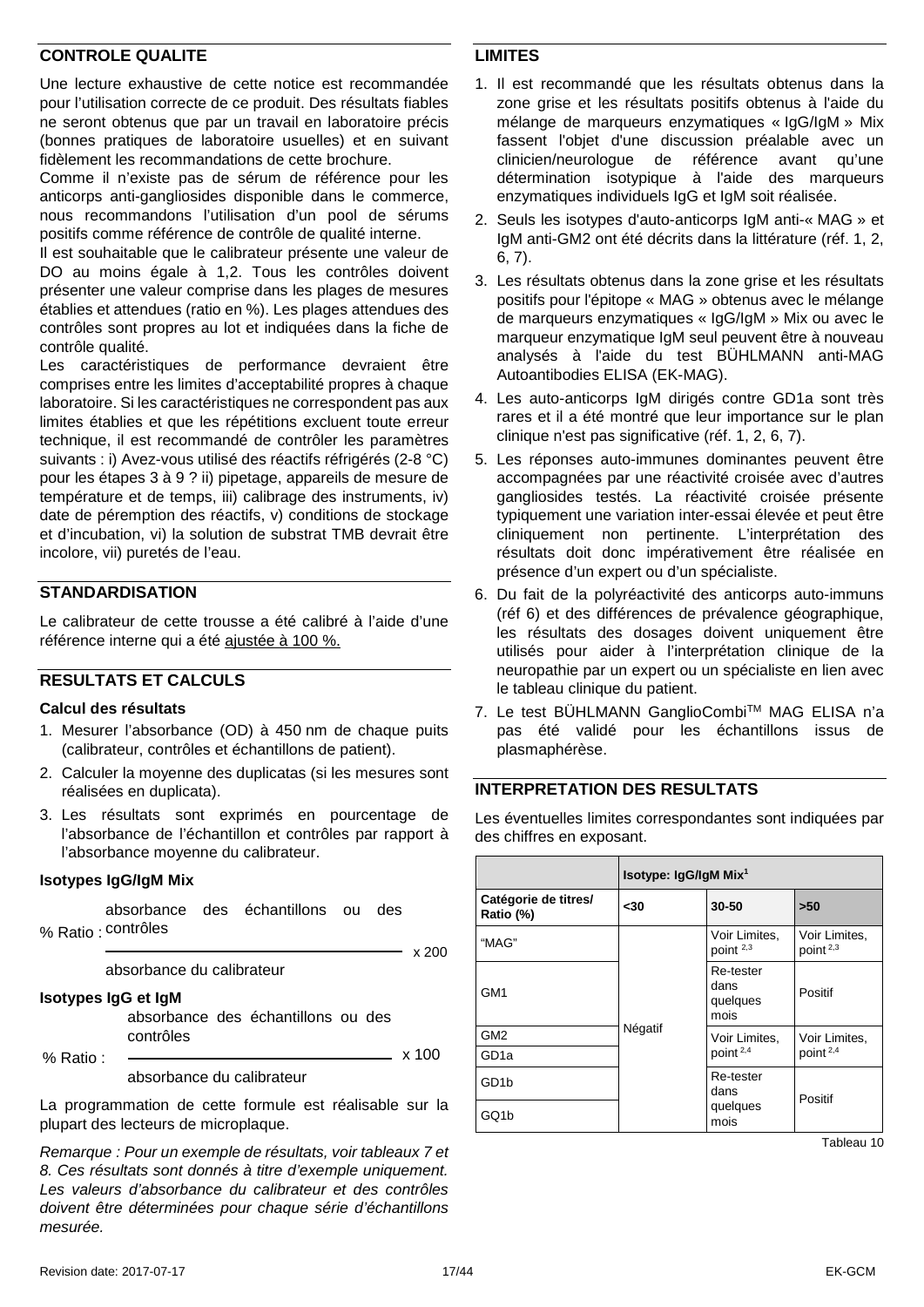|                                   | Isotype: IgG |                                       |                                     |
|-----------------------------------|--------------|---------------------------------------|-------------------------------------|
| Catégorie de titres/<br>Ratio (%) | $30$         | 30-50                                 | >50                                 |
| "MAG"                             |              | Voir Limites,<br>point <sup>2</sup>   | Voir Limites,<br>point <sup>2</sup> |
| GM <sub>1</sub>                   | Négatif      | Re-tester<br>dans<br>quelques<br>mois | Positif                             |
| GM <sub>2</sub>                   |              | Voir Limites,<br>point <sup>2</sup>   | Voir Limites,<br>point <sup>2</sup> |
| GD <sub>1a</sub>                  |              | Re-tester                             |                                     |
| GD <sub>1</sub> b                 |              | dans<br>quelques                      | Positif                             |
| GQ1b                              |              | mois                                  |                                     |

Tableau 11

|                                   | Isotype: IgM |                                       |                                     |
|-----------------------------------|--------------|---------------------------------------|-------------------------------------|
| Catégorie de titres/<br>Ratio (%) | -30          | 30-50                                 | >50                                 |
| "MAG"                             | Négatif      | Voir Limites,<br>point <sup>3</sup>   | Voir Limites,<br>point <sup>3</sup> |
| GM <sub>1</sub>                   |              | Re-tester<br>dans<br>quelques<br>mois | Positif                             |
| GM <sub>2</sub>                   |              |                                       |                                     |
| GD <sub>1a</sub>                  |              | Voir Limites,<br>point <sup>4</sup>   | Voir Limites,<br>point <sup>4</sup> |
| GD <sub>1</sub> b                 |              | Re-tester<br>dans                     | Positif                             |
| GQ1b                              |              | quelques<br>mois                      |                                     |

Tableau 5

Réaliser un nouveau test avec le BÜHLMANN anti-MAG Autoantibodies ELISA, réf. EK-MAG, est recommandé dans le cas où l'analogue de la MAG est dans la zone grise ou positif.

#### **INTERVALLES DES REFERENCES ET RATIOS SEUILS**

En accord avec les institutions mentionnées ci-dessous, nous avons établi une valeur seuil clinique de 50 %. Les valeurs inférieures à 30 % doivent clairement être considérées comme négatives. Les valeurs des rapports ont été obtenues à partir des résultats de  $n = 100$  échantillons de donneurs de sang normaux asymptomatiques (adultes de sexe masculin et féminin, de plus et de moins de 50 ans) <sup>1)</sup> et n = 277 échantillons pathologiques<sup>2)</sup>. Les sérums ont été testés pour chacun des cinq gangliosides (GM1, GM2, GD1a, GD1b et GQ1b), avec le marqueur enzymatique IgG, IgM ou IgG/IgM Mix et avec le marqueur enzymatique IgM pour les auto-anticorps anti-MAG, en suivant les instructions de la notice. Les résultats des donneurs de sang sont présentés dans le tableau 18.

Guide d'interprétation des résultats :

| Interprétation clinique | Catégorie de titres/Ratio (%) |
|-------------------------|-------------------------------|
| Négatif                 | $30$                          |
| Zone grise              | $30 - 50$                     |
| Seuil                   | 50                            |
| Positif                 | $>50-100$                     |
| Fortement positif       | >100                          |
|                         | Tableau 6                     |

<sup>1)</sup> Recueillis au centre de dons du sang, Bern, CH.

2) Fournis par l'Institut Friedrich Baur de l'Université Ludwig-Maximilian de Munich (DE); le Département de Neurologie de l'Université de Bâle (CH) ; le Département Neurologique de l'Université de Lyon (FR).

#### **CARACTERISTIQUES DE PERFORMANCE**

#### **Précision intra-essai (au cours du même dosage) :**

| « MAG » : CV 3,4-15,0 % | GM1 : CV 1.4-5.7 % |
|-------------------------|--------------------|
| GM2: CV 2,0-14,2 %      | GD1a: CV 1,5-7,7 % |
| GD1b: CV 2,3-4,4 %      | GQ1b: CV 2,6-5,2 % |
|                         |                    |

Pour chacun des cinq gangliosides revêtus sur la microplaque, deux sérums positifs aux anti-gangliosides ont été sélectionnés. Les échantillons de sérum ont été testés en douze réplicats en un seul dosage pour chacun des marqueurs enzymatiques, « IgG/IgM » Mix, IgG et IgM, avec un seul lot de réactifs. Dans le cas de l'épitope synthétique « MAG » revêtu sur la microplaque, quatre sérums positifs aux anti-MAG ont été sélectionnés. Ils ont été testés en douze réplicats en un seul dosage à l'aide du marqueur enzymatique IgM, avec deux lots de réactifs. Les tableaux 9, 10, 11 et 12 rassemblent les résultats obtenus.

#### **Précision inter-essais (différents dosages) :**

| « MAG » : CV 5,6-15,1 % | GM1: CV 9,0-21,0 %   |
|-------------------------|----------------------|
| GM2 : CV 5.0-16.5 %     | GD1a: CV 11,1-24,1 % |
| GD1b : CV 8.0-13.2 %    | GQ1b: CV 8,2-19,6 %  |

Pour chacun des cinq gangliosides revêtus sur la microplaque, deux sérums positifs aux anti-gangliosides ont été sélectionnés. Les échantillons de sérum ont été testés en réplicats simples dans 20 dosages indépendants, à raison d'un dosage quotidien, pour chacun des marqueurs enzymatiques : « IgG/IgM » Mix, IgG et IgM. Pour l'épitope synthétique « MAG » revêtu sur la microplaque, quatre sérums positifs aux anti-MAG ont été sélectionnés et testés en double dans dix dosages indépendants, à raison d'un dosage quotidien, à l'aide du marqueur enzymatique IgM. Les études de précision inter-essais ont été réalisées à l'aide d'un seul lot de réactifs. Les tableaux 13, 14, 15 et 16 rassemblent les résultats obtenus.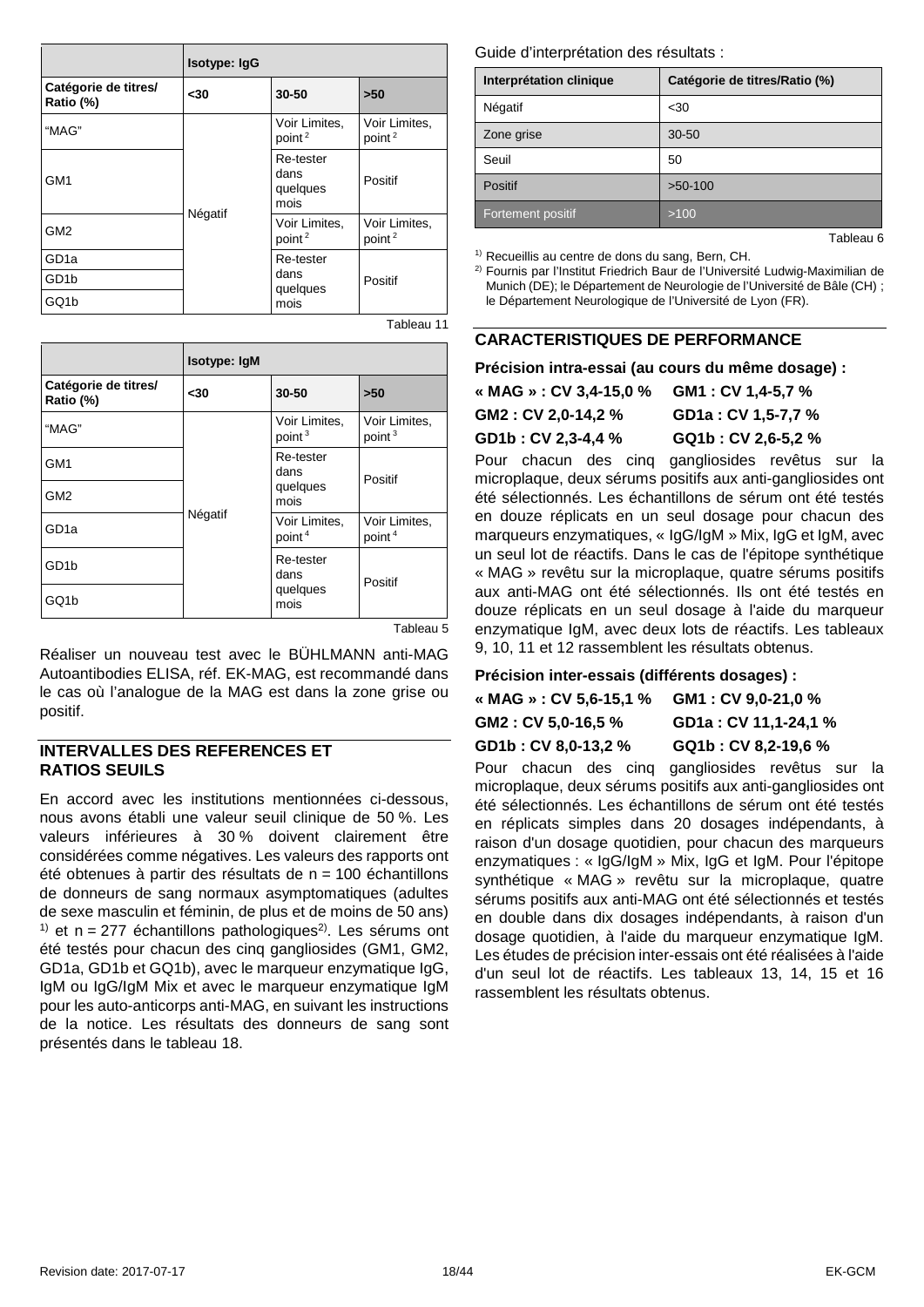#### **Limite de blanc (LoB) : ratio ≤ 6,1 %**

La LoB a été établie selon la ligne directrice EP17-A du CLSI. Douze réplicats de blancs (tampon d'incubation) par ganglioside ont été testés en un seul dosage pour chacun des marqueurs enzymatiques : « IgG/IgM » Mix, IgG et IgM. Comme l'analyse de l'auto-anticorps MAG ne peut être interprétée que dans le contexte d'une détection par IgM, l'épitope « MAG » n'a été testé qu'avec le marqueur enzymatique IgM. La limite de blanc (LoB) , exprimée sous forme du ratio en % par rapport à l'absorbance du calibrateur, a été calculée comme étant ≤ 6,1 % pour le mélange de marqueurs enzymatiques IgG/IgM, ≤ 3,5 % pour le marqueur IgG et ≤ 5,3 % pour le marqueur IgM. La LoB la plus élevée obtenue avec les trois marqueurs enzymatiques différents a été retenue pour déterminer la limite de blanc (LoB) globale. La LoB a été calculée par analyse statistique paramétrique.

#### **Limite de détection (LoD) : ratio ≤ 8,1 %**

La LoD a été établie selon la ligne directrice EP17-A du CLSI. Pour chacun des cinq gangliosides comme pour l'épitope synthétique « MAG » revêtus sur la microplaque, un seul échantillon clinique présentant une faible concentration en anticorps a été sélectionné. Les échantillons à faible concentration ont été mesurés en douze réplicats en un seul dosage pour chacun des trois marqueurs enzymatiques : « IgG/IgM » Mix, IgG et IgM. Comme l'analyse de l'auto-anticorps MAG ne peut être interprétée que dans le contexte d'une détection par IgM, l'épitope « MAG » n'a été testé qu'avec le marqueur enzymatique IgM. La limite de détection (LoD) , exprimée sous forme du ratio en % par comparaison à l'absorbance du calibrateur, a été calculée comme étant ≤ 8,1 % pour le mélange de marqueurs enzymatiques IgG/IgM, ≤ 6,3 % pour le marqueur IgG et ≤ 6,9 % pour le marqueur IgM. La LoD la plus élevée obtenue avec les trois marqueurs enzymatiques différents a été retenue pour déterminer la limite de détection (LoD) globale.

#### **Sensibilité fonctionnelle : ratio ≤ 8,1 %**

Les valeurs de précision obtenues avec les échantillons de sérum dans l'étude de précision inter-essais ont été portées graphiquement en fonction de leurs valeurs moyennes de ratio en %. Les points ont été ajustés au moyen d'une fonction polynomiale cubique de manière à obtenir un profil de précision. Aucune intersection de l'intervalle de confiance unilatéral à 95 % de la courbe d'ajustement avec le critère d'acceptation d'un CV de 20 % n'étant observée, la sensibilité fonctionnelle a été déterminée comme étant égale à la LoD. Les résultats sont résumés sur la figure 2.

#### **Linéarité**

L'intervalle de linéarité du test BÜHLMANN GanglioCombiTM MAG ELISA a été déterminé selon la ligne directrice EP06- A du CLSI. De nombreux échantillons de sérum dont les concentrations couvraient l'ensemble de l'intervalle de mesure du test ont été utilisés, de manière à permettre l'évaluation de la plupart des combinaisons ganglioside/marqueur enzymatique. Les échantillons sériques ont été dilués selon les instructions d'utilisation. En cas d'échantillons de sérum fortement positifs, une dilution supérieure de 1:2000 a été appliquée. Les séries de dilution consécutives de chaque échantillon ont ensuite été préparées par paliers de 10 % en utilisant le tampon d'incubation comme diluant. La linéarité est définie comme étant l'intervalle sur lequel la différence relative entre l'ajustement linéaire et, lorsqu'il est significatif, l'ajustement polynomial d'ordre supérieur, est inférieure à 20 %. Pour les rapports ≤ 25 %, une différence absolue de moins de 5 % est autorisée. Un intervalle linéaire couvrant et dépassant les catégories de titres du test BÜHLMANN GanglioCombiTM MAG ELISA, à savoir < 30 % (négatif), 30-50 % (zone grise), 50-100 % (positif) et > 100 % (fortement positif), a été confirmé pour l'ensemble des cinq gangliosides revêtus sur la microplaque. Dans le cas de l'épitope synthétique « MAG », une limite supérieure de l'intervalle de linéarité égale à 75 % de ratio, à l'intérieur de la catégorie de titres « positif », a été observée. Les résultats sont résumés dans le tableau 17.

#### **Comparaison des méthodes pour le « mimotope » MAG :**

#### **Anti-MAG Autoantibodies ELISA (EK-MAG): κ = 0,85 Anti-SGPG Autoantibodies ELISA (EK-SGPG): κ = 0,77**

80 échantillons cliniques de sérum présentant des signaux auto-anticorps IgM anti-MAG répartis dans toute la plage de mesure ont été testés en simple exemplaire à l'aide du marqueur enzymatique de détection IgM sur des microplaques revêtues de l'épitope « MAG » et au moyen des tests ELISA anti-MAG Autoantibodies (EK-MAG) et anti-SGPG Autoantibodies (EK-SGPG). Les mesures ont été réalisées sur deux lots de microplaques revêtues de l'épitope « MAG ». La méthode statistique de Kappa a servi à analyser les résultats. Les figures 3A et 3B illustrent les données de corrélation.

#### <span id="page-18-0"></span>**INTERFÉRENCES**

Aucune interférence n'est détectée avec les substances suivantes à la concentration indiquée : bilirubine non conjuguée (sérums ictériques) : 40 mg/dL ; bilirubine conjuguée (sérums ictériques) : 60 mg/dL ; hémoglobine : 400 mg/dL ; hémolysat (sang hémolysé) : 400 mg/dL ; triglycérides (Intralipid®) : 2 000 mg/dL.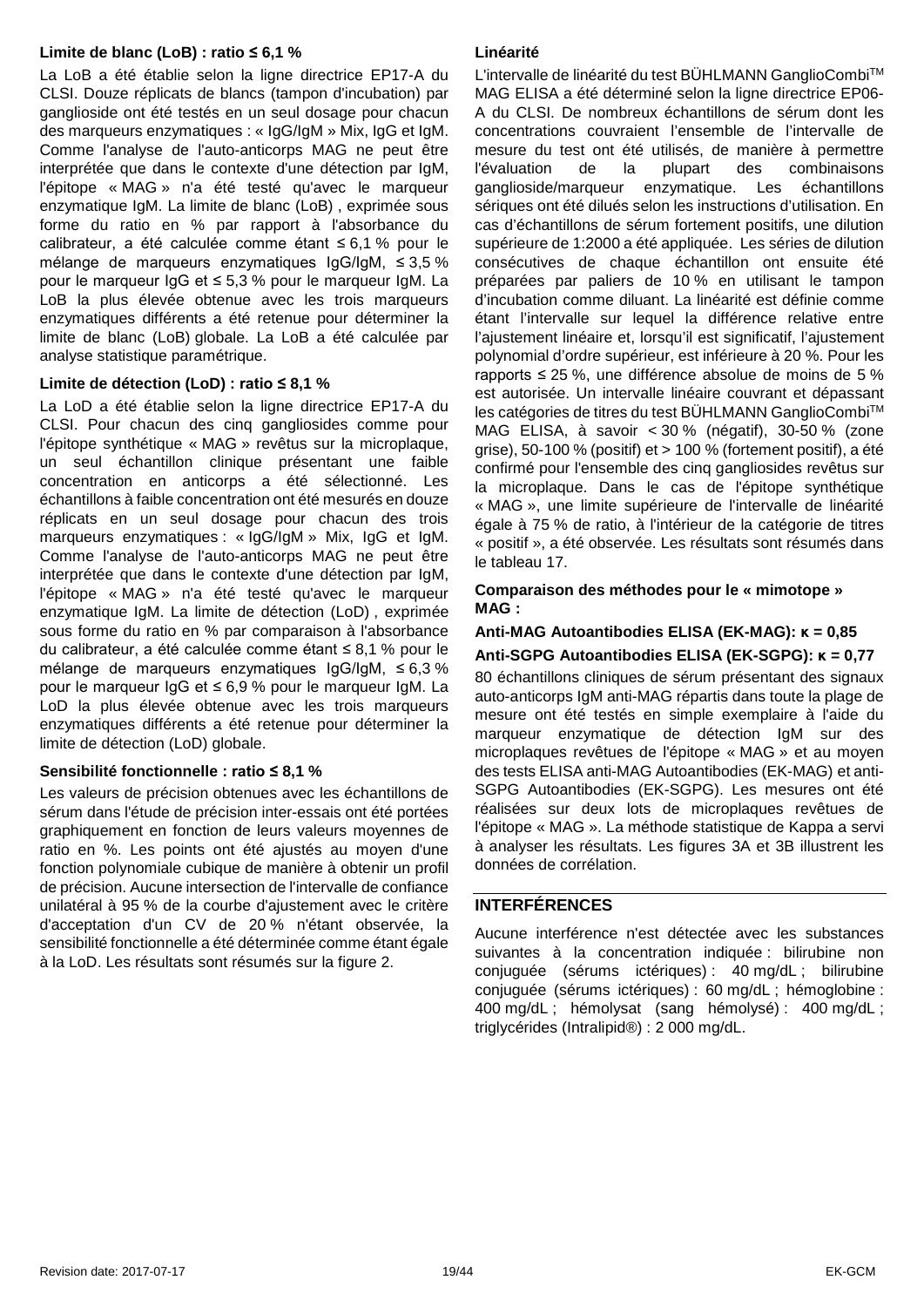#### **USO PREVISTO**

Il BÜHLMANN GanglioCombiTM MAG ELISA è un test diagnostico *in vitro* per l'identificazione di auto-anticorpi contro rilevanti e definiti antigeni/epitopi neurali in campioni di siero di pazienti con sospette neuropatie periferiche con una eziologia sconosciuta. Il test consente la classificazione quantitativa dei risultati in categorie definite in base al titolo degli auto-anticorpi e serve come supporto per la diagnosi delle neuropatie (rif. 1-7).

#### **APPLICAZIONE PREVISTA**

In relazione ai 3 diversi enzimi di coniugazione, i componenti del dispositivo consentono tre possibili applicazioni:

1. Il test con il Mix dei coniugati IgG / IgM permette di screenare la presenza di auto-anticorpi e indicare una possibile neuropatia autoimmune.

2. Il test con singoli coniugati IgG e / o IgM permette di determinare l'issotipo degli auto-anticorpi.

3. In un work-up di laboratorio, lo screening iniziale dei campioni con una mix di marcatori enzimatici IgG/IgM (opzione 1) può essere seguito da differenziazione di campioni mix-positivi, usando coniugati individuali IgG e IgM (opzione 2), previa consultazione di un medico/neurologo di riferimento.

#### **PRINCIPIO DEL DOSAGGIO**

II BÜHLMANN GanglioCombi™ MAG ELISA si basa sulla tecnica del dosaggio enzimatico immunometrico. I pozzetti della micropiastra fornita sono pre-coattati con gangliosidi GM1, GM2, GD1a, GD1b e GQ1b e con un sintetico MAG (glicoproteina associata alla mielina) "mimotope". Il MAG "mimotope" è un disaccaride solfato sintetico. Mima l'HNK-1, un epitopo carboidrato del MAG, riconosciuto dagli autoanticorpi anti-MAG.

Il calibratore, i controlli ed i sieri dei pazienti vengono incubati nei pozzetti della micropiastra e gli anti-ganglioside e / o autoanticorpi anti-MAG (Ab) presenti vengono legati dai gangliosidi immobilizzati o dal MAG-analogo. Dopo il lavaggio delle sostanze non legate, gli auto-anticorpi legati vengono rilevati con anticorpi contro IgG e / o IgM coniugati con la perossidasi del rafano (HRP). A seguito di un secondo lavaggio per eliminare il reagente anticorpo-enzima non legato, viene aggiunta ai pozzetti una soluzione di substrato contenente tetrametilbenzidina (TMB). Una colorazione blu si sviluppa in maniera proporzionale al quantitativo di autoanticorpi anti ganglioside legati nella procedura iniziale. Lo sviluppo della colorazione viene bloccato aggiungendo una soluzione bloccante a base di acido che trasforma la colorazione blu in gialla. L'intensità dell'assorbanza del colore viene misurata a 450 nm.

L'assorbanza misurata è proporzionale al titolo di autoanticorpi presenti in un dato campione. I titoli di autoanticorpi sono espressi come rapporto percentuale (%) del calibratore e possono essere assegnati a categorie di titolo (negativo, zona grigia, positivo, fortemente positivo).

#### <span id="page-19-0"></span>**REAGENTI FORNITI E PREPARAZIONE**

| Reagenti                                                                                                                                               | Quantità                             | <b>Codice</b>           | <b>Ricostituzione</b>                                  |
|--------------------------------------------------------------------------------------------------------------------------------------------------------|--------------------------------------|-------------------------|--------------------------------------------------------|
| Micropiastra<br>Precoattata con gangliosidi                                                                                                            | $2 \times 12 \times 8$ -<br>pozzetti | <b>B-GCM-MP</b>         | Pronta all'uso                                         |
| Foglio per sigillare la<br>piastra                                                                                                                     | 6 fogli                              |                         |                                                        |
| Tampone di lavaggio<br>concentrato (10x)<br>Con conservanti                                                                                            | 2 flaconi<br>100 mL                  | <b>B-GCO-WB</b>         | Diluire con 900 mL<br>di acqua<br>deionizzata          |
| Tampone di incubazione<br>Con conservanti                                                                                                              | 1 flaconi<br>100 mL                  | B-GCO-IB                | Pronto all'uso                                         |
| Calibratore<br>Liofilizzato con conservanti                                                                                                            | 1 flacone                            | <b>B-GCO-CA</b>         | Aggiungere<br>$1.5$ mL di<br>tampone di<br>incubazione |
| Controllo negativo, basso<br>ed medio; Liofilizzati con<br>conservanti                                                                                 | 3 flaconi                            | B-GCO-<br><b>CONSET</b> | Aggiungere<br>1.5 mL di<br>tampone di<br>incubazione   |
| <b>Marcatore enzimatico</b><br>IgG/IgM Mix<br>Anticorpi Anti- IgG e IgM<br>umane coniugati con HRP<br>in un tampone a base<br>proteica con conservanti | 2 flacone a<br>11 mL                 | B-GCO-<br><b>ELGM</b>   | Pronto all'uso                                         |
| Marcatore enzimatico IgG<br>Anticorpi Anti- IgG umane<br>coniugati con HRP in un<br>tampone a base proteica<br>con conservanti                         | 1 flacone<br>11 mL                   |                         | B-GCO-ELG Pronto all'uso                               |
| Marcatore enzimatico IgM<br>Anticorpi Anti IgM umane<br>coniugati con HRP in un<br>tampone a base proteica<br>con conservanti                          | 1 flacone<br>11 mL                   |                         | B-GCO-ELM Pronto all'uso                               |
| Substrato di TMB<br>In tampone citrato                                                                                                                 | 2 flaconi<br>11 mL                   | <b>B-TMB</b>            | Pronto all'uso                                         |
| <b>Soluzione bloccante</b><br>0.25 M di acido solforico                                                                                                | 2 flaconi<br>11 mL                   | <b>B-STS</b>            | Pronto all'uso<br>agente<br>corrosivo                  |

Tabella 1

#### **CONSERVAZIONE E SCADENZA DEI REAGENTI**

**Reagenti sigillati / non aperti**

Tutti i componenti del kit non utilizzati sono stabili a 2-8 °C fino alla data di scadenza stampata sulle etichette. **Reagenti Aperti/ Ricostituiti Micropiastra** Riporre immediatamente le striscie non ancora utilizzate nella busta di alluminio che contiene essiccante e risigillarla. Conservare fino a 4 mesi a 2-8 °C. Tampone di lavaggio Conservare fino a 4 mesi a 2-8 °C. Calibratore Conservare fino ad 4 mesi a 2-8 °C.<br>Controlli **Non congelare! Non congelare!** Tampone di incubazione <br>Marcatore enzimatico indicata sulle etichette. indicata sulle etichette. Substrato di TMB Soluzione bloccante Conservare a 18-28 °C fino alla data di scadenza indicata sulla etichetta.

Tabella 2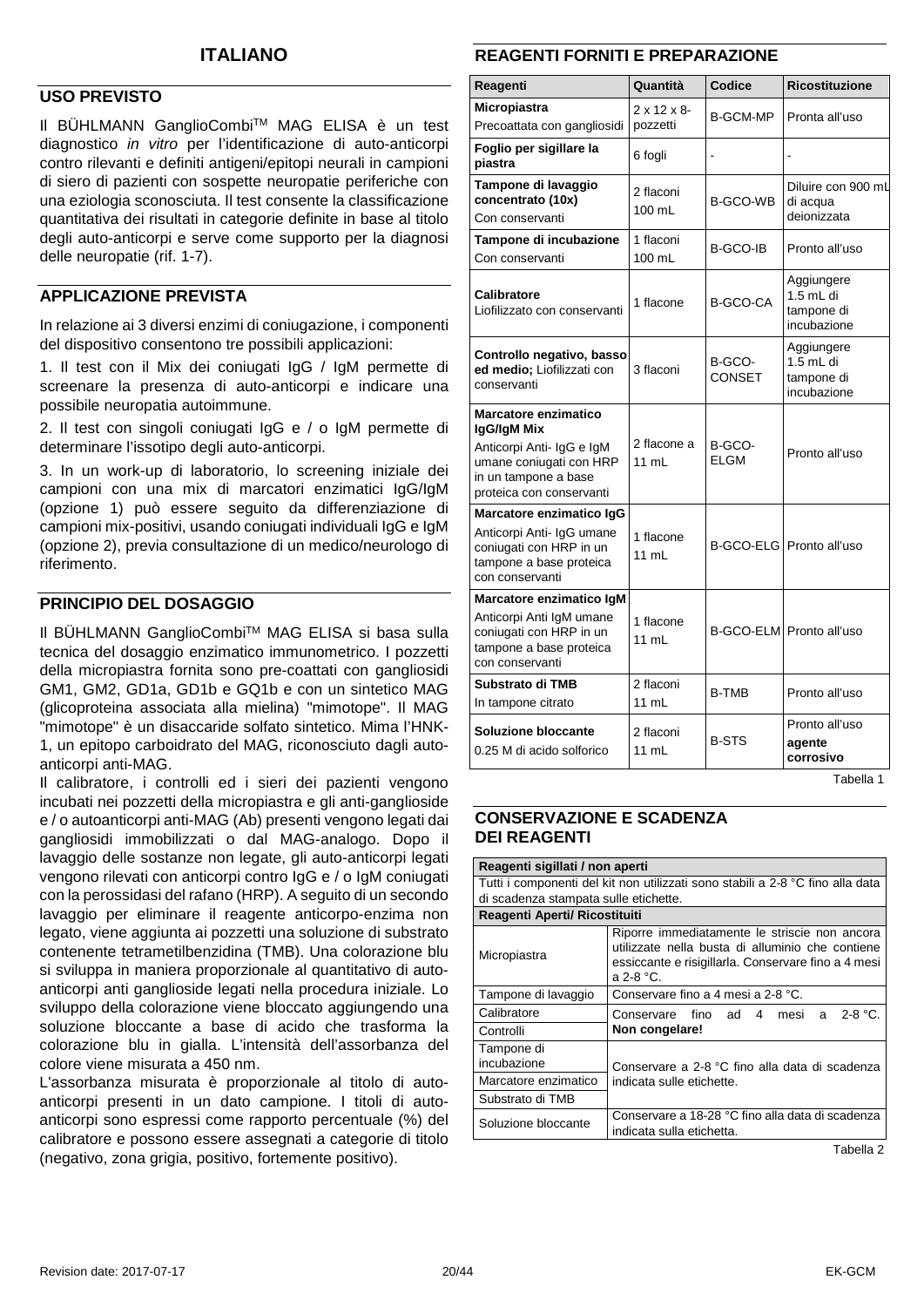#### **MATERIALI RICHIESTI MA NON FORNITI**

- Pipette di precisione con puntali monouso: 20 µL, 100 µL e 1000 µL
- Provette di polistirene o polipropilene monouso per la preparazione di diluizioni del campione
- Cilindro da 1000 ml per la ricostituzione del tampone di lavaggio
- Dispositivo manuale o automatico per il lavaggio / aspirazione della micropiastra
- Carta assorbente
- Agitatore orbitale per micropiastra
- Lettore per micropiastra per la misurazioni dell'assorbanza a 450 nm

#### **PRECAUZIONI**

#### **Precauzioni di sicurezza**

- Il calibratore (B-GCO-CA) ed i controlli di questo kit (B-GCO-CONSET) contengono componenti di origine umana. Benché testati e risultati negativi all'antigene di superficie HBV e agli anticorpi HCV e HIV1/2, i reagenti devono essere maneggiati come potenzialmente infettivi e secondo le buone pratiche di laboratorio (BPL) utilizzando le dovute precauzioni.
- Soluzione bloccante: La soluzione bloccante (B-STS) contiene acido solforico (0,25 M). Questo reagente è irritante per gli occhi, la pelle e le mucose. Evitare il contatto con gli occhi, pelle e vestiario. In caso di contatto con gli occhi o la pelle lavarsi immediatamente con abbondante acqua.
- Reagenti: Evitare il contatto dei reagenti con la pelle, occhi o le mucose. In caso di contatto, lavare immediatamente con abbondante acqua; altrimenti potrebbe verificarsi irritazione / bruciori.
- Le soluzione non utilizzata devono essere smaltite secondo le normative statali e locali del proprio paese.

#### **Precauzioni tecniche**

- Leggere attentamente le istruzioni prima di eseguire il test. Le prestazioni del test subiranno un effetto negativo se si utilizzano reagenti diluiti in modo errato, modificati o conservati diversamente da come specificato nelle presenti istruzioni per l'uso.
- Residui nei pozzetti sono causati dal processo di produzione. Questi residui vengono completamente eliminati dai lavaggi durante la procedura descritta e non compromettono in alcun modo i resultati (fare riferimento al punto 3 delle istruzioni per l'uso).
- Preparare i reagenti prima di iniziare la procedura di analisi. I reagenti usati nei punti 3-9 devono essere refrigerati (2-8 °C) e mantenuti refrigerati durante la dispensazione e il lavaggio. Equilibrare il TMB a temperatura ambiente (18-28 °C).
- Punto 3-9: Utilizzare e mantenere i reagenti refrigerati (2-8 °C) durante la dispensazione. Raccomandazione: Preparare il tampone di lavaggio la sera prima di eseguire il test e conservarlo in frigorifero per tutta la notte.
- Processo di lavaggio per i punti 3, 6 e 9: Le fasi di lavaggio sono fondamentali per la rimozione di residui dei pozzetti della micropiastra derivanti dal processo di produzione (punto 3) nonché le eventuali anticorpi non legati (punti 6 e 9).
	- $\rightarrow$  Eseguire sempre le fasi di lavaggio con il tampone di lavaggio freddo (2-8 °C).
	- $\rightarrow$  Assicurarsi che tutti i pozzetti siano completamente vuoti dopo l'ultimo ciclo di lavaggio.
- Punto 9: Assicurarsi prima dell`uso che il substrato TMB raggiunga la temperatura ambiente (18-28 °C).
- Punto 11: Agitare la la micropiastra durante l'incubazione con il substrato TMB. A seconda del tipo di agitatore è consigliata una velocità orbitale di 400-600 rpm. La micropiastra deve essere agitata efficacemente ma facendo in modo di evitare la fuoriuscita di liquido.
- Usando dispositivi automatici per lavaggio/ aspirazione della micropiastra, vi si consiglia l'utilizzo della modalità: "plate mode"; dispensazione sequenziale in tutte le strisce e successiva aspirazione.
- I componenti non devono essere utilizzati dopo la data di scadenza riportata sulle etichette.
- Non miscelare reagenti appartenenti a lotti diversi.
- Fare ogni tentativo per assicurarsi che tra i reagenti, i campioni o tra i pozzetti non vi siano contaminazioni crociate.
- I micro pozzetti non possono essere riutilizzati.

#### **PRELIEVO DEI CAMPIONI E CONSERVAZIONE**

- $\bullet$  La procedura richiede < 0.1 ml di sangue e < 50 µl di siero, rispettivamente.
- Per quanto riguarda le interferenze di campioni emolizzati, lipemici o itterici, fare riferimento a pagina 20.
- Prelevare il sangue in provette secche (senza anticoagulante), evitare l'emolisi, lasciare coagulare per un'ora, centrifugare per 10 minuti a circa 1500 x g a temperatura ambiente (18-28 °C), raccogliere il siero.
- Si raccomanda di aliquotare i campioni per evitare ripetuti cicli di congelamento / scongelamento.
- I campioni conservati a ≤-20 °C sono stabili fino ad 4 mesi. Per periodi di conservazione più lunghi, (più di un anno) mantenere i campioni a -70 °C.
- I campioni congelati devono essere scongelati completamente, quindi vortexati prima dell'utilizzo.

#### **PROCEDURA DEL DOSAGGIO**

#### **Si può scegliere fra tre opzioni di base:**

- (1) Individuazione di Mix-isotipi IgG / IgM: punto 4a-4e e 7
- (2) Individuazione di isotipi IgG e IgM: punto 4a'-4f' e 7 '
- (3) Approccio a due fasi: Opzione  $1 \rightarrow$  anticorpi autoimmuni, campioni postivi  $\rightarrow$  Opzione 2.

*Importante: Equilibrare il TMB a temperatura ambiente (18- 28 °C)*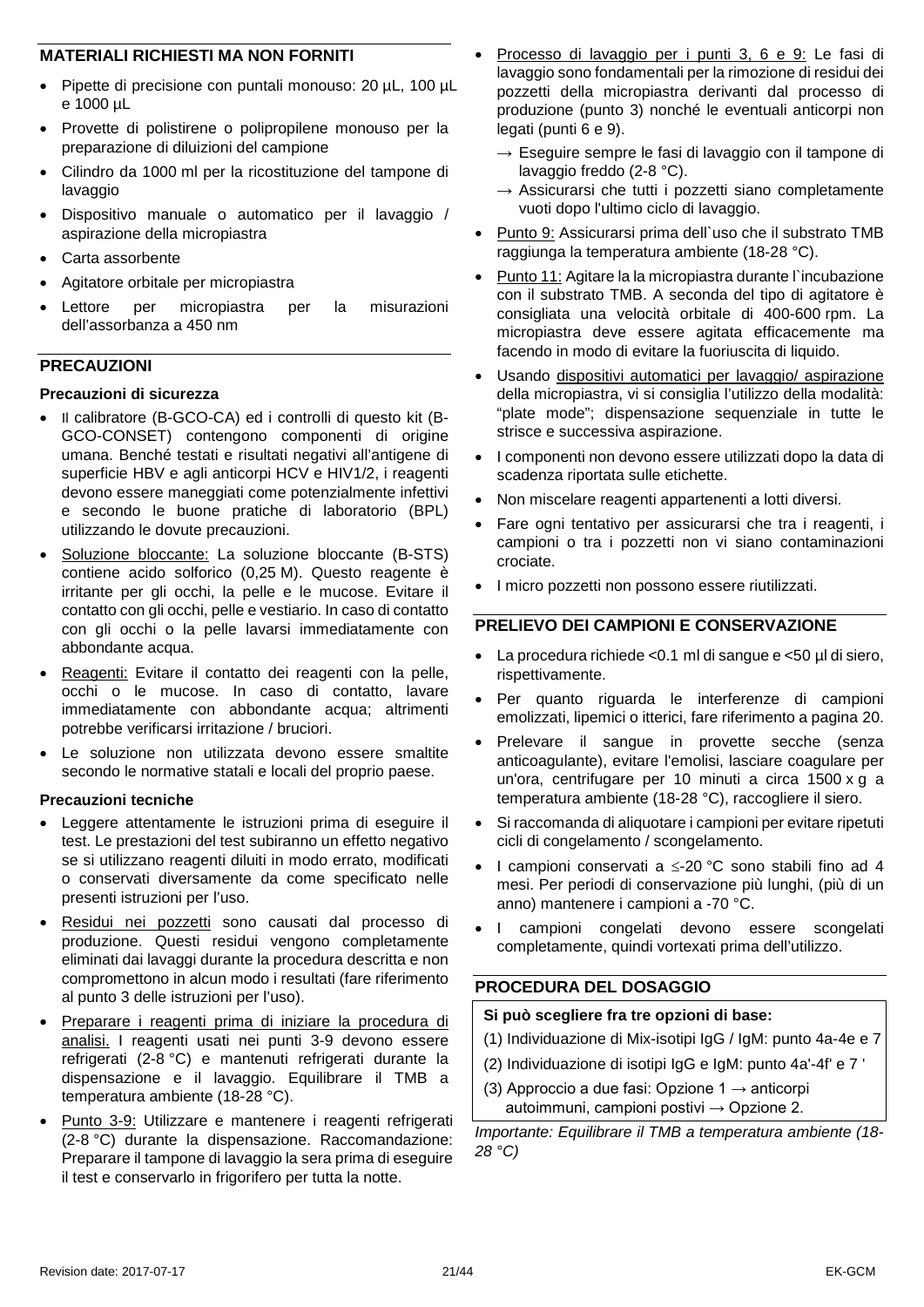1. Diluire tutti i campioni 1:50 con il tampone d'incubazione. Usare ad es.: 30 µL di siero + 1470 µL di tampone di incubazione (freddo 2-8 °C).

Mescolare bene vortexando e lasciare i campioni, il calibratore e i controlli a stabilizzarsi per 30 minuti a 2- 8 °C prima di passare alla dispenziazione secondo il punto 4a e 4b.

2. Preparare la piastra con un numero di strisce a sufficienza per effettuare il numero di test necessari. Estrarre le strisce in eccedenza dal supporto e risigillarle immediatamente nella busta insieme all'essiccante. Conservare refrigerato.

*Importante: Utilizzare reagenti refrigerati dal punto 3 al punto 9.*

3. Lavare due volte i pozzetti coattati utilizzando almeno 300 µL a volta di tampone di lavaggio refrigerato per pozzetto. Svuotare i pozzetti e battere con forza la piastra su carta assorbente assicurandosi che i pozzetti siano completamente vuoti.

*Importante: Procedere immediatamente con i punti successivi.*

#### **Opzione 1: Individuazione dei Mix-isotipi IgG / IgM:**

- 4a.Calibratore: dispensare 100 µL di calibratore nel pozzetto A1 (vedi figura 1A).
- 4b.Controlli: dispensare 100 µL di controllo medio nel pozzetto B1, controllo basso nel pozzetto A2 e controllo negativo nel pozzetto B2 (vedi figura 1A).

*Importante: Se vengono usate più di tre strip per seduta, dispensare calibratore e controlli in duplicato nei rimanenti pozzetti (vedi figura 1A).*

- 4c. Siero del paziente: pipettare 100 µL di siero del paziente 1 diluito nei pozzetti C1-H1 (vedi figura 1A).
- 4d.Siero del paziente: pipettare 100 µL di siero del paziente 2 diluito nei pozzetti C2-H2 (vedi figura 1A).
- 4e.Siero del paziente: pipettare 100 µL di siero del paziente 3 a 24 diluito nei prossimi pozzetti (vedi figura 1A).

#### **Opzione 2: Individuazione di isotipi IgG**

- 4a'.Calibratore: dispensare 100 µL di calibratore nel pozzetto A1 (vedi figura 1B).
- 4b'.Controlli: dispensare 100 µL di controllo medio nel pozzetto B1, controllo basso nel pozzetto A2 e controllo negativo nel pozzetto B2 (vedi figura 1B).

*Importante: Se vengono usate più di tre strip per seduta, dispensare calibratore e controlli in duplicato nei rimanenti pozzetti (vedi* [Figure 1](#page-37-0)*B).*

- 4c'.Siero del paziente: pipettare 100 µL di siero del paziente 1 diluito nei pozzetti C1-H1 (vedi figura 1B).
- 4d'. Siero del paziente: pipettare 100 µL di siero del paziente 2 diluito nei pozzetti C2-H2 (vedi figura 1B).
- 4e'.Siero del paziente: pipettare 100 µL di siero del paziente 3 a 12 diluito nei prossimi pozzetti.

#### **Individuazione di isotipi IgM**

4f'. Ripetere i passaggi 4a'-4e' utilizzando i pozzetti successivi o una nuova micropiastra se necessario (vedi figura 1B).

#### **Per le opzioni 1 e 2: incubazione e lavaggio del campione**

- 5. Coprire la piastra con il foglio protettivo ed incubare per 2 ore ±5 minuti a 2-8 °C. (Non occorre utilizzare agitatore per micropiastra).
- 6. Togliere ed eliminare il foglio protettivo. Svuotare i pozzetti e lavarli tre volte utilizzando almeno 300 µL di tampone di lavaggio refrigerato (2-8 °C) per pozzetto. Svuotare i pozzetti e battere con forza la piastra su carta assorbente.

#### **Per l'opzione 1: individuazione di Mix di isotipi IgG/IgM**

7. Aggiungere 100 µL di marcatore enzimatico IgG / IgM Mix nei pozzetti.

#### **Per l'opzione 2: individuazione di isotipi IgG e IgM**

7'. Aggiungere 100 µL di marcatore enzimatico IgG o IgM ai rispettivi pozzetti (vedi figura 1B).

#### **Per l'opzione 1 e 2: incubazione con marcatore enzimatici, lavaggio, individuazione**

- 8. Coprire la piastra con un foglio protettivo e incubare per 2 ore ±5 minuti a 2-8 °C (non agitare la piastra).
- 9. Rimuovere il foglio protettivo. Svuotare i pozzetti e lavare tre volte utilizzando almeno 300 µL di tampone di lavaggio freddo (2-8 °C) per pozzetto. Svuotare i pozzetti e battere la piastra energicamente su carta assorbente.

*Importante: Lasciare che il Substrato TMB raggiunga la temperatura ambiente (18-28 °C).*

- 10. Aggiungere 100 µL del substrato TMB ad ogni pozzetto.
- 11. Sigillare la piastra con un foglio protettivo, collocare la piastra su un mixer orbitale settato a 400-600 rpm per 30 ±2 minuti a 18-28 °C. Proteggere la piastra dalla luce diretta.
- 12. Aggiungere 100 µL di soluzione bloccante ai pozzetti. Procedere al punto 13 entro 30 minuti.
- 13. Leggere l'assorbanza a 450 nm in un lettore per micropiastra.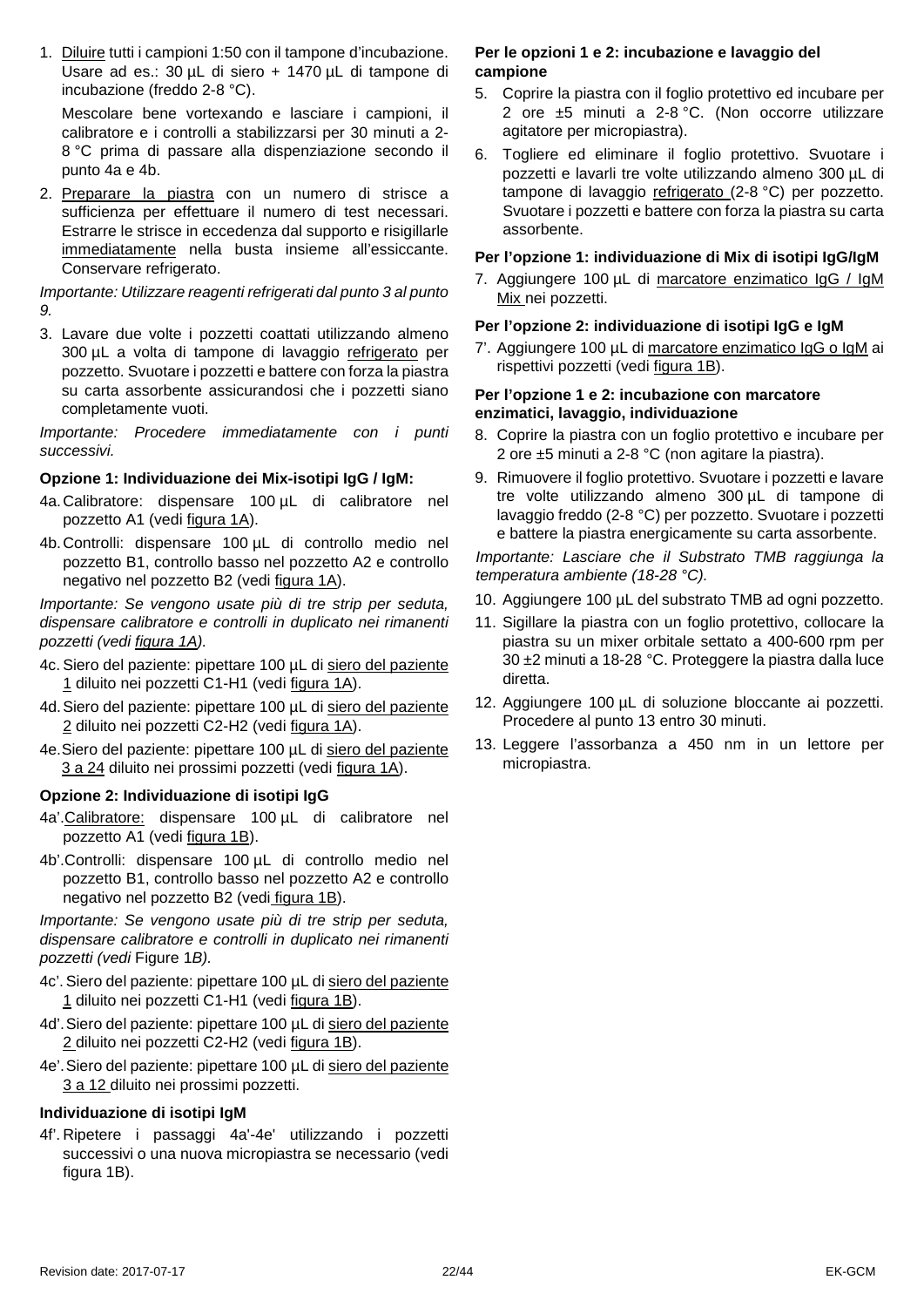#### **CONTROLLO DI QUALITA'**

La piena comprensione di questa metodica è necessaria per un uso ottimale del prodotto. Risultati affidabili potranno essere ottenuti solo utilizzando tecniche di laboratorio precise (odierne linee guida BPL) e seguendo accuratamente le istruzioni contenute in questa metodica. Poiché non vi è nessun siero di controllo per gli anticorpi anti-gangliosidi, disponibili in commercio, raccomandiamo l'utilizzo di un pool di siero positivo per i controlli di qualità interni.

Per il calibratore si raccomanda un valore OD minimo di 1.2. Tutti i controlli devono rientrare negli intervalli previsti (% rapporto). Gli intervalli previsti dei controlli sono specifici di ciascun lotto e sono indicati nella scheda dati di controllo qualità.

Si prega di consultare la scheda tecnica del controllo di qualità fornito con il kit per gli intervalli di confidenza.

Le prestazioni del dosaggio dovrebbero essere dentro i limiti stabiliti. Se le prestazioni non correlano con i limiti stabiliti e la ripetizione esclude errori nella manualità, verificare quanto segue:

i) Avete utilizzato reagenti refrigerati (2-8 °C) durante il dispensamento (punti 3-10)? ii) accuratezza delle pipette, termometri e timer; iii) impostazioni dell'ELISA washer e reader; iv) Data di scadenza dei reagenti; v) Conservazione e condizioni d'incubazione; vi) La soluzione di Substrato TMB deve essere incolore; vii) Purezza dell'acqua.

#### **STANDARDIZZAZIONE**

Il calibratore incluso in questo kit è stato calibrato verso un pool di materiale di riferimento interno. È stato aggiustato ad un valore pari al 100 %.

#### **RISULTATI E CALCOLO**

#### **Calcolo dei risultati:**

- 1. Annotare l'assorbanza (OD) a 450 nm per ciascun pozzetto (calibratore, controlli e campioni).
- 2. Fare la media dei valori di calibratore e controlli in duplicato (se disponibili).
- 3. I risultati sono espressi come rapporto tra l'assorbanza dei campioni e l'assorbanza (media) del calibratore.

#### **Mix isotipi IgG/IgM**

assorbanza del campione o controlli

% Rapporto:

assorbanza del calibratore

**Isotipi IgG e IgM** 

assorbanza del campione o controlli

 $- x 100$ 

 $- x 200$ 

% Rapporto: assorbanza del calibratore

Su molti lettori per piastra sono già presenti programmi che calcolano direttamente i risultati in rapporto percentuale.

*Importante: I risultati presentati nelle tabelle 7 e 8 sono esempi. Calibratore e controlli devono essere utilizzati in ogni singola prova.*

#### **LIMITAZIONI**

- 1. Si consiglia di discutere i risultati della zona grigia e i positivi ottenuti con la mix di marcatori enzimatici IgG/IgM con un medico o neurologo di riferimento, prima di procedere con la determinazione dell'isotipo individuale con marcatori enzimatici IgG e IgM.
- 2. La letteratura clinica riporta unicamente descrizioni degli isotipi IgM degli auto-anticorpi anti-"MAG" e anti-GM2 (rif. 1, 2, 6, 7).
- 3. È possibile ritestare con il sistema BÜHLMANN per autoanticorpi anti-MAG ELISA (EK-MAG) i risultati di zona grigia e i positivi per l'epitopo "MAG", ottenuti con la mix di marcatori enzimatici IgG/IgM o con marcatore enzimatico IgM.
- 4. Gli auto-anticorpi IgM anti-GD1a sono molto rari ed è stato dimostrato che non sono di primaria rilevanza clinica (rif. 1, 2, 6, 7).
- 5. Le risposte autoimmuni dominanti possono essere accompagnate da reattività crociata con altri gangliosidi analizzati. La reattività crociata evidenzia solitamente un'elevata variazione inter-dosaggio e può non essere clinicamente rilevante. L'interpretazione dei risultati deve pertanto essere condotta esclusivamente assieme a un esperto/specialista.
- 6. Data la poli-reattività degli anticorpi autoimmuni (rif. 6) e le differenze nella prevalenza geografica, i risultati del dosaggio devono essere utilizzati solo per confermare l'interpretazione clinica della neuropatia da parte di un esperto/specialista unitamente al quadro clinico del paziente.
- 7. Il test BÜHLMANN GanglioCombi™ MAG ELISA non è stato convalidato per i campioni ottenuti da plasmaferesi.

#### **INTERPRETAZIONE DEI RISULTATI**

Le limitazioni corrispondenti, ove presenti, sono indicate con numeri in apice.

|                                 | Isotipo: IgG/IgM Mix <sup>1</sup> |                                                                     |                                                     |
|---------------------------------|-----------------------------------|---------------------------------------------------------------------|-----------------------------------------------------|
| Categorie Titolo /<br>Ratio (%) | $30$                              | 30-50                                                               | >50                                                 |
| "MAG"                           |                                   | Fare<br>riferimento<br>alle<br>limitazioni $^{2,3}$                 | Fare<br>riferimento<br>alle<br>limitazioni $^{2,3}$ |
| GM1                             |                                   | Ripetere il<br>test su un<br>prelievo ad un<br>tempo<br>successivo. | Positivo                                            |
| GM <sub>2</sub>                 | Negativo                          | Fare                                                                | Fare                                                |
| GD <sub>1a</sub>                |                                   | riferimento<br>alle<br>limitazioni $^{2,4}$                         | riferimento<br>alle<br>limitazioni $^{2,4}$         |
| GD <sub>1</sub> b               |                                   | Ripetere il<br>test su un<br>prelievo ad un                         | Positivo                                            |
| GQ1b                            |                                   | tempo<br>successivo                                                 |                                                     |

Tabella 12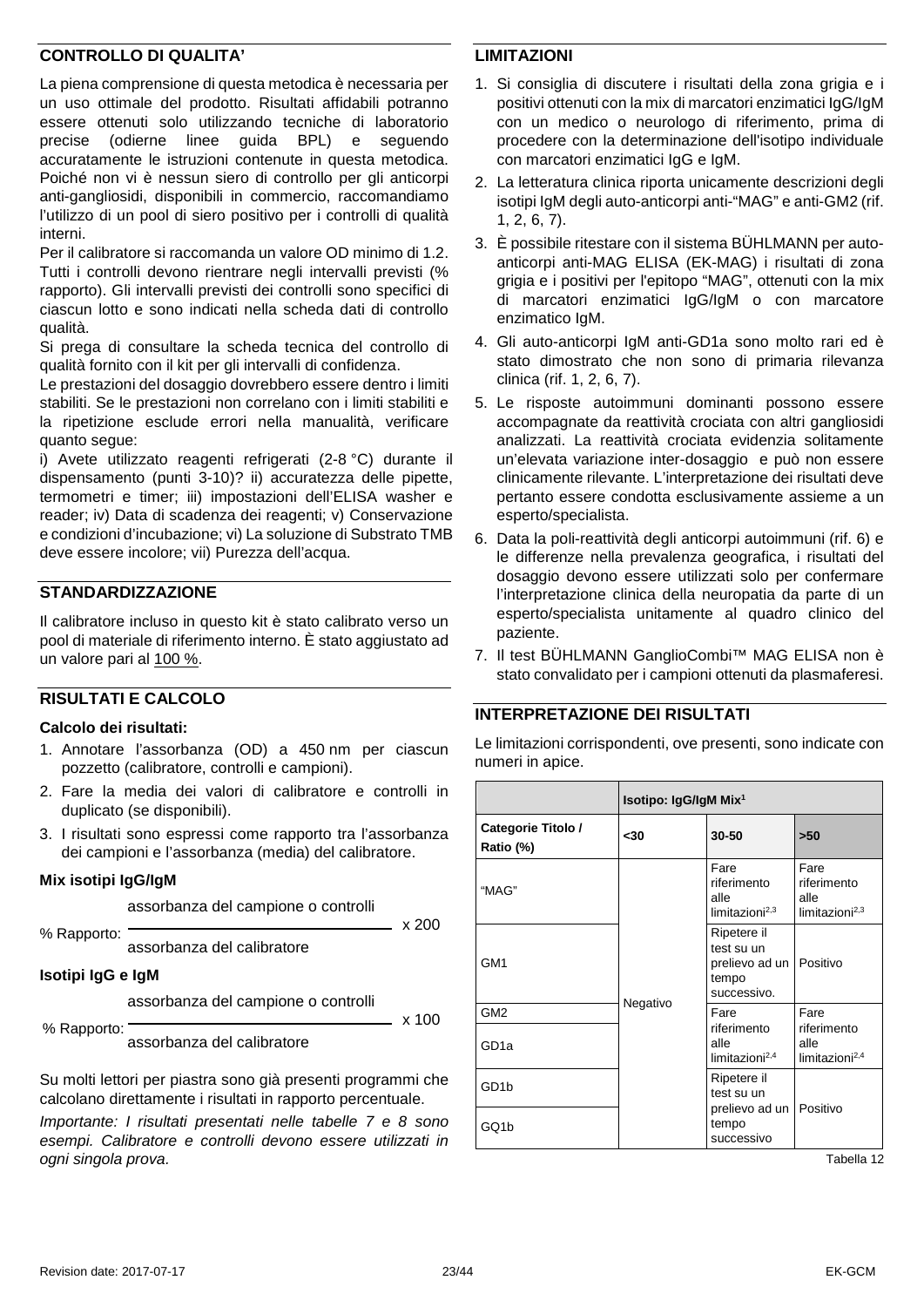|                                 | <b>Isotipo: IgG</b> |                                                                      |                                                         |
|---------------------------------|---------------------|----------------------------------------------------------------------|---------------------------------------------------------|
| Categorie Titolo /<br>Ratio (%) | $30$                | 30-50                                                                | $>50$                                                   |
| "MAG"                           |                     | Fare<br>riferimento<br>alle<br>limitazioni <sup>2</sup>              | Fare<br>riferimento<br>alle<br>limitazioni <sup>2</sup> |
| GM <sub>1</sub>                 | Negativo            | Ripetere il<br>test su un<br>prelievo ad un  <br>tempo<br>successivo | Positivo                                                |
| GM <sub>2</sub>                 |                     | Fare<br>riferimento<br>alle<br>limitazioni <sup>2</sup>              | Fare<br>riferimento<br>alle<br>limitazioni <sup>2</sup> |
| GD <sub>1a</sub>                |                     | Ripetere il<br>test su un                                            |                                                         |
| GD <sub>1</sub> b               |                     | prelievo ad un  <br>tempo                                            | Positivo                                                |
| GQ1b                            |                     | successivo                                                           |                                                         |

|                                 | <b>Isotipo: IgM</b> |                                                         |                                                         |
|---------------------------------|---------------------|---------------------------------------------------------|---------------------------------------------------------|
| Categorie Titolo /<br>Ratio (%) | <30                 | 30-50                                                   | >50                                                     |
| "MAG"                           | Negativo            | Fare<br>riferimento<br>alle<br>limitazioni <sup>3</sup> | Fare<br>riferimento<br>alle<br>limitazioni <sup>3</sup> |
| GM1                             |                     | Ripetere il<br>test su un<br>prelievo ad un<br>tempo    | Positivo                                                |
| GM <sub>2</sub>                 |                     | successivo                                              |                                                         |
| GD <sub>1a</sub>                |                     | Fare<br>riferimento<br>alle<br>limitazioni <sup>4</sup> | Fare<br>riferimento<br>alle<br>limitazioni <sup>4</sup> |
| GD <sub>1</sub> b               |                     | Ripetere il<br>test su un                               | Positivo                                                |
| GQ1b                            |                     | prelievo ad un<br>tempo<br>successivo                   |                                                         |

Tabella 14

Tabella 13

#### **INTERVALLO DI REFERENZA E CUT-OFF**

In cooperazione con diversi istituti, è stato stabilito un cut-off clinico del 50 %. Valori <30 % si possono classificare come decisamente negativi. Le categorie di titolo stabiliti si basano su  $n = 100$  donatori volontari<sup>1</sup> per il sangue normale (uomini e donne adulti ≤ e ≥50 anni di età) e n = 277 campioni2 patologici. I sieri sono stati analizzati per auto-anticorpi contro ciascuna dei cinque gangliosidi (GM1, GM2, GD1a, GD1b e GQ1b) con IgG, IgM o con rilevazione di marcato enzimatico IgG/IgM e per gli auto-anticorpi contro MAG con rilevazione di marcato enzimatico IgM, secondo la procedura del test. I risultati dei donatori sani sono presentati nella tabella 18.

Linee guida per l'utilizzo di cut-off e categorie Titolo / rapporto (%):

| Interpretazione clinica | Categorie Titolo /<br>rapporto (%) |
|-------------------------|------------------------------------|
| Negativo                | $30$                               |
| Zona grigia             | 30-50                              |
| Cut-off                 | 50                                 |
| Positivo                | $>50-100$                          |
| Fortemente positivo     | >100                               |

Tabella 6

<sup>1</sup> Raccolti presso il centro donatori di sangue di Berna (CH).

<sup>2</sup> Ricevuto da Friedrich-Baur-Istituto Ludwig-Maximilians-University di Monaco (GER); Dipartimento di Neurologia, Università di Basilea (CH); Dipartimento di Neurologia, Centro Ospidaliero Universitario (CHU) di Lyon Sud (FR); Dipartimento di Neurologia Universitario di Lyon (FR).

#### **PRESTAZIONI DEL DOSAGGIO**

#### **Precisione intra-dosaggio (unica sessione):**

| "MAG": 3.4-15.0 % CV | GM1: 1.4-5.7 % CV  |
|----------------------|--------------------|
| GM2: 2.0-14.2 % CV   | GD1a: 1.5-7.7 % CV |
| GD1b: 2.3-4.4 % CV   | GQ1b: 2.6-5.2 % CV |
|                      |                    |

Per ciascuno dei cinque gangliosidi coattati sulla micropiastra sono stati selezionati due sieri anti-ganglioside positivi. I campioni di siero sono stati dosati in dodici replicati in un'unica sessione per ciascuno dei marcatori enzimatici: mix IgG/IgM, IgG e IgM con reagenti provenienti dallo stesso lotto. Per l'epitopo "MAG" sintetico coattato sulla micropiastra, quattro sieri anti-MAG positivi sono stati selezionati e dosati in dodici replicati in un'unica sessione con marcatore enzimatico IgM condue lotti di reagenti. I risultati sono riepilogati nelle tabelle 9, 10, 11 e 12.

#### **Precisione inter-dosaggio (tra diverse sessioni):**

| "MAG": 5.6-15.1 % CV | GM1: 9.0-21.0 % CV   |
|----------------------|----------------------|
| GM2: 5.0-16.5 % CV   | GD1a: 11.1-24.1 % CV |
| GD1b: 8.0-13.2 % CV  | GQ1b: 8.2-19.6 % CV  |

Per ciascuno dei cinque gangliosidi coattati sulla micropiastra sono stati selezionati due sieri anti-ganglioside positivi. I campioni di siero sono stati dosati in singoli replicati per venti sessioni indipendenti, una per giorno, per ciascuno dei marcatori enzimatici: IgG/IgM Mix, IgG e IgM. Per l'epitopo "MAG" sintetico coattato sulla micropiastra, quattro sieri anti-MAG positivi sono stati selezionati e dosati in duplicato in dieci sessioni indipendenti, una per giorno, con il marcatore enzimatico IgM. Gli studi sulla precisione inter-dosaggio sono stati condotti con reagenti provenienti da un unnico lotto. I risultati sono riepilogati nelle tabelle 13, 14, 15 e 16.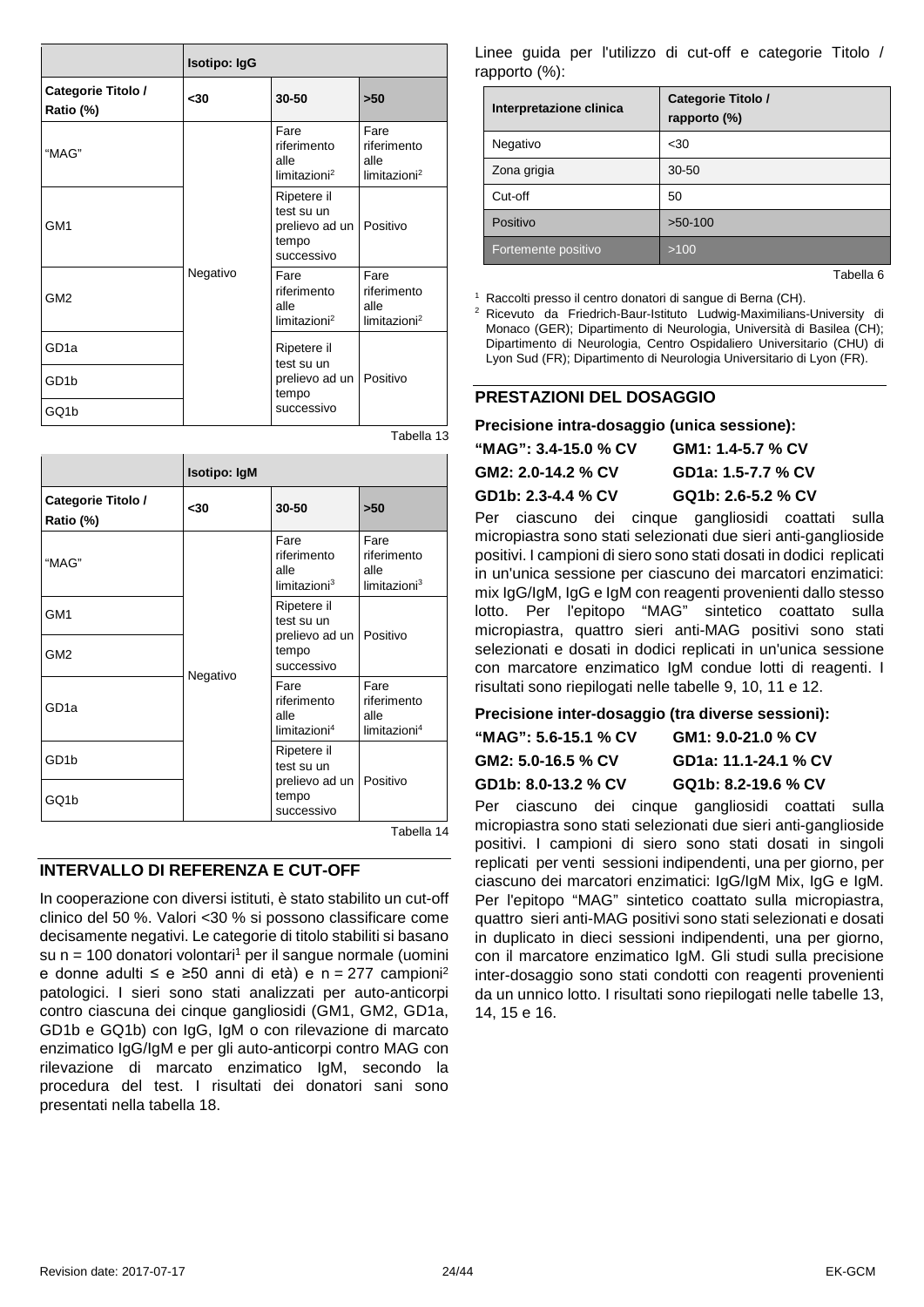#### **Limite del bianco (Limit of Blank, LoB): ≤ 6.1 % rapporto**

Il LoB è stato stabilito secondo le linee guida CLSI EP17-A. Dodici replicati di campione bianco (tampone di incubazione) sono stati dosati in un'unica sessione per tutti i tre marcatori enzimatici: IgG/IgM Mix, IgG e IgM. Dato che i test per auto-anticorpi MAG possono essere interpretati esclusivamente nel contesto del rilevamento IgM, l'epitopo "MAG" è stato dosato unicamente con marcatore enzimatico IgM. Il limite del bianco (Limit of Blank, LoB), espresso come rapporto % rispetto all'assorbanza del calibratore, è stato calcolato essere  $\leq 6.1$  % per marcatore enzimatico mix  $\lg G$ / IgM, ≤ 3.5 % per marcatore enzimatico IgG e ≤ 5.3 % per marcatore enzimatico IgM. Il LoB è stato determinato come il valore massimo tra i tre LoB ottenuti per i tre diversi marcatori enzimatici. Il LoB è stato calcolato mediante analisi parametrica.

#### **Limite di rilevabilità (Limit of Detection, LoD): ≤ 8.1 % rapporto**

Il LoD è stato stabilito secondo le linee guida CLSI EP17-A. Per ciascuno dei cinque gangliosidi e il "MAG" sintetico coattato sulla micropiastra, è stato selezionato un singolo campione clinico a rappresentare una bassa concentrazione di anticorpi. I campioni di siero a bassa concentrazione sono stati dosati in dodici replicati in un'unica sessione per ciascuno dei tre marcatori enzimatici: IgG/IgM Mix, IgG e IgM. Dato che i test per auto-anticorpi MAG possono essere interpretati esclusivamente nel contesto del rilevamento IgM, l'epitopo "MAG" è stato dosato unicamente con marcatore enzimatico IgM. Il LoD, espresso come rapporto % rispetto all'assorbanza del calibratore, è stato calcolato essere ≤ 8.1 % per marcatore enzimatico mix IgG/ IgM, ≤ 6.3 % per marcatore enzimatico IgG e  $\leq$  6.9 % per marcatore enzimatico IgM. Il LoD complessivo è stato determinato come il valore massimo tra i tre LoD ottenuti per i tre diversi marcatori enzimatici.

#### **Sensibilità funzionale: ≤ 8.1 % rapporto**

I valori di precisione ottenuti per i campioni di siero nello studio sulla precisione inter-dosaggio sono stati tracciati in grafico contro i rispettivi valori medi di rapporto %. Il profilo di precisione è stato ottenuto applicando ai dati un'interpolazione polinomiale cubica. Non essendo stata individuata alcuna intersezione tra intervallo di confidenza unilaterale al 95 % e criterio di accettazione del 20 % CV, la sensibilità funzionale è stata determinata essere pari al LoD. I risultati sono riepilogati in figura 2

#### **Linearità**

L'intervallo di linearità del sistema BÜHLMANN GanglioCombiTM MAG ELISA è stato determinato secondo le linee guida CLSI EP06-A. Sono stati impiegati diversi campioni di siero contenenti concentrazioni distribuite sull'intera gamma di misurazione del test, in modo da consentire la valutazione della maggior parte delle combinazioni ganglioside - marcatore enzimatico. I campioni di siero sono stati diluiti come stabilito nelle istruzioni per l'uso. Ai campioni di siero altamente positivi è stata applicata una diluizione maggiore pari a 1:2000. E'stata preparata una serie di diluizioni seriali a partire da ciascun campione, con graduazioni del 10 %, usando tampone di incubazione come diluente. La linearità è stata definita come l'intervallo entro cui la differenza relativa tra interpolazione lineare e, se rilevante, interpolazione polinomiale di ordine superiore, è minore del 20 %. Per rapporti ≤ 25 %, sono state ammesse differenze inferiori al 5 % del rapporto. È stato confermato un intervallo di linearità che copre e supera le categorie di titolo BÜHLMANN GanglioCombiTM MAG ELISA del < 30 % - negativo; 30 - 50 % - zona grigia; 50 - 100 % positivo e > 100 % altamente positivo, per tutti i cinque gangliosidi coattati sulla micropiastra. Per l'epitopo "MAG" sintetico è stato osservato un intervallo di linearità con limite superiore pari a 75 % del rapporto, nella categoria di titolo positivo. I risultati sono riepilogati nella tabella 17.

### **Confronto metodi per "mimotope" MAG:**

#### **Auto-anticorpi Anti-MAG ELISA (EK-MAG): κ = 0.85**

#### **Auto-anticorpi Anti-SGPG ELISA (EK-SGPG): κ = 0.77**

80 campioni clinici di siero con segnali di auto-anticorpi IgM anti-MAG nell'intero intervallo di misurazione sono stati dosati in singolo con rilevamento a marcatore enzimatico IgM con "MAG" coattato su micropiastre e con il test per auto-anticorpi anti-MAG ELISA (EK-MAG) e il test per autoanticorpi anti-SGPG ELISA (EK-SGPG). Le misure sono state eseguite usando due micropiastre provenienti da due lotti con "MAG" coattato. I risultati sono stati analizzati tramite statistica Kappa. I dati di correlazione sono illustrati in figura 3A e 3B.

#### **INTERFERENZE**

Non sono state rilevate interferenze con le seguenti sostanze fino alle concentrazioni indicate: bilirubina non coniugata (siero itterico): 40 mg/dL; bilirubina coniugata (siero itterico): 60 mg/dL; emoglobina: 400 mg/dL; emolisi (sangue emolizzato): 400 mg/dL e trigliceridi (Intralipid®): 2000 mg/dL.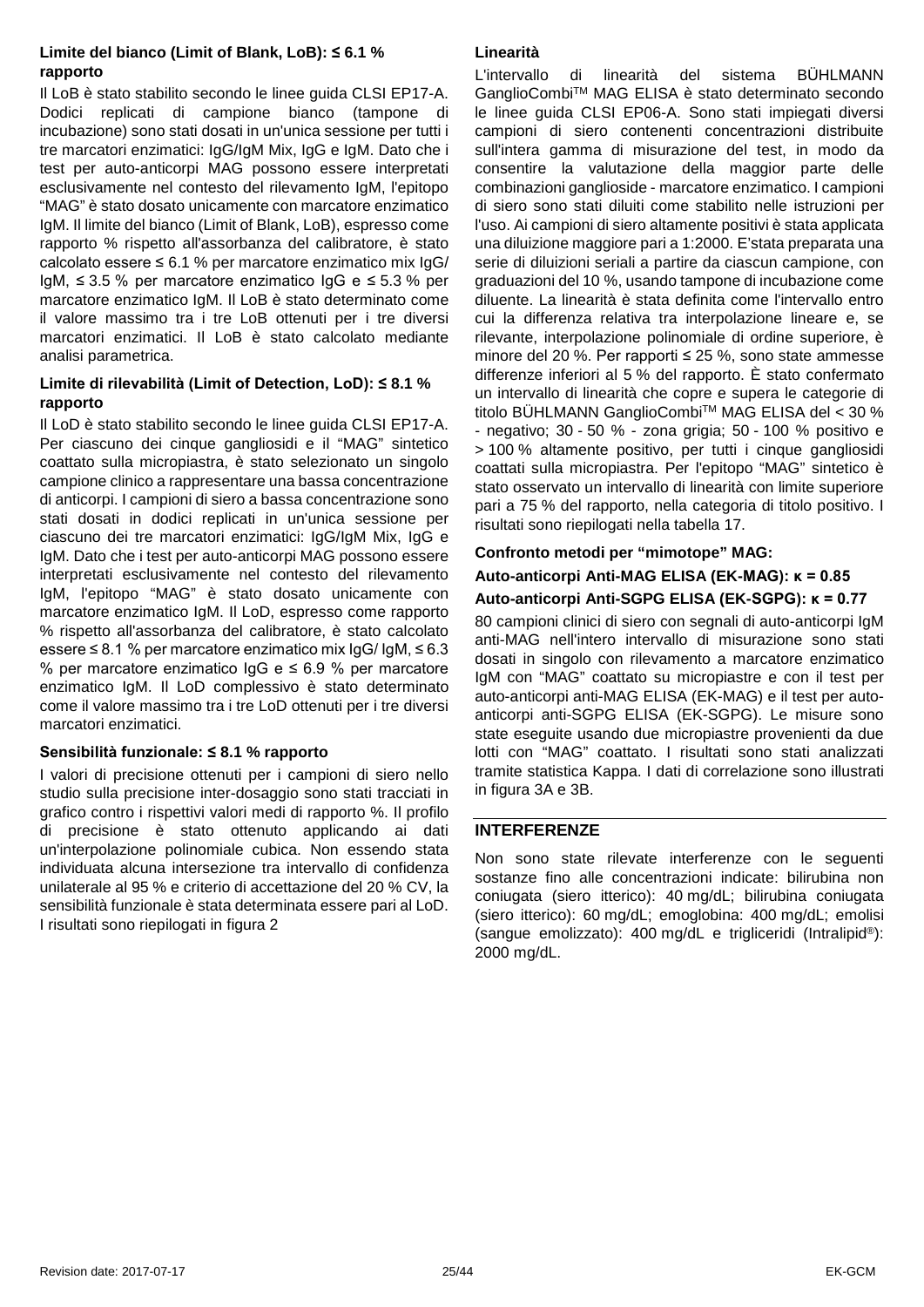#### **USO PREVISTO**

BÜHLMANN GanglioCombi™ MAG ELISA es una prueba diagnóstica in vitro destinada a la detección de autoanticuerpos frente a los antígenos neurales definidos como relevantes en muestras de suero de pacientes con sospecha de neuropatías periféricas de etiología desconocida. Permite la clasificación cuantitativa de los resultados en categorías de título y sirve como ayuda en el diagnóstico de neuropatías (ref. 1-7).

#### **APLICACIÓN PREVISTA**

Con respecto a los 3 marcadores enzimáticos diferentes, los componentes del dispositivo permiten tres opciones de aplicación:

1. Realización de la prueba con el conjugado mezcla de IgG/IgM, que permite detectar la presencia de autoanticuerpos que indica una posible neuropatía autoinmune.

2. Realización de la prueba con conjugados de IgG y/o IgM individuales para la determinación de isotipos de los anticuerpos.

3. Para la rutina de laboratorio, el cribado inicial de las muestras utilizando la mezcla de marcadores enzimáticos de IgG/IgM (opción 1) puede ir seguido por la diferenciación de las muestras positivas para la mezcla utilizando los conjugados de IgG e IgM individuales (opción 2) tras consulta previa con un clínico o un neurólogo remitente.

#### **PRINCIPIOS BÁSICOS DEL ENSAYO**

La prueba BÜHLMANN GanglioCombi™ MAG ELISA se basa en la técnica de ensayo inmunométrico enzimático. Los pocillos de la placa de microtitulación suministrada están recubiertos con gangliósidos: GM1, GM2, GD1a, GD1b y GQ1b, así como con un "mimótopo" de MAG (glicoproteína asociada a mielina) sintético. El "mimótopo" de MAG es un disacárido sulfatado sintético. Emula a un epítopo carbohidrato de MAG, HNK-1, reconocido por autoanticuerpos anti-MAG.

El calibrador, los controles y los sueros de paciente se incuban en los pocillos de microtitulación, con lo que los auto-anticuerpos frente a gangliósidos y/o MAG presentes en las muestras se unen a los gangliósidos o el análogo de MAG inmovilizados. Tras un lavado para retirar las sustancias no unidas, esos anticuerpos se detectan con anticuerpos frente a IgG y/o IgM humanas marcados con peroxidasa de rábano picante (HRP). Tras un segundo paso de lavado en el que se retira el marcador enzimático no unido, se añade una solución sustrato que contiene tetrametilbencidina (TMB). Se desarrolla así una coloración azul proporcional a la cantidad de anticuerpos unidos a los gangliósidos o el análogo de MAG inmovilizados. El desarrollo de color se detiene añadiendo una solución de interrupción ácida (ácido sulfúrico diluido) que hace virar la solución azul hacia el amarillo. Se mide entonces la intensidad del color a 450 nm.

La absorbancia medida es proporcional al título de anticuerpos presente en una determinada muestra. Los títulos de anticuerpos se expresan como relaciones porcentuales con respecto al calibrador y pueden asignarse a distintas categorías de título (negativo, zona gris, positivo y fuertemente positivo).

#### **REACTIVOS INCLUIDOS Y PREPARACIÓN**

<span id="page-25-0"></span>

| <b>Reactivos</b>                                                                                                                             | Cantidad                           | Código                | Reconstitució<br>n                             |
|----------------------------------------------------------------------------------------------------------------------------------------------|------------------------------------|-----------------------|------------------------------------------------|
| Placa de microtitulación<br>Previamente recubierta con<br>gangliósidos y análogo de MAG                                                      | $2 \times 12 \times 8$<br>pocillos | B-GCM-<br>MP          | Listo para usar                                |
| Sellador de placas                                                                                                                           | 6 unidades -                       |                       |                                                |
| Tampón de lavado<br>concentrado (10 veces)<br>Con conservantes                                                                               | 2 frascos<br>100 mL                | B-GCO-<br><b>WB</b>   | Diluir con<br>900 mL de<br>agua<br>desionizada |
| Tampón de incubación<br>Con conservantes                                                                                                     | 1 frasco<br>100 mL                 | B-GCO-IB              | Listo para usar                                |
| Calibrador<br>Liofilizado con conservantes                                                                                                   | 1 vial                             | B-GCO-<br>CA          | Añadir 1,5 mL<br>de tampón de<br>incubación    |
| Controles negativo, bajo y<br>medio<br>Liofilizados con conservantes                                                                         | 3 viales                           | B-GCO-<br>CONSET      | Añadir 1,5 mL<br>de tampón de<br>incubación    |
| Mezcla de marcadores<br>enzimáticos<br>Anticuerpos anti-IgG e IgM<br>humanas conjugados con HRP<br>en un tampón proteico con<br>conservantes | 2 vials<br>11 mL                   | B-GCO-<br><b>ELGM</b> | Listo para usar                                |
| Marcador enzimático de IgG<br>Anticuerpo anti-IgG humana<br>conjugado con HRP en un<br>tampón proteico con<br>conservantes                   | 1 vial<br>11 ml                    | B-GCO-<br>ELG         | Listo para usar                                |
| Marcador enzimático de IgM<br>Anticuerpo anti-IgM humana<br>conjugado con HRP en un<br>tampón proteico con<br>conservantes                   | 1 vial<br>11 mL                    | B-GCO-<br>ELM         | Listo para usar                                |
| <b>Substrato TMB</b><br>TMB en tampón citrato                                                                                                | 2 viales<br>11 mL                  | <b>B-TMB</b>          | Listo para usar                                |
| Solución de interrupción<br>Acido sulfúrico 0,25 M                                                                                           | 2 viales<br>11 mL                  | <b>B-STS</b>          | Listo para usar<br>Agente<br>corrosivo         |

Tabla 1

#### **CONSERVACIÓN Y PERÍODO DE VALIDEZ DE LOS REACTIVOS**

| Reactivos sellados / sin abrir                                         |                                                                                                                                                                                                                                                                      |  |
|------------------------------------------------------------------------|----------------------------------------------------------------------------------------------------------------------------------------------------------------------------------------------------------------------------------------------------------------------|--|
| Todos los componentes del kit sellados/sin abrir permanecen estables a |                                                                                                                                                                                                                                                                      |  |
|                                                                        | una temperatura de entre 2 y 8 °C hasta la fecha de caducidad impresa                                                                                                                                                                                                |  |
| en las etiquetas.                                                      |                                                                                                                                                                                                                                                                      |  |
| Reactivos abiertos / reconstituidos                                    |                                                                                                                                                                                                                                                                      |  |
| Placa de<br>microtitulación                                            | Devolver inmediatamente las tiras no utilizadas a la<br>bolsa de aluminio que contiene los paquetes de<br>desecante y volver a sellar la bolsa presionando el<br>mecanismo de cierre del borde en toda su longitud.<br>Conservar durante un periodo de hasta 4 meses |  |
|                                                                        | entre $2 \vee 8$ °C.                                                                                                                                                                                                                                                 |  |
| Tampón de<br>lavado diluido                                            | Conservar durante un periodo de hasta 4 meses<br>entre $2 \vee 8$ °C.                                                                                                                                                                                                |  |
| Calibrador                                                             | Conservar durante un periodo de hasta 4 meses                                                                                                                                                                                                                        |  |
| Controles                                                              | entre $2 \vee 8$ °C ; No lo congele!                                                                                                                                                                                                                                 |  |
| Tampón de<br>incubación                                                |                                                                                                                                                                                                                                                                      |  |
| Marcadores                                                             | Conservar entre 2 y 8 °C hasta la fecha de<br>caducidad impresa en las etiquetas.                                                                                                                                                                                    |  |
| enzimáticos                                                            |                                                                                                                                                                                                                                                                      |  |
| Sustrato TMB                                                           |                                                                                                                                                                                                                                                                      |  |
| Solución de<br>interrupción                                            | Conservar entre 18 y 28 °C.                                                                                                                                                                                                                                          |  |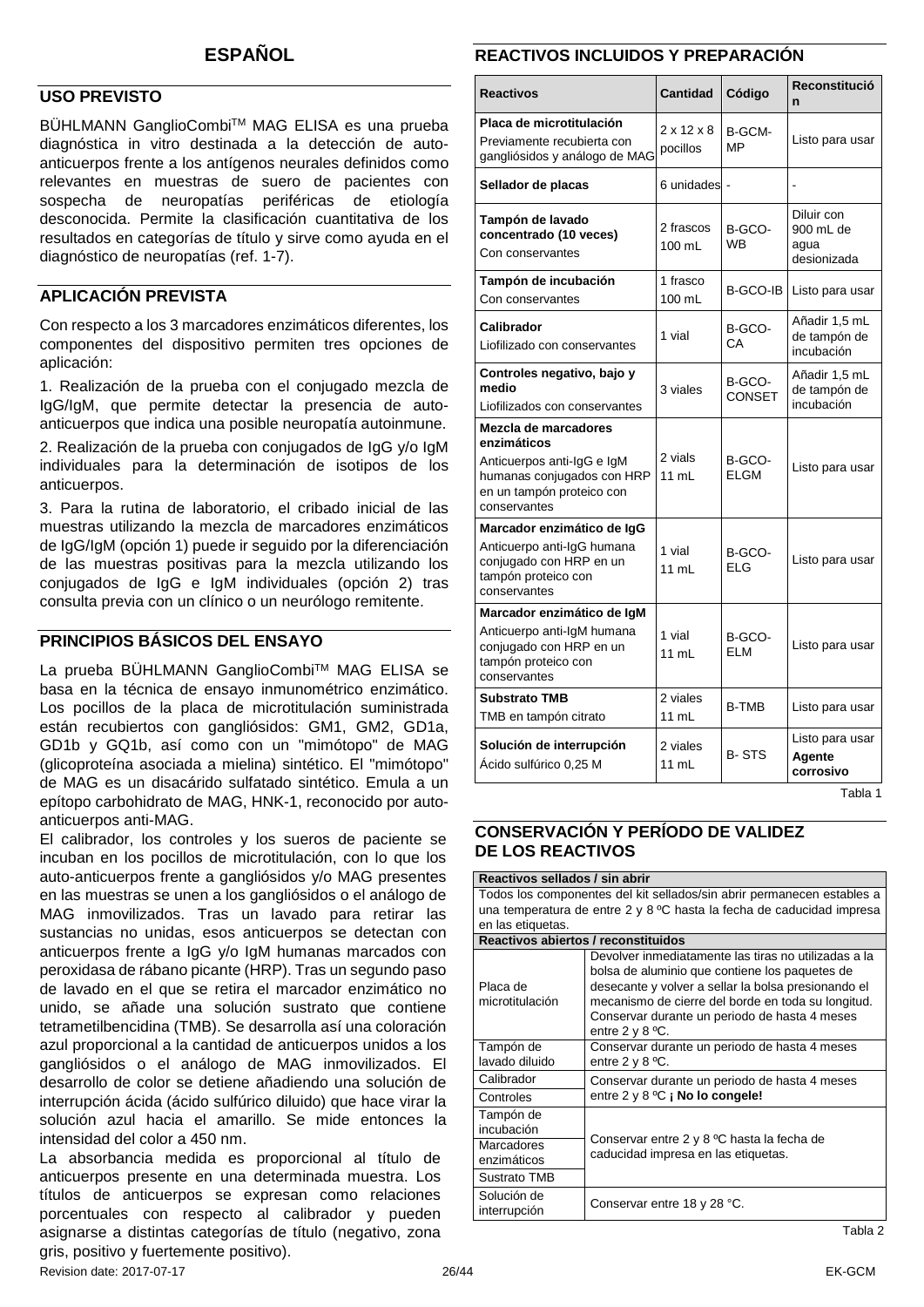#### **MATERIALES REQUERIDOS PERO NO SUMINISTRADOS**

- Pipetas de precisión con puntas desechables: pipetas de 20 µL, 100 µL y 1000 µL
- Tubos de poliestireno o polipropileno desechables para la preparación de diluciones de la muestra
- Probeta de 1000 mL para la reconstitución del tampón de lavado
- Frasco lavador para el tampón de lavado o lavador de placas de microtitulación automático
- Papel secante
- Agitador orbital para placas de microtitulación
- Lector de placas de microtitulación para medir la absorbancia a 450 nm

#### **PRECAUCIONES**

#### **Precauciones de seguridad**

- Tanto el calibrador (B-GCO-CA) como los controles (B-GCO-CONSET) de este kit contienen componentes de origen humano. Aunque se han ensayado con resultado negativo para antígeno de superficie del VHB y anticuerpos frente al VHC y el VIH 1/2, los reactivos se deben manejar como si pudieran transmitir infecciones y se deben manipular de conformidad con buenas prácticas de laboratorio utilizando las precauciones apropiadas.
- Solución de interrupción: La solución de parada (B-STS) contiene ácido sulfúrico (0,25 M). El reactivo es irritante para los ojos, la piel y las membranas mucosas. Evitar el contacto con los ojos, la piel y la ropa. Tras un contacto con los ojos o la piel, lavar inmediatamente con abundante agua.
- Reactivos: Evitar el contacto de los reactivos con la piel, los ojos o las membranas mucosas. Si se produce el contacto, lavar inmediatamente con cantidades generosas de agua; de lo contrario, se pueden producir irritación o quemaduras.
- La solución no utilizada se debe desechar conforme a las normativas locales, estatales y federales.

#### **Precauciones técnicas**

- Lea atentamente las instrucciones antes de llevar a cabo el análisis. El rendimiento de la prueba se verá adversamente afectado si los reactivos se diluyen de manera incorrecta, se modifican o se conservan en condiciones distintas de las indicadas en estas instrucciones de uso.
- La presencia de residuos en los pocillos de la placa de microtitulación es resultado del proceso de producción. Los residuos se retiran en el paso de lavado (paso nº 3 del procedimiento de ensayo) y no afectan a los resultados.
- Prepare los reactivos antes de iniciar el procedimiento de ensayo. Los reactivos empleados en los pasos nº 3 a 9 deben estar fríos (entre 2 y 8 ˚C) y mantenerse fríos durante el pipeteo y el lavado. Ponga el sustrato TMB a temperatura ambiente (entre 18 y 28 ˚C).
- Pasos nº 3 a 9: Utilice reactivos fríos (entre 2 y 8 °C) en todos estos pasos y manténgalos fríos durante el pipeteo. Recomendación: Preparar el tampón de lavado por la noche antes de realizar el ensayo y mantengalo en el refrigerador durante la noche.
- Pasos de lavado nº 3, 6 y 9: Los pasos de lavado son cruciales para retirar los residuos presentes en los pocillos de la placa de microtitulación como resultado del proceso de producción (paso nº 3) así como cualquier anticuerpo no unido (pasos nº 6 y 9).
	- $\rightarrow$  Realice siempre los pasos de lavado con tampón de lavado frío (entre 2 y 8 ˚C).
	- $\rightarrow$  Asegúrese de que los pocillos estén completamente vacíos tras el último ciclo de lavado.
- Paso nº 9: Ajuste el sustrato TMB a temperatura ambiente (entre 18 y 28 °C) antes de utilizarlo.
- Paso nº 11: Agite las placas de microtitulación durante la incubación con sustrato. Dependiendo del agitador de placas orbital, recomendamos una velocidad de entre 400 y 600 rpm. La solución debería moverse en los pocillos pero sin derramarse fuera.
- Si se utiliza un lavador automatizado, se deberá elegir el "modo placa" para que el dispensado se realice de manera secuencial en todas las tiras antes de proceder a la aspiración.
- Los componentes no se deben utilizar más allá de la fecha de caducidad impresa en las etiquetas.
- No se deben mezclar reactivos de lotes diferentes.
- Se deben realizar los máximos esfuerzos para asegurar que no se produzca contaminación cruzada entre reactivos y muestras o entre pocillos.
- Los micropocillos no pueden ser reutilizados.

#### **RECOGIDA Y CONSERVACIÓN DE LAS MUESTRAS**

- El procedimiento requiere <0,1 mL de sangre  $y$  <50  $\mu$ L de suero respectivamente.
- Consulte en la página 25 la información sobre interferencias de muestras hemolizadas, lipémicas o ictéricas.
- Recoja la sangre en tubos sencillos (sin anticoagulante), evite su hemólisis, déjela coagular durante una hora, centrifúguela durante 10 minutos a aproximadamente 1500 x g a temperatura ambiente (entre 18 y 28 °C) y recoja el suero.
- Recomendamos congelar alícuotas de las muestras de paciente cuando sea necesario conservar las muestras, a fin de evitar congelaciones y descongelaciones repetidas.
- Conserve las muestras de suero a  $\leq$  -20 °C durante un periodo de hasta 4 meses. Para la conservación a largo plazo recomendamos una temperatura de -70 °C (las muestras se mantienen estables durante >1 año). Las muestras congeladas deben ser descongeladas y mezcladas bien mediante vórtex antes de utilizarlas.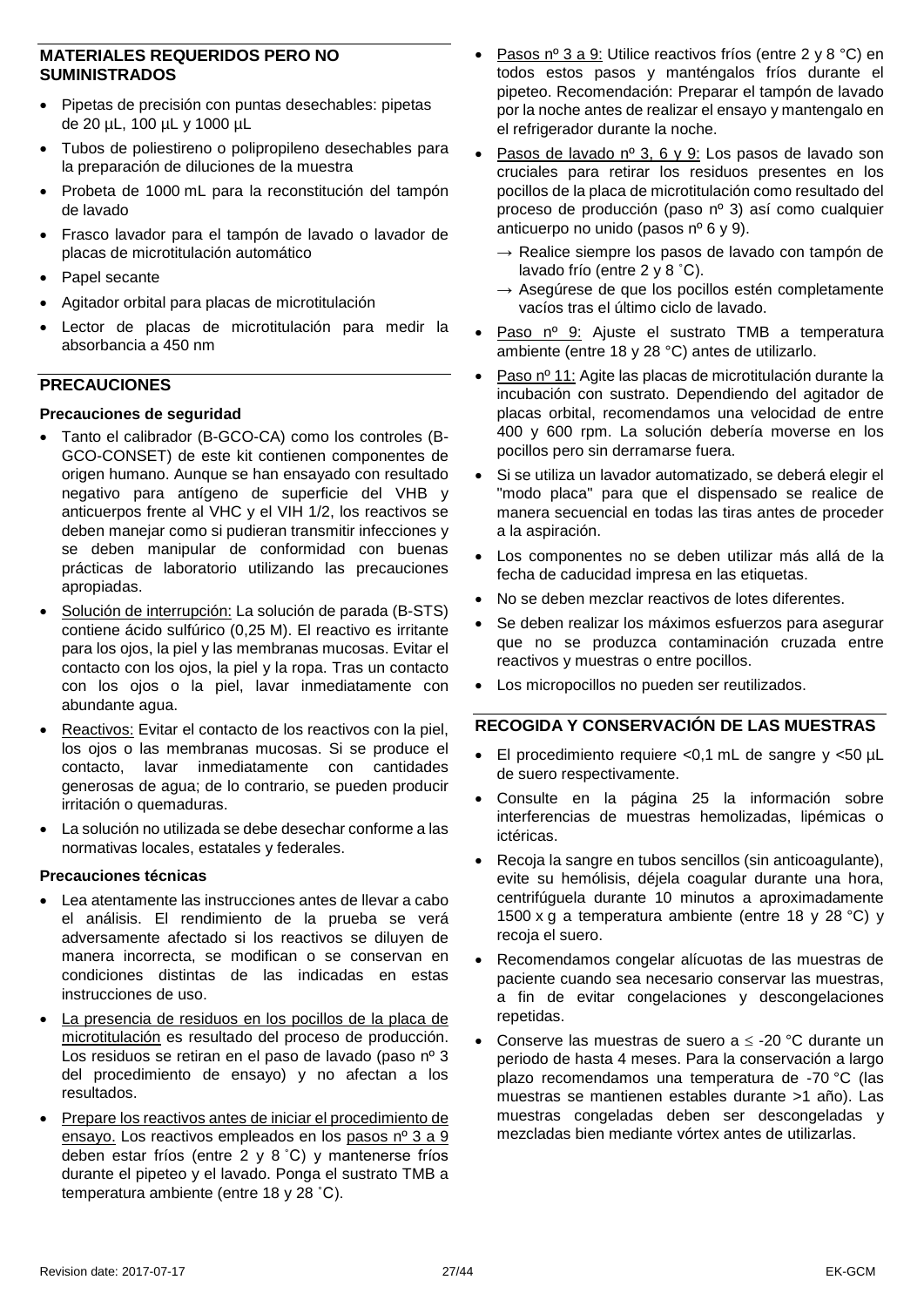#### **PROCEDIMIENTO DE ENSAYO**

#### **Se puede elegir entre tres opciones básicas:**

- (1) Detección de isotipos mezcla de IgG/IgM: pasos 4a-4e y 7.
- (2) Detección de isotipos de IgG e IgM: pasos 4a'-4f' y 7'.
- (3) Método en dos pasos: Opción 1  $\rightarrow$  anticuerpos autoinmunes, muestras positivas  $\rightarrow$  Opción 2.

*Nota: Equilibre el sustrato TMB a temperatura ambiente (entre 18 y 28 ˚C).*

- 1. Diluya todas las muestras de pacientes a estudiar en proporción 1:50 con tampón de incubación. Utilice 30 µL de suero + 1470 µL de tampón de incubación (¡frío: entre 2 y 8 °C!). Mezcle mediante vórtex y deje tanto las muestras diluidas como el calibrador y los controles reconstituidos durante 30 minutos a entre 2 y 8 °C antes de proceder al pipeteo (consulte los pasos 4a y 4b).
- 2. Prepare un bastidor de placa con el número de tiras necesario para ensayar las muestras de pacientes. Vuelva a sellar inmediatamente las tiras restantes dentro de la bolsa de aluminio junto con los paquetes de desecante. Consérvelas refrigeradas.

*Nota: Utilice reactivos fríos en los pasos nº 3 a 9.*

3. Lave los pocillos recubiertos dos veces utilizando como mínimo 300 µL de tampón de lavado ¡frío! por pocillo. Vacíe los pocillos y golpee firmemente la placa sobre papel secante para eliminar completamente el líquido restante.

*Nota: Proceda inmediatamente con los pasos siguientes.*

#### **Opción 1: Detección de isotipos mezcla de IgG/IgM**

- 4a.Calibrador: Pipetee 100 µL de calibrador en el pocillo A1 (consulte la figura 1A).
- 4b.Controles: Pipetee 100 µL de control medio en el pocillo B1, de control bajo en el pocillo A2 y de control negativo en el pocillo B2 (consulte la figura 1A).

*Nota: Si se utilizan más de tres tiras en cada ejecución analítica, el calibrador y los controles se pueden ensayar por duplicado (consulte la figura 1A).*

- 4c.Suero de paciente: Pipetee 100 µL de suero del paciente nº 1 diluido en los pocillos C1 a H1 (consulte la figura 1A).
- 4d.Suero de paciente: Pipetee 100 µL de suero del paciente nº 2 diluido en los pocillos C2 a H2 (consulte la figura  $\underline{1A}$ .
- 4e.Pipetee 100 µL de los sueros de los pacientes nº 3 a 24 diluidos en los pocillos subsiguientes (consulte la figura 1A).

#### **Opción 2: Detección de isotipos de IgG**

- 4a'.Calibrador: Pipetee 100 µL de calibrador en el pocillo A1 (consulte la figura 1B).
- 4b'.Controles: Pipetee 100 µL de control medio en el pocillo B1, de control bajo en el pocillo A2 y de control negativo en el pocillo B2 (consulte la figura 1B).

*Nota: Si se utilizan más de tres tiras por isotipo, el calibrador y los controles se pueden ensayar por duplicado (consulte la figura 1B)*.

- 4c'.Suero de paciente: Pipetee 100 µL de suero del paciente nº 1 diluido en los pocillos C1 a H1 (consulte la figura  $1\underline{B}$ ).
- 4d'.Suero de paciente: Pipetee 100 µL de suero del paciente nº 2 diluido en los pocillos C2 a H2 (consulte la figura 1B).
- 4e'.Pipetee 100 µL de los sueros de los pacientes nº 3 a 12 diluidos en los pocillos subsiguientes.

#### **Detección de isotipos de IgM.**

4f'.Repita los pasos 4a'-4e' utilizando los pocillos subsiguientes o una placa de microtitulación nueva en caso necesario (consulte la figura 1B).

#### **Para las opciones 1 y 2: Incubación de las muestras y lavados**

- 5. Cubra la placa con un sellador de placas e incúbela durante 2 horas  $\pm$  5 minutos a entre 2 y 8 °C (no agite la placa).
- 6. Retire el sellador de placas. Vacíe los pocillos y lávelos tres veces utilizando como mínimo 300 µL de tampón de lavado frío (entre 2 y 8 °C) por pocillo. Vacíe los pocillos y golpee firmemente la placa sobre papel secante para eliminar completamente el tampón de lavado.

#### **Para la opción 1: Detección de isotipos mezcla de IgG/IgM**

7. Añada a los pocillos 100 µL de la mezcla de marcadores enzimáticos de IgG/IgM.

#### **Para la opción 2: Detección de isotipos de IgG e IgM**

7'. Añada 100 µL de marcador enzimático de IgG o IgM a los respectivos pocillos (consulte la figura 1B).

#### **Para las opciones 1 y 2: Incubación con marcadores enzimáticos, lavados y detección**

- 8. Cubra la placa con un sellador de placas e incúbela durante 2 horas  $\pm$  5 minutos-entre 2 y 8 °C (no agite la placa).
- 9. Retire el sellador de placas. Vacíe los pocillos y lávelos tres veces utilizando como mínimo 300 µL de tampón de lavado frío (entre 2 y 8 °C) por pocillo. Vacíe los pocillos y golpee firmemente la placa sobre papel secante.

*Nota: Ajuste la solución sustrato TMB a temperatura ambiente (entre 18 y 28 °C).*

- 10.Añada 100 µL de la solución sustrato TMB a cada pocillo.
- 11.Cubra la placa con un sellador de placas e incúbela en un agitador de placas orbital a entre 400 y 600 rpm durante 30 ± 2 minutos entre 18 y 28 °C. Proteja la placa de la luz directa.
- 12.Añada 100 µL de solución de interrupcióna todos los pocillos. Proceda con el paso nº 13 antes de pasados 30 minutos.
- 13.Lea la absorbancia a 450 nm en un lector de placas de microtitulación.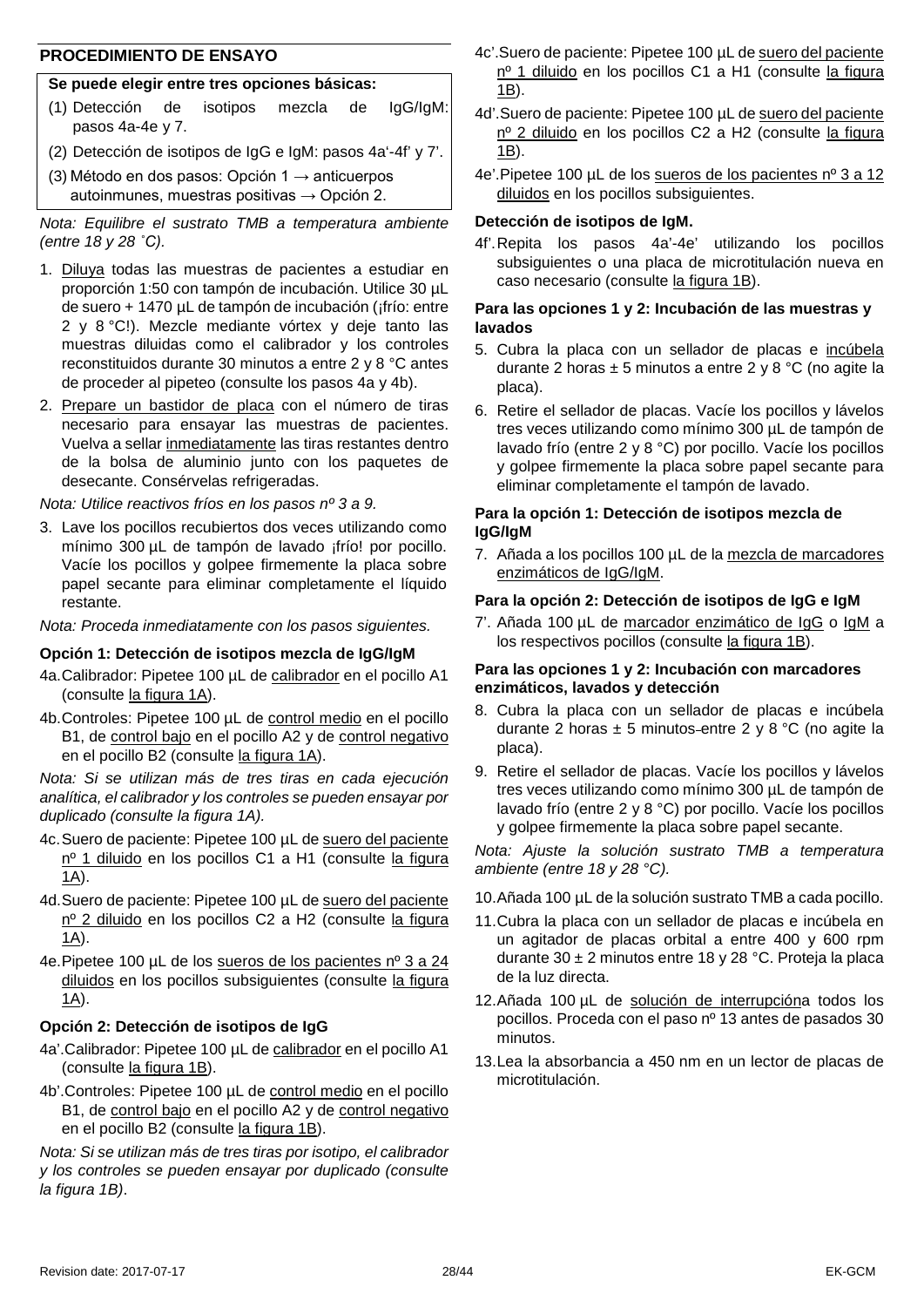#### **CONTROL DE CALIDAD**

Para obtener resultados fiables se requiere una comprensión adecuada de estas instrucciones de uso. Solo se obtendrán resultados fiables utilizando técnicas de laboratorio precisas (según las directrices de BPL vigentes) y siguiendo de manera exacta las instrucciones de uso.

Puesto que no existe ningún suero de control de anticuerpos antigangliósidos disponible comercialmente, recomendamos utilizar una combinación de suero positivo y negativo con fines de control de calidad interno.

Se recomienda un valor mínimo de DO 1,2 para el calibrador. Todos los controles deben estar dentro de los intervalos esperados establecidos (relación porcentual). Los intervalos esperados para los controles son específicos del lote y vienen indicados en la ficha de datos de CC.

Las características del rendimiento deben estar dentro de los límites establecidos. Si esas características no son conformes con los límites establecidos y la repetición del ensayo permite excluir errores de manipulación, compruebe las posibles fuentes de problemas siguientes: i) ¿se han mantenido a entre 2 y 8 °C todos los reactivos utilizados en los pasos nº 3 a 10?, ii) exactitud de las pipetas, los termómetros y los cronómetros, iii) parámetros del lavador y el lector de ELISA, iv) fecha de caducidad de los reactivos, v) condiciones de conservación e incubación, vi) color de la solución sustrato TMB (debe ser incolora), vii) pureza del agua.

#### **ESTANDARDIZACIÓN**

El calibrador incluido en este kit ha sido calibrado frente a material de referencia interno. Se ha ajustado para una relación del 100 %.

#### **RESULTADOS Y CÁLCULO**

#### **Cálculo de los resultados:**

- 1. Registre la absorbancia (DO) a 450 nm de cada pocillo (calibrador, controles y muestras de pacientes).
- 2. Promedie los valores de calibrador y controles duplicados (si están disponibles).
- 3. Los resultados se expresan como la relación entre la absorbancia de las muestras y la absorbancia (promediada) del calibrador.

#### **Isotipos mezcla de IgG/IgM**

| Relación              | absorbancia de las muestras o los<br>controles<br>$\frac{1}{200}$ x 200 |  |
|-----------------------|-------------------------------------------------------------------------|--|
| porcentual:           | absorbancia del calibrador                                              |  |
| Isotipos de IgG e IgM |                                                                         |  |
|                       | absorbancia de las muestras o los                                       |  |

| Relación <sub>controles</sub> | x 100 |
|-------------------------------|-------|
| absorbancia del calibrador    |       |

La mayoría de los lectores de microplacas disponen de programas para calcular los resultados como relaciones porcentuales.

*Nota: Los resultados que se presentan en las tablas 7 y 8 son ejemplos. Es preciso utilizar el calibrador y los controles en cada ensayo individual.* 

#### **LIMITACIONES**

- 1. Se recomienda discutir con un clínico o un neurólogo remitente los resultados en zona gris y positivos obtenidos con la mezcla de marcadores enzimáticos de IgG/IgM antes de proceder a la determinación adicional de isotipos con los marcadores enzimáticos de IgG e IgM individuales.
- 2. En la literatura clínica solo se han descrito los isotipos de autoanticuerpos IgM anti-"MAG" e IgM anti-GM2 (ref. 1, 2, 6, 7).
- 3. Los resultados en zona gris y positivos para el epítopo de "MAG" obtenidos con la mezcla de marcadores enzimáticos de IgG/IgM o el marcador enzimático de IgM pueden reensayarse con la prueba BÜHLMANN anti-MAG Autoantibodies ELISA (EK-MAG).
- 4. Los autoanticuerpos IgM frente a GD1a son muy raros y se ha demonstrado que no son de relevancia clínica importante (ref. 1, 2, 6, 7).
- 5. Las respuestas autoinmunitarias dominantes pueden ir acompañadas de reactividad cruzada con otros gangliósidos ensayados. La reactividad cruzada mostrará por lo general una alta variación interensayo y puede ser clínicamente irrelevante. La interpretación de los resultados debe, por tanto, hacerse únicamente de manera conjunta con un experto/especialista.
- 6. Debido a la polirreactividad de los anticuerpos autoinmunitarios (ref. 6) y las diferencias de prevalencia geográfica, los resultados del ensayo sólo se deben utilizar para respaldar la interpretación clínica de la neuropatía hecha por un experto/especialista en combinación con el cuadro clínico del paciente.
- 7. La prueba BÜHLMANN GanglioCombiTM MAG ELISA no ha sido validada para muestras de plasmaféresis.

#### **INTERPRETACIÓN DE RESULTADOS**

Las limitaciones aplicables, cuando corresponda, se indican mediante números en superíndice.

|                                       | Isotipo: IgG/IgM Mix <sup>1</sup> |                                      |                                              |
|---------------------------------------|-----------------------------------|--------------------------------------|----------------------------------------------|
| Categoría de título /<br>Relación (%) | -30                               | 30-50                                | >50                                          |
| "MAG"                                 |                                   | Consultar las<br>limitaciones $2,3$  | Consultar las<br>limitaciones <sup>2,3</sup> |
| GM1                                   |                                   | Repetir la<br>prueba más<br>adelante | Positivo                                     |
| GM <sub>2</sub>                       | Negativo                          | Consultar las                        | Consultar las                                |
| GD1a                                  |                                   | limitaciones <sup>2,4</sup>          | limitaciones <sup>2,4</sup>                  |
| GD <sub>1</sub> b                     |                                   | Repetir la                           | Positivo                                     |
| GQ1b                                  |                                   | prueba más<br>adelante               |                                              |

Tabla 15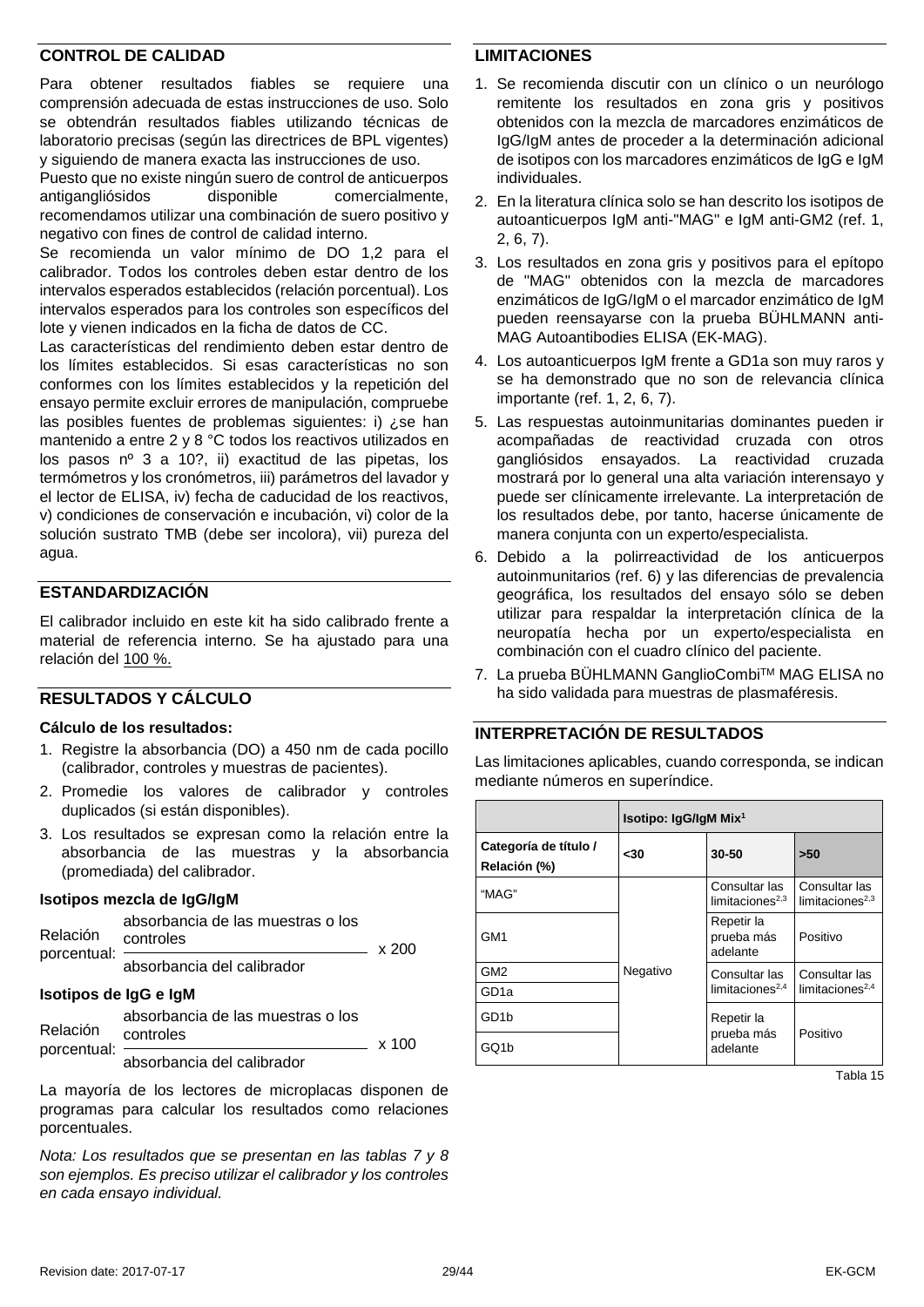|                                       | <b>Isotipo: IgG</b> |                                            |                                            |
|---------------------------------------|---------------------|--------------------------------------------|--------------------------------------------|
| Categoría de título /<br>Relación (%) | -30                 | 30-50                                      | >50                                        |
| "MAG"                                 | Negativo            | Consultar las<br>limitaciones <sup>2</sup> | Consultar las<br>limits <sup>2</sup>       |
| GM <sub>1</sub>                       |                     | Repetir la<br>prueba más<br>adelante       | Positivo                                   |
| GM <sub>2</sub>                       |                     | Consultar las<br>limitaciones <sup>2</sup> | Consultar las<br>limitaciones <sup>2</sup> |
| GD <sub>1a</sub>                      |                     | Repetir la                                 |                                            |
| GD <sub>1</sub> b                     |                     | prueba más                                 | Positivo                                   |
| GQ1b                                  |                     | adelante                                   |                                            |
|                                       |                     |                                            | Tabla 16                                   |

|                                       | <b>Isotipo: IgM</b> |                                            |                                            |
|---------------------------------------|---------------------|--------------------------------------------|--------------------------------------------|
| Categoría de título /<br>Relación (%) | -30                 | 30-50                                      | >50                                        |
| "MAG"                                 | Negativo            | Consultar las<br>limitaciones <sup>3</sup> | Consultar las<br>limits <sup>3</sup>       |
| GM <sub>1</sub>                       |                     | Repetir la<br>prueba más                   | Positivo                                   |
| GM <sub>2</sub>                       |                     | adelante                                   |                                            |
| GD <sub>1a</sub>                      |                     | Consultar las<br>limitaciones <sup>4</sup> | Consultar las<br>limitaciones <sup>4</sup> |
| GD <sub>1</sub> b                     |                     | Repetir la<br>prueba más                   | Positivo                                   |
| GQ1b                                  |                     | adelante                                   |                                            |

#### Tabla 17

#### **INTERVALOS DE REFERENCIA Y RELACIONES DE CORTE**

En cooperación con las instituciones mencionadas a continuación, se ha establecido un valor de corte del 50%. Los valores <30 % se han clasificado claramente como negativos. Las categorías de título establecidas están basadas en un número  $n = 100$  donantes de sangre normal<sup>1</sup> (hombres y mujeres adultos menores y mayores de 50 años de edad) y un número  $n = 277$  muestras patológicas<sup>2</sup>. Los sueros se ensayaron para auto-anticuerpos frente a cada uno de los cinco gangliósidos (GM1, GM2, GD1a, GD1b y GQ1b) mediante la detección de marcadores enzimáticos de IgG, IgM o IgG/IgM y para auto-anticuerpos frente a MAG mediante la detección de marcadores enzimáticos de IgM según el procedimiento de ensayo. Los resultados de los donantes de sangre normal se muestran en la tabla 18.

Directrices de uso del valor de corte y las categorías de título / relaciones porcentuales:

| Interpretación clínica | Categoría de título/<br>Relación (%) |
|------------------------|--------------------------------------|
| Negativo               | $30$                                 |
| Zona gris              | 30-50                                |
| Corte                  | 50                                   |
| Positivo               | $>50-100$                            |
| Fuertemente positivo   | >100                                 |

Tabla 6

1 muestras De los servicios de donación de sangre Berna, Suiza

2 muestras recibidas del Instituto Friedrich-Baur, Universidad Ludwig-Maximilian de Munich, Alemania; Departamento de Neurología del Hospital Universitario de Basilea, Suiza; Centro Hospitalario Universitario (CHU) de Lyon Sur, Francia; Departamento de Neurología de la Universidad de Lyon, Francia

#### **CARACTERÍSTICAS DEL RENDIMIENTO**

**Precisión intraensayo (dentro de una misma ejecución):**

| "MAG": 3,4-15,0 % CV | GM1: 1,4-5,7 % CV  |
|----------------------|--------------------|
| GM2: 2.0-14.2 % CV   | GD1a: 1,5-7,7 % CV |
| GD1b: 2,3-4,4 % CV   | GQ1b: 2,6-5,2 % CV |

Para cada uno de los cinco gangliósidos de recubrimiento de la placa de microtitulación se seleccionaron dos sueros positivos para anticuerpos frente al gangliósido. Las muestras de suero se ensayaron en doce réplicas en una única ejecución para cada uno de los marcadores enzimáticos: mezcla IgG/IgM, IgG e IgM con un lote de reactivo. Para el epítopo de "MAG" sintético de recubrimiento de la placa de microtitulación se seleccionaron cuatro sueros positivos para anticuerpos anti-MAG que se ensayaron en doce réplicas en una única ejecución con el marcador enzimático de IgM con dos lotes de reactivo. Los resultados se resumen en las tablas 9, 10, 11 y 12.

#### **Precisión interensayo (entre ejecuciones):**

**"MAG": 5,6-15,1 % CV GM1: 9,0-21,0 % CV GM2: 5,0-16,5 % CV GD1a: 11,1-24,1 % CV GD1b: 8,0-13,2 % CV GQ1b: 8,2-19,6 % CV**

Para cada uno de los cinco gangliósidos de recubrimiento de la placa de microtitulación se seleccionaron dos sueros positivos para anticuerpos frente al gangliósido. Las muestras de suero se ensayaron en réplicas individuales en 20 ejecuciones independientes, una ejecución al día, para cada uno de los marcadores enzimáticos: mezcla IgG/IgM, IgG e IgM. Para el epítopo de "MAG" sintético de recubrimiento de la placa de microtitulación se seleccionaron cuatro sueros positivos para anticuerpos anti-MAG que se ensayaron por duplicado en diez ejecuciones independientes, una ejecución al día, con el marcador enzimático de IgM. Los estudios de precisión interensayo se realizaron con un lote de reactivo. Los resultados se resumen en las tablas 13, 14, 15 y 16.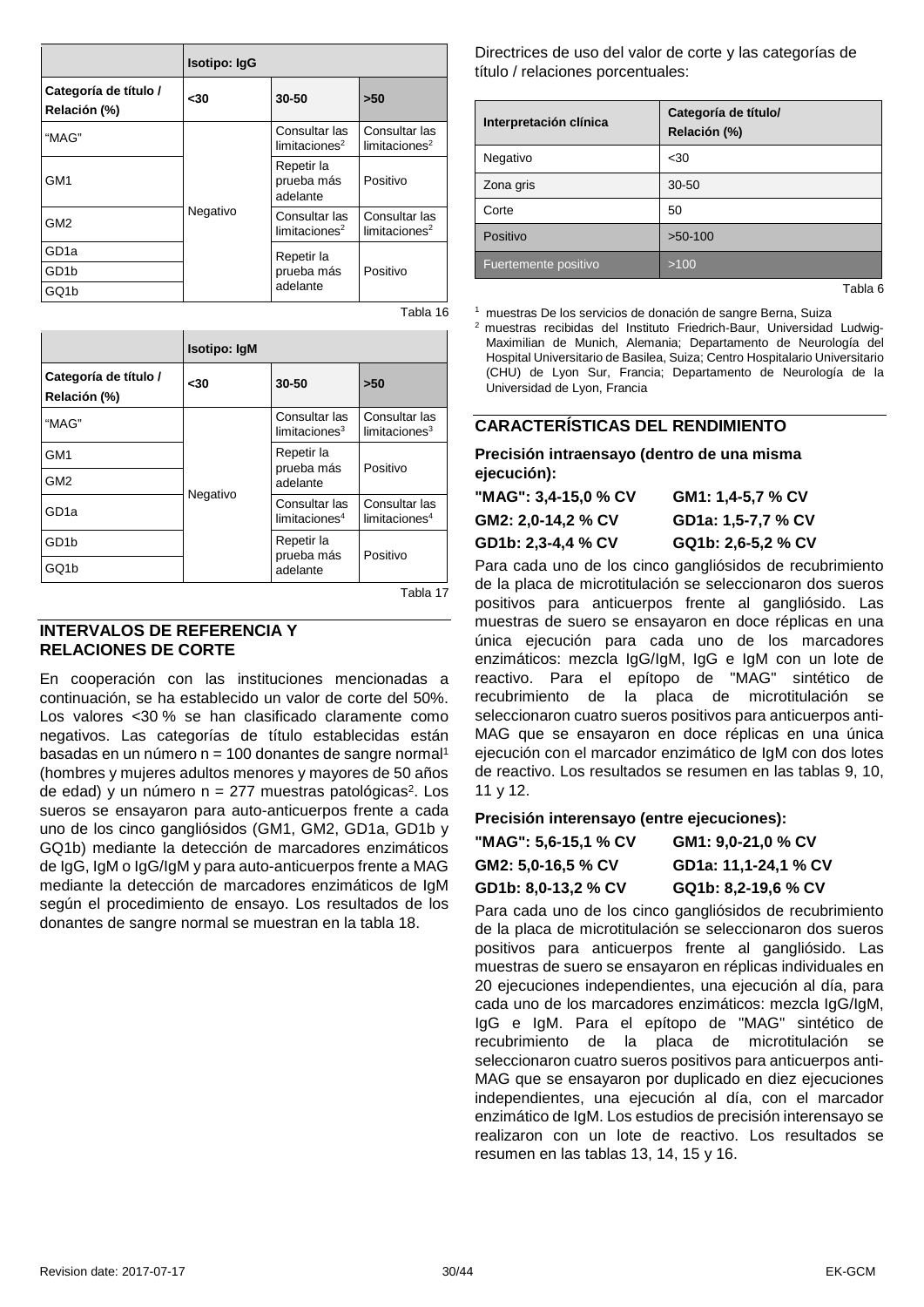#### **Límite para el blanco (LoB): Relación ≤ 6,1 %**

El LoB se estableció de conformidad con la directriz CLSI EP17-A. Se ensayaron doce réplicas del blanco (tampón de incubación) por gangliósido en una única ejecución para los tres marcadores enzimáticos: mezcla IgG/IgM, IgG e IgM. Puesto que los resultados del análisis de autoanticuerpos frente a MAG solo se pueden interpretar en el contexto de la detección de IgM, el epítopo de "MAG" se ensayó con el marcador enzimático de IgM únicamente. El límite para el blanco (LoB) expresado como la relación porcentual con respecto a la absorbancia del calibrador se calculó como ≤ 6,1 % para la mezcla de marcadores enzimáticos de IgG/IgM, ≤ 3,5 % para el marcador enzimático de IgG y ≤ 5,3 % para el marcador enzimático de IgM. El valor de LoB más alto obtenido con los tres marcadores enzimáticos diferentes se utilizó para determinar el límite para el blanco (LoB) global. El LoB se calculó con un análisis paramétrico.

#### **Límite de detección (LoD): Relación ≤ 8,1 %**

El LoD se estableció de conformidad con la directriz CLSI EP17-A. Para cada uno de los cinco gangliósidos y el "MAG" sintético de recubrimiento de la placa de microtitulación se seleccionó una única muestra clínica representativa de una concentración de anticuerpos baja. Las muestras con nivel bajo se midieron en doce réplicas en una única ejecución para cada uno de los tres marcadores enzimáticos: mezcla IgG/IgM, IgG e IgM. Puesto que los resultados del análisis de autoanticuerpos frente a MAG solo se pueden interpretar en el contexto de la detección de IgM, el epítopo de "MAG" se ensayó con el marcador enzimático de IgM únicamente. El LoD expresado como la relación porcentual con respecto a la absorbancia del calibrador se calculó como ≤ 8,1 % para la mezcla de marcadores enzimáticos de IgG/IgM, ≤ 6,3 % para el marcador enzimático de IgG y ≤ 6,9 % para el marcador enzimático de IgM. El valor de LoD más alto obtenido con los tres marcadores enzimáticos diferentes se utilizó para determinar el límite de detección (LoD) global.

#### **Sensibilidad funcional: Relación ≤ 8,1 %**

Los valores de precisión obtenidos para las muestras de suero en el estudio de precisión interensayo se representaron gráficamente frente a sus valores medios de relación porcentual. Se aplicó un ajuste polinómico cúbico a los puntos de datos para obtener un perfil de precisión. Puesto que no se observó intersección del intervalo de confianza unilateral del 95 % del ajuste con el criterio de aceptación del 20 % de CV, la sensibilidad funcional se determinó como igual al LoD. Los resultados se resumen en la figura 2.

#### **Linealidad**

El rango lineal de la prueba BÜHLMANN GanglioCombiTM MAG ELISA se determinó de conformidad con la directriz CLSI EP06-A. Se utilizaron varios sueros con concentraciones que abarcaban todo el rango de medición de la prueba, haciendo posible la evaluación de la mayoría de las combinaciones gangliósido/marcador enzimático. Las muestras de suero se diluyeron según las instrucciones de uso. Para las muestras de suero fuertemente positivo se aplicó una dilución mayor, de 1:2000. Seguidamente se prepararon series de dilución de cada muestra en graduaciones del 10 % utilizando tampón de incubación como diluyente. La linealidad se definió como el intervalo en el cual la diferencia relativa entre el ajuste lineal y, cuando sea significativo, el ajuste polinómico de orden superior es inferior al 20 %. Para relaciones ≤ 25 % se permitió una diferencia absoluta inferior al 5 %. Para los cinco gangliósidos de recubrimiento de la placa de microtitulación se confirmó un rango lineal que cubría y excedía las categorías de título de < 30 % - negativo; 30 - 50 % - zona gris; 50 - 100 % positivo  $y > 100$  % fuertemente positivo de la prueba BÜHLMANN GanglioCombiTM MAG ELISA. Para el epítopo de "MAG" sintético se observó un límite superior del rango lineal del 75 % de relación, dentro de la categoría de título positivo. Los resultados se resumen en la tabla 17.

#### **Comparación de métodos para el "mimótopo" de MAG: Anti-MAG Autoantibodies ELISA (EK-MAG): κ = 0,85 Anti-SGPG Autoantibodies ELISA (EK-SGPG): κ = 0,77**

80 muestras clínicas de suero con señales de autoanticuerpos IgM anti-MAG que abarcaban todo el rango de medición se ensayaron en réplicas individuales con la detección del marcador enzimático de IgM en placas de microtitulación recubiertas con "MAG" y con las pruebas anti-MAG Autoantibodies ELISA (EK-MAG) y anti-SGPG Autoantibodies ELISA (EK-SGPG). Las determinaciones se realizaron utilizando dos lotes de placa de microtitulación recubierta con "MAG". Los resultados se analizaron con el parámetro estadístico Kappa. Los datos de correlación se ilustran en las figuras 3A y 3B.

#### **SUSTANCIAS INTERFERENTES**

No se detectó ninguna interferencia con las siguientes sustancias hasta las concentraciones siguientes: bilirrubina no conjugada (suero ictérico): 40 mg/dL; bilirrubina conjugada (suero ictérico): 60 mg/dL; hemoglobina: 400 mg/dL; hemolizado (sangre hemolizada): 400 mg/dL y triglicéridos (Intralipid®): 2000 mg/dL.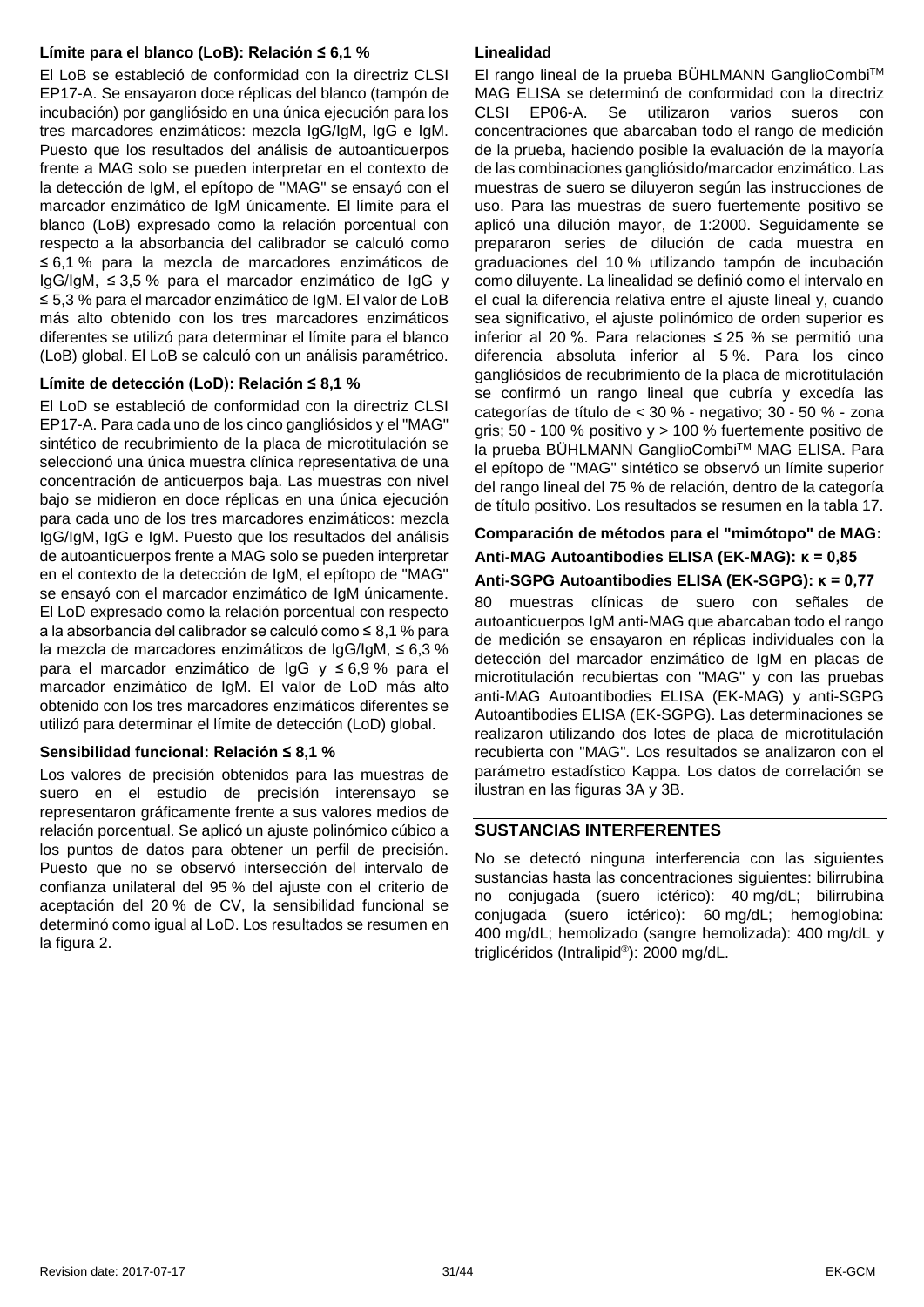#### <span id="page-31-0"></span>**PORTUGUÊS**

#### **APLICAÇÃO DO TESTE**

O BÜHLMANN GanglioCombiTM MAG ELISA é um teste de diagnóstico *in vitro* para detecção de auto-anticorpos contra antígenos / epítopos neurais relevantes definidos GM1, GD1b e GQ1b (IgG e IgM) em amostras de soro de pacientes com suspeita de neuropatias periféricas de etiologia desconhecida. Ele permite a classificação quantitativa dos resultados em categorias de títulos e serve como um auxiliar no diagnóstico de neuropatias (ref. 1-7).

#### **APLICAÇÃO PRETENDIDA**

Com relação aos 3 marcadores enzimáticos diferentes, os componentes do dispositivo permitem três opções de aplicação:

1. O teste com conjugados combinados IgG/IgM permite identificar a presença de anticorpos e indicar uma possível neuropatia autoimune.

2. O teste com conjugados IgG e/ou IgM individuais para a determinação de isotipos de anticorpos.

3. Para testes de laboratório, a triagem de amostras iniciais usando o mix de marcadores enzimáticos IgG/IgM (opção 1) pode ser seguida de diferenciação de amostras positivas do mix usando conjugados IgG e IgM individuais (opção 2), depois de consulta prévia com um clínico/neurologista requisitante.

#### **PRINCÍPIO DO TESTE**

O BÜHLMANN GanglioCombiTM MAG ELISA se baseia na técnica de ensaio imunométrico enzimático. Os poços na placa de microtitulação fornecida são revestidos com os gangliosídeos GM1, GM2, GD1a, GD1b e GQ1b, bem como um "mimótopo" sintético da MAG (glicoproteína associada a mielina). O "mimótopo" do MAG é um dissacarídeo sulfatado sintético. Ele imita um epítopo de carboidrato MAG, o HNK-1, reconhecido por auto-anticorpos anti-MAG.

O calibrador, os controles e o soro dos pacientes são incubados nos poços de microtitulação e os auto-anticorpos anti-gangliosídeos e/ou anti-MAG presentes nas amostras ligam-se aos gangliosídeos imobilizados ou ao análogo da MAG. Depois da lavagem para remoção das substâncias não ligadas, os anticorpos são detectados com peroxidase de raiz-forte (HRP) contra o IgG e/ou o IgM humanos. Após uma segunda etapa de lavagem, na qual o marcador enzimático não fixado é removido, uma solução de substrato contendo tetrametilbenzidina (TMB) é adicionada. Uma cor azul surgirá, proporcional à quantidade de auto-anticorpos ligados aos gangliosídeos imobilizados. O desenvolvimento da cor é interrompido adicionando-se uma solução de parada ácida (ácido sulfúrico diluído), que muda a cor da solução de azul para amarelo. A intensidade da cor é medida em 450 nm.

A absorbância medida é proporcional ao título dos anticorpos presentes em uma determinada amostra. Os títulos dos auto-anticorpos são expressos como relaçaõ percentuais (%) do calibrador e podem receber quatro categorias de títulos (negativo, zona cinza, positivo e fortemente positivo).

#### **REAGENTES FORNECIDOS E PREPARAÇÃO**

| <b>Reagentes</b>                                                                                                                              | <b>Qtde</b>                     | Código                  | Reconstituição                                         |
|-----------------------------------------------------------------------------------------------------------------------------------------------|---------------------------------|-------------------------|--------------------------------------------------------|
| Placa de microtitulação<br>pré-revestida com<br>gangliosídeos                                                                                 | $2 \times 12 \times 8$<br>poços | B-GCM-<br>МP            | Pronto para uso                                        |
| Selador da placa                                                                                                                              | 6 peças                         | $\overline{a}$          |                                                        |
| Tampão de Lavagem<br>Concentrado (10X)<br>com preservativos                                                                                   | 2 tubos da<br>100 mL            | B-GCO-<br><b>WB</b>     | Diluir com<br>900 mL de H <sub>2</sub> O<br>deionizada |
| Tampão de incubação<br>com preservativos                                                                                                      | 1 tubo da<br>100 mL             | B-GCO-IB                | Pronto para uso                                        |
| <b>Calibradores</b><br>Liofilizado com<br>conservantes                                                                                        | 1 frascos                       | <b>B-GCO-CA</b>         | Adicionar<br>$1.5$ mL de<br>tampão de<br>incubação     |
| Controle negativo, baixo<br>e medio<br>Liofilizado com<br>conservantes                                                                        | 3 frascos                       | B-GCO-<br><b>CONSET</b> | Adicionar<br>$1.5$ mL de<br>tampão de<br>incubação     |
| Marcador enzimático<br>lgG<br>IgG Ab anti-humano<br>conjugado à HRP em um<br>tampão à base de proteína<br>com conservantes                    | 1 frascos<br>da 11 mL           | B-GCO-<br>ELG           | Pronto para uso                                        |
| Marcador enzimático IgM<br>IgM Ab anti-humano<br>conjugado à HRP em um<br>tampão à base de proteína<br>com conservantes                       | 1 frascos<br>da 11 mL           | B-GCO-<br>ELM           | Pronto para uso                                        |
| Marcador enzimático<br>combinados<br>IgG e IgM Ab anti-<br>humanos conjugados à<br>HRP em um tampão à<br>base de proteína com<br>conservantes | 1 frascos<br>da 11 mL           | B-GCO-<br>ELGM          | Pronto para uso                                        |
| <b>Substrato TMB</b><br>TMB em tampão de citrato                                                                                              | 2 frascos<br>da 11 mL           | <b>B-TMB</b>            | Pronto para uso                                        |
| Solução stop<br>0,25 M de ácido sulfúrico                                                                                                     | 2 frascos<br>da 11 mL           | <b>B-STS</b>            | Pronto para uso<br>Agente<br>corrosivo                 |

Tabela 1

#### **ARMAZENAMENTO E PRAZO DE VALIDADE DOS REAGENTES**

| Reagentes não abertos                                          |                                                                                                                                                                                                                               |  |  |  |  |
|----------------------------------------------------------------|-------------------------------------------------------------------------------------------------------------------------------------------------------------------------------------------------------------------------------|--|--|--|--|
| Armazenar a 2-8 °C. Não use depois da data de expiração do kit |                                                                                                                                                                                                                               |  |  |  |  |
| impresso nas etiquetas.                                        |                                                                                                                                                                                                                               |  |  |  |  |
| Reagentes abertos / reconstituídos                             |                                                                                                                                                                                                                               |  |  |  |  |
| Microplaca                                                     | Devolver imediatamente as fileiras não utilizadas<br>para a bolsa metalizada contendo os sacos de<br>dissecadores e selar novamente a beirada inteira<br>do selo zip. Armazenar a 2-8 °C por um período<br>máximo de 4 meses. |  |  |  |  |
| Tampão de                                                      | Armazenar a 2-8 °C por um período máximo de 4                                                                                                                                                                                 |  |  |  |  |
| lavagem diluído                                                | meses.                                                                                                                                                                                                                        |  |  |  |  |
| Calibradores                                                   | Armazenar a 2-8 °C por um período máximo de 4                                                                                                                                                                                 |  |  |  |  |
| Controles                                                      | meses. Não congele!                                                                                                                                                                                                           |  |  |  |  |
| Tampão de                                                      |                                                                                                                                                                                                                               |  |  |  |  |
| incubacão                                                      |                                                                                                                                                                                                                               |  |  |  |  |
| Marcador                                                       | Armazenar a 2-8 °C até a data de expiração.                                                                                                                                                                                   |  |  |  |  |
| enzimático                                                     |                                                                                                                                                                                                                               |  |  |  |  |
| Substrato TMB                                                  |                                                                                                                                                                                                                               |  |  |  |  |
| Solucão Stop                                                   | Armazenar a 18-28 °C.                                                                                                                                                                                                         |  |  |  |  |

Tabela 2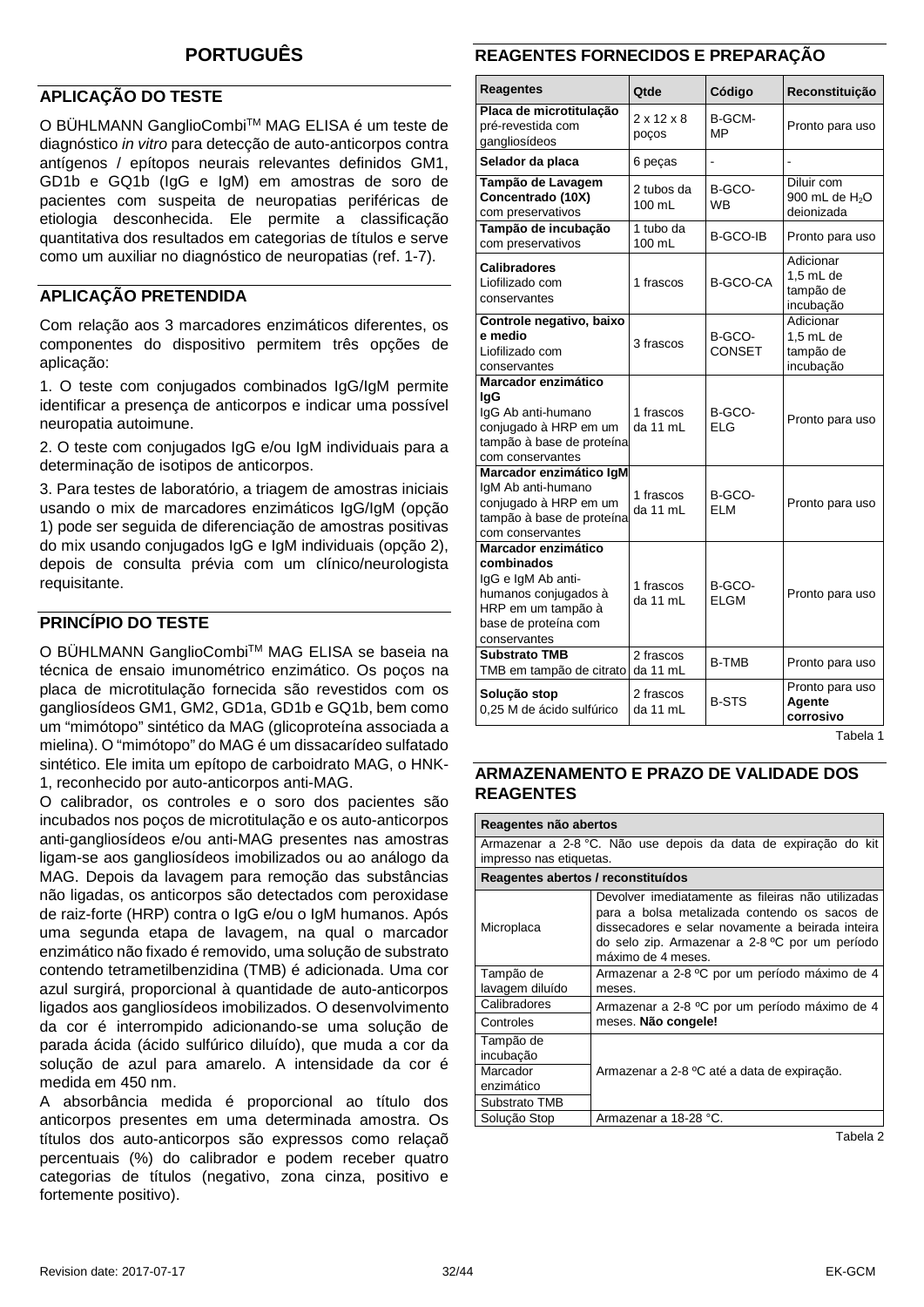#### **MATERIAIS NECESSÁRIOS, MAS NÃO INCLUÍDOS**

- Pipetas de precisão de 10, 100 e 1000 µL com pontas descartáveis
- Tubos descartáveis de poliestireno ou polipropileno para preparação de diluição de amostras
- Cilindro de 1000 mL para diluir tampão de lavagem
- Lavadora de placa e microtituladora ou garrafa de apertar para tampão de lavagem
- Papel mata-borrão
- Rotador de microplaca
- Leitor de placa e microplaca para medição de absorvência a 450 nm

#### **PRECAUÇÕES**

#### **Medidas de segurança**

- Os calibradores (B-GCO-CA) e os controles (B-GCO-CONSET) deste teste contêm componentes de origem humana. Apesar de testados e apresentarem resultado negativo para antígeno de superfície HBV e anticorpos HCV e HIV1/2, os reagentes devem ser manipulados como se fossem capazes de transmitir infecções e devem ser manipulados de acordo com as boas práticas do laboratório, usando as precauções apropriadas.
- Solução stop: A solução de interrupção (B-STS) contém ácido sulfúrico (0,25 M). O reagente é um irritante dos olhos, pele e membranas mucosas. Evite o contato com os olhos, a pele ou a roupa. Após o contato com os olhos ou a pele, lavar imediatamente com água em abundância.
- Reagentes: Evite o contato dos reagentes com a pele, os olhos ou as membranas mucosas. Em caso de contato, leve imediatamente com quantidades abundantes de água, caso contrário, irritação/queimaduras poderão ocorrer.
- A solução não usada deve ser descartada de acordo com as regulamentações locais, estaduais ou federais.

#### **Precauções técnicas**

- Componentes do kit: leia atenciosamente as instruções antes de executar o teste. O desempenho dos testes será afetado negativamente se os reagentes forem diluídos incorretamente, modificados ou armazenados em condições diferentes daquelas detalhadas nesta instrução de uso.
- Os resíduos nos poços da placa de microtitulação resultam do processo de produção. Eles são removidos na etapa de lavagem (etapa 3 do procedimento do ensaio) e não afetam os resultados.
- Prepare os reagentes antes de iniciar o procedimento de teste. Os reagentes utilizados nas **etapas 3 - 9** devem estar frios (2-8 ˚C) e ser mantidos frios durante a pipetagem e lavagem. Deixe que o substrato de TMB atinja a temperatura ambiente (18-28 ˚C).
- Etapas 3-9: utilize reagentes frios (2-8 °C) em todas estas etapas e mantenha-os frios enquanto estiver pipetando. Recomendação: Prepare o tampão de lavagem e o tampão de incubação na véspera da execução do ensaio e deixe-os na geladeira durante toda à noite.
- Etapas de lavagem 3, 6 e 9: as etapas de lavagem são fundamentais para a remoção de resíduos dos poços da placa de microtitulação gerados pelo processo de produção (etapa 3), assim como todos os anticorpos não ligados (etapas 6 e 9).
	- $\rightarrow$  As etapas de lavagem devem ser sempre realizadas com o tampão de lavagem frio (2-8 ˚C).
	- → Certifique-se de que todos os poços estejam completamente vazios depois do último ciclo de lavagem.
- Etapa 9: deixe que o substrato de TMB atinja a temperatura ambiente (18-28 °C) antes de usá-lo.
- Etapa 11: agite as placas de microtitulação durante a incubação com o substrato. A depender do agitador orbital de placas, recomendamos 400 - 600 rpm. A solução deve se movimentar nos poços, mas sem transbordar nem derramar.
- Se uma lavadora automática for utilizada, o "modo de placa" deve ser selecionado para que a dispensação seja executada sequencialmente em todas as tiras antes da aspiração.
- Os componentes não devem ser usados depois da data de validade impressa nos rótulos.
- Não misture diferentes lotes de reagentes.
- Todas as providências devem ser tomadas para se assegurar que não ocorra contaminação cruzada entre os reagentes, amostras ou entre poços.
- Os micropoços não podem ser reutilizados.

#### **COLETA E ARMAZENAMENTO DE AMOSTRAS**

- O procedimento requer <0,1 mL de sangue e <50 µL de soro, respectivamente.
- Para compreender a interferência de amostras hemolisadas, lipêmicas ou ictéricas.
- Colete sangue em tubos comuns (sem anticoagulante), evite a hemólise, deixe em repouso para coagular por uma hora, centrifugue por 10 minutos a aproximadamente 1.500 g à temperatura ambiente (18- 28 °C) e colete o soro.
- Recomendamos congelar alíquotas de amostras de pacientes, se for necessário armazenar as amostras, evitando-se assim a repetição do ciclo de congelamento/descongelamento.
- Armazene as amostras de soro a ≤-20 °C por até 4 meses. Para o armazenamento de longo prazo, recomendamos uma temperatura de -70 °C (as amostras permanecem estáveis por mais de 1 ano). As amostras congeladas devem ser descongeladas e agitadas em vórtex antes da utilização.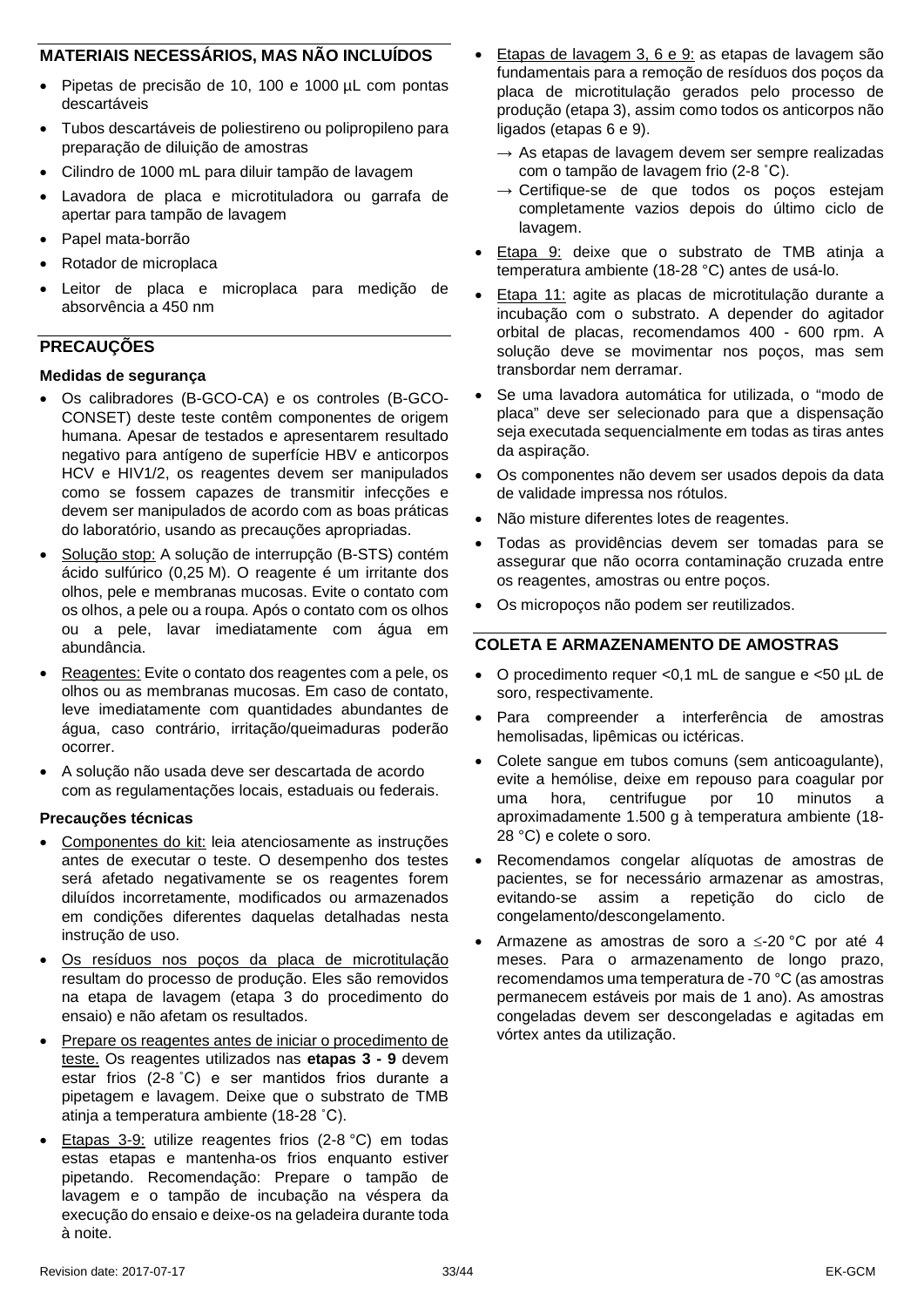#### **PROCEDIMENTO DE TESTE**

#### **Três opções básicas podem ser escolhidas:**

- (1) Detecção de isotipos IgG/IgM combinados (mix): etapas 4a - 4e e 7
- (2) Detecção dos isotipos IgG e IgM: etapas 4a' 4f' e 7'
- (3) Métodos de duas etapas: Opção 1  $\rightarrow$  anticorpos autoimunes, amostras positivas  $\rightarrow$  Opção 2.

*Nota: deixe que o substrato de TMB atinja a temperatura ambiente (18-28 °C).*

- 1. Dilua todas as amostras de pacientes a serem investigadas na proporção de 1:50 com o tampão de incubação. Use 30 µL de soro + 1470 µL (frio: 2-8 °C!) de tampão de incubação. Misture em agitador vórtex e deixe as amostras diluídas, o calibrador e os controles reconstituídos em repouso por 30 minutos a 2-8 °C antes de pipetar (consulte as etapas 4a e 4b).
- 2. Prepare uma placa com a quantidade de tiras necessária para testar as amostras dos pacientes. Sele as tiras remanescentes imediatamente na embalagem de alumínio, juntamente com os sachês de dessecante. Armazene sob refrigeração.

*Nota: use reagentes frios nas etapas 3 a 9.*

3. Lave os poços revestidos duas vezes, usando pelo menos 300 µL de tampão de lavagem frio por poço. Esvazie os poços e bata a placa com firmeza sobre papel mata-borrão para remover completamente todo o líquido remanescente.

*Nota: proceda imediatamente com as próximas etapas.*

#### **Opção 1: detecção do mix de isotipos IgG/IgM**

- 4a.Calibrador: pipete 100 µL de calibrador no poço A1 (consulte a figura 1A).
- 4b.Controles: pipete 100 µL de controle médio no poço B1, de controle baixo no poço A2 e de controle negativo no poço B2 (consulte a figura 1A).

*Nota: caso sejam usadas mais de três tiras por série, o calibrador e os controles podem ser testados em duplicata (consulte a figura 1A).*

- 4c.Soro dos pacientes: pipete 100 µL de soro diluído 1 dos pacientes nos poços C1-H1 (consulte a figura 1A).
- 4d. Soro dos pacientes: pipete 100 µL de soro diluído 2 dos pacientes nos poços C2-H2 (consulte a figura 1A).
- 4e.Pipete 100 µL de soro diluído 3-24 dos pacientes nos poços subsequentes (consulte a figura 1A).

#### **Opção 2: detecção de isotipos IgG**

- 4a'.Calibrador: pipete 100 µL de calibrador no poço A1 (consulte a figura 1B).
- 4b'.Controles: pipete 100 µL de controle médio no poço B1, de controle baixo no poço A2 e de controle negativo no poço B2 (consulte a figura 1B).

*Nota: caso sejam usadas mais de três tiras por isotipo, o calibrador e os controles podem ser testados em duplicatas (consulte a figura 1B).*

- 4c'.Soro dos pacientes: pipete 100 µL de soro diluído 1 dos pacientes nos poços C1-H1 (consulte a figura 1B).
- 4d'.Soro dos pacientes: pipete 100 µL de soro diluído 2 dos pacientes nos poços C2-H2 (consulte a figura 1B).
- Revision date: 2017-07-17 34/44 EK-GCM 4e'.Pipete 100 µL de soro diluído 3-12 dos pacientes nos poços subsequentes.

#### **Detecção de isotipos IgM**

4f'.Repita as etapas 4a'-4e' usando os poços subsequentes ou uma nova placa de microtitulação, se necessário (consulte a figura 1B).

#### **Para as opções 1 e 2: incubação das amostras e lavagens**

- 5. Cubra a placa com um selador e incube por 2 horas  $\pm 5$ minutos a 2-8 °C (não agite a placa).
- 6. Remova o selador da placa. Esvazie os poços e lave três vezes usando pelo menos 300 µL de tampão de lavagem frio (2-8 °C) por poço. Esvazie os poços e bata a placa com firmeza sobre papel mata-borrão para remover o tampão de lavagem completamente.

#### **Para a opção 1: detecção do mix de isotipos IgG/IgM**

7. Adicione 100 µL do marcador enzimático IgG/IgM combinado nos poços.

#### **Para a opção 2: detecção dos isotipos IgG e IgM**

7'. Adicione 100 µL do marcador enzimático IgG ou IgM nos respectivos poços (consulte a figura 1B).

#### **Para as opções 1 e 2: incubação com marcadores enzimáticos, lavagens, detecção**

- 8. Cubra a placa com um selador e incube por 2 horas  $\pm 5$ minutos a 2-8 °C (não agite a placa).
- 9. Remova o selador da placa. Esvazie os poços e lave três vezes usando pelo menos 300 µL de tampão de lavagem frio (2-8 °C) por poço. Esvazie os poços e bata a placa com firmeza sobre papel mata-borrão.

*Nota: deixe que o substrato de TMB atinja a temperatura ambiente (18-28 °C).*

- 10. Adicione 100 µL de solução do substrato de TMB a cada poço.
- 11. Cubra a placa com um selador, incube a placa em um agitador orbital a 400- 600 rpm por 30 ±2 minutos a 18-28 °C. Proteja a placa contra a luz direta.
- 12. Adicione 100 µL de solução de parada a cada poço. Continue com a etapa 13 dentro de 30 minutos.
- 13. Leia a absorbância a 450 nm em um leitor de placa de microtitulação.

#### **CONTROLE DE QUALIDADE**

Uma boa compreensão destas instruções de uso é necessária para se obter resultados confiáveis. Estes resultados serão obtidos somente por meio do emprego de técnicas laboratoriais precisas (atuais diretrizes das Boas Práticas de Laboratório, BPL) e do cumprimento exato das instruções de uso.

Uma vez que não existe soro de controle para anticorpos antigangliosídeos comercialmente disponíveis, recomendamos o uso de um pool de soros positivos e negativos para controle de qualidade interno.

Um valor mínimo de OD de 1,2 é recomendado para o calibrador. Todos os controles devem estar dentro das faixas esperadas estabelecidas (relaçaõ %). As faixas esperadas dos controles são específicas a cada lote e encontram-se indicadas na folha de dados de CQ.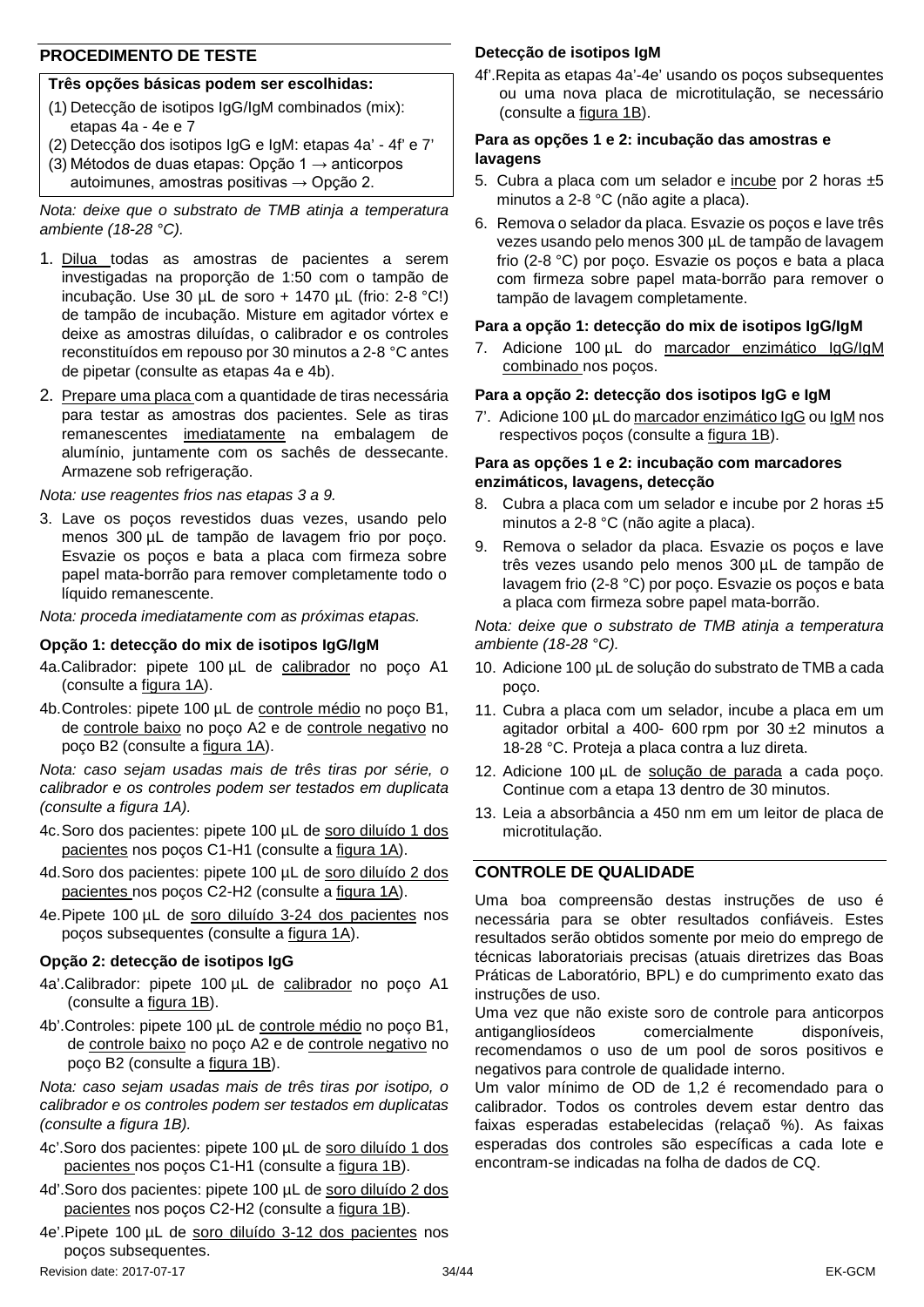As características de desempenho devem estar dentro de limites estabelecidos. Se essas características não atenderem aos limites estabelecidos e a repetição excluir falhas de manuseio, verifique os seguintes problemas: i) se todos os reagentes usados nas etapas 3-9 foram mantidos a 2-8 °C, ii) a exatidão das pipetas, termômetros e temporizadores, iii) a configuração da lavadora e do leitor do ELISA, iv) a data de validade dos reagentes, v) as condições de armazenamento e incubação, vi) a cor da solução do substrato de TMB (deve ser incolor), e vii) a ffpureza da água.

#### **PADRONIZAÇÃO**

O calibrador incluído neste kit foi calibrado contra material de referência interno. Ele foi ajustado para uma relação percentual de 100 %.

#### **RESULTADOS & CÁLCULOS**

#### **Cálculo dos resultados:**

- 1. Registre a absorbância (OD) a 450 nm para cada poço (calibrador, controles e amostras dos pacientes).
- 2. Calcule a média dos valores em duplicata do calibrador e dos controles (se disponíveis).
- 3. Os resultados são expressos em termos da relação entre a absorbância das amostras e a absorbância (média) do calibrador.

#### **Isotipos IgG/IgM combinados**

absorbância das amostras ou controles **x 200**

Relação %: absorbância do calibrador

#### **Isotipos IgG e IgM**

Relação %:

absorbância das amostras ou controles **x 100**

absorbância do calibrador

A maioria das leitoras de microplacas incluem programas para calcular os resultados como Relação %.

*Nota: os resultados apresentados nas tabelas 7 e 8 são apenas exemplos. O calibrador e os controles devem ser utilizados em cada ensaio individual*.

#### **LIMITAÇÕES**

- 1. Recomenda-se que a zona cinza e os resultados positivos obtidos com o mix de marcadores enzimáticos IgG/IgM sejam primeiramente discutidos com um clínico/neurologista requisitante antes da determinação adicional de isotipos com os marcadores enzimáticos IgG e IgM individuais.
- 2. Somente os isotipos de autoanticorpos IgM anti-MAG e IgM anti-GM2 foram descritos na literatura clínica (ref. 1, 2, 6, 7).
- 3. A zona cinza e os resultados positivos para o epítopo de MAG com um mix de marcadores enzimáticos IgG/IgM ou com o marcador enzimático IgM podem ser testados novamente com o teste BÜHLMANN anti-MAG Autoantibodies ELISA (EK-MAG).
- 4. Os autoanticorpos IgM contra GD1a são muito raros, tendo-se demonstrado que eles não apresentam relevância clínica primária (ref. 1, 2, 6, 7).
- 5. As respostas autoimunes podem ser acompanhadas de reatividade cruzada com outros gangliosídeos testados. A reatividade cruzada tipicamente mostra uma alta variação interensaio e pode ser clinicamente irrelevante. Assim sendo, a interpretação dos resultados deve ser feita somente em conjunto com um especialista.
- 6. Devido à polirreatividade dos anticorpos autoimunes (ref. 6) e a diferenças na prevalência geográfica, os resultados do teste devem ser usados apenas para respaldar a interpretação clínica da neuropatia por um especialista, em combinação com o quadro clínico do paciente.
- 7. O BÜHLMANN GanglioCombiTM MAG ELISA ainda não foi validado para amostras de plasmaferese.

#### **INTERPRETAÇÃO DE RESULTADOS**

As limitações correspondentes, se aplicáveis, estão indicadas por números em sobrescrito.

|                                                 | Isotipo: IgG/IgM Mix <sup>1</sup> |                                                          |                                 |  |
|-------------------------------------------------|-----------------------------------|----------------------------------------------------------|---------------------------------|--|
| Corte e categorias /<br>relações de títulos (%) | $30$                              | 30-50                                                    | >50                             |  |
| "MAG"                                           |                                   | Consulte as<br>limitações $2,3$                          | Consulte as<br>limitações $2,3$ |  |
| GM <sub>1</sub>                                 |                                   | Teste<br>novamente<br>num ponto de<br>tempo<br>posterior | Positivo                        |  |
| GM <sub>2</sub>                                 | Negativo                          | Consulte as                                              | Consulte as                     |  |
| GD <sub>1a</sub>                                |                                   | limitações $2,4$                                         | limitações $2,4$                |  |
| GD <sub>1</sub> b                               |                                   |                                                          | Teste<br>novamente              |  |
| GQ1b                                            |                                   | num ponto de<br>tempo<br>posterior                       | Positivo                        |  |

Tabela 18

|                                                 | <b>Isotipo: IgG</b> |                                                          |                                           |
|-------------------------------------------------|---------------------|----------------------------------------------------------|-------------------------------------------|
| Corte e categorias /<br>relações de títulos (%) | $30$                | 30-50                                                    | >50                                       |
| "MAG"                                           |                     | Consulte as<br>limits <sup>2</sup>                       | Consulte as<br>limitações <sup>2</sup>    |
| GM <sub>1</sub>                                 | Negativo            | Teste<br>novamente<br>num ponto de<br>tempo<br>posterior | Positivo                                  |
| GM <sub>2</sub>                                 |                     | Consulte as<br>limits <sup>2</sup>                       | Consulte as<br>$limita\zeta\tilde{o}es^2$ |
| GD <sub>1a</sub>                                |                     | Teste<br>novamente                                       |                                           |
| GD <sub>1</sub> b                               |                     | num ponto de                                             | Positivo                                  |
| GQ1b                                            |                     | tempo<br>posterior                                       |                                           |

Tabela 19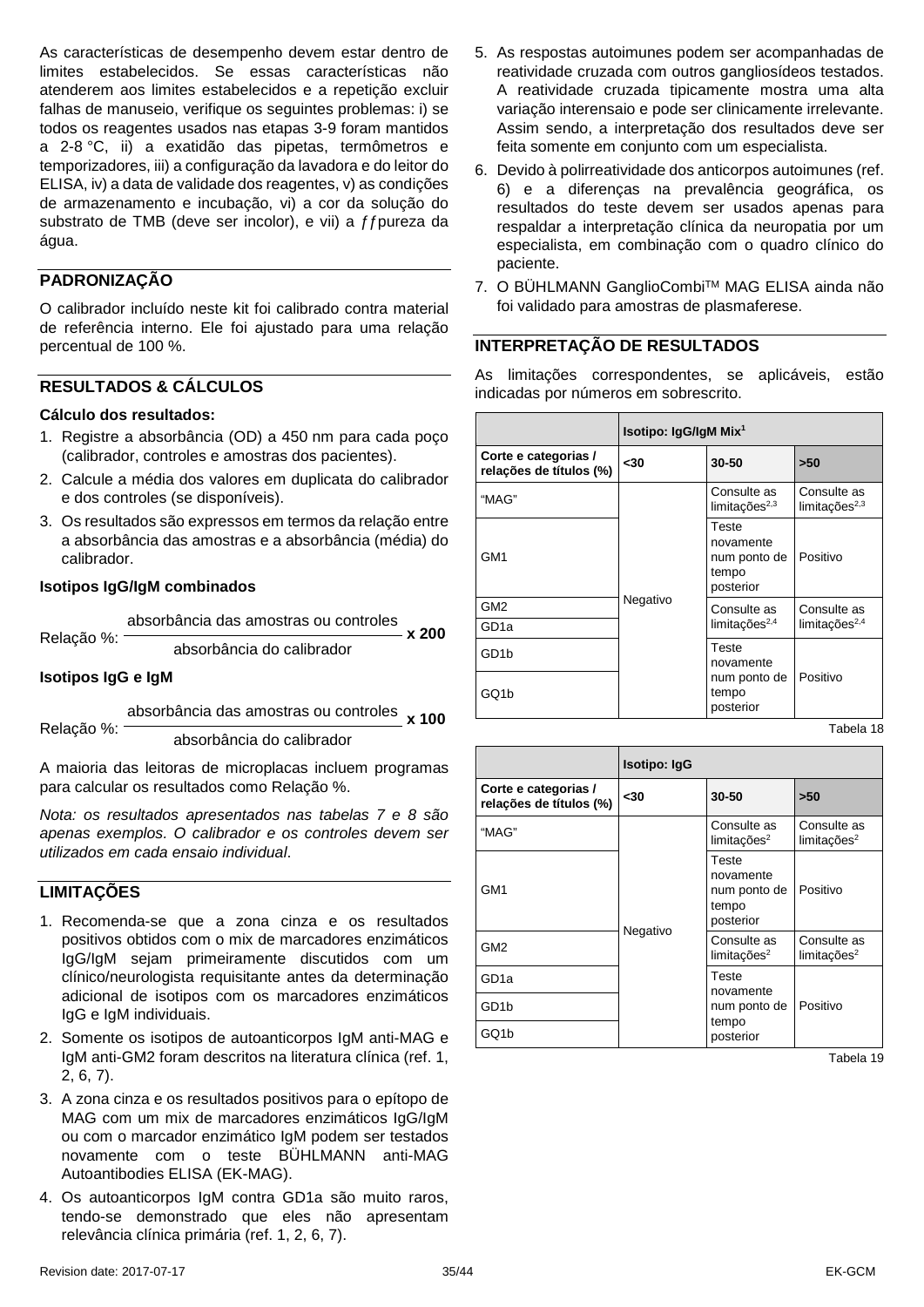|                                                 | <b>Isotipo: IgM</b> |                                        |                                        |  |
|-------------------------------------------------|---------------------|----------------------------------------|----------------------------------------|--|
| Corte e categorias /<br>relações de títulos (%) | $30$                | 30-50                                  | >50                                    |  |
| "MAG"                                           |                     | Consulte as<br>limits <sup>3</sup>     | Consulte as<br>limits <sup>3</sup>     |  |
| GM <sub>1</sub>                                 | Negativo            |                                        | Teste<br>novamente                     |  |
| GM <sub>2</sub>                                 |                     | num ponto de<br>tempo<br>posterior     | Positivo                               |  |
| GD <sub>1a</sub>                                |                     | Consulte as<br>limitações <sup>4</sup> | Consulte as<br>limitações <sup>4</sup> |  |
| GD <sub>1</sub> b                               |                     | Teste<br>novamente                     |                                        |  |
| GQ1b                                            |                     | num ponto de<br>tempo<br>posterior     | Positivo                               |  |

#### Tabela 20

#### **INTERVALOS DE REFERÊNCIA E RELAÇÃO DE CUT-OFF**

Em conjunto com as instruções mencionadas abaixo, um corte de 50 % foi estabelecido. Valores <30 % foram claramente classificados como negativos. As categorias de título estabelecidas baseiam-se em n = 100 doadores de sangue<sup>1</sup> (homens e mulheres adultos com idade entre  $\leq e$ ≥50 anos) e n = 277 amostras patológicas2. As amostras de soro foram analisadas para auto-anticorpos contra cada um dos cinco gangliosídeos (GM1, GM2, GD1a, GD1b e GQ1b), com a detecção dos marcadores enzimáticos IgG, IgM ou IgG/IgM, e para auto-anticorpos contra MAG, com detecção do marcador enzimático IgM, de acordo com o procedimento do ensaio. Os resultados para doadores de sangue normais são mostrados na tabela 18.

Diretrizes de uso do ponto de corte e categorias/relações de títulos (%):

| Interpretação clínica | Corte e categorias/relações de<br>títulos (%) |
|-----------------------|-----------------------------------------------|
| Negativo              | $30$                                          |
| Zona cinza            | $30 - 50$                                     |
| Ponto de corte        | 50                                            |
| Positivo              | $>50-100$                                     |
| Fortemente positivo   | >100                                          |

<sup>1</sup> recebidas de Blutspende Dienst, Berne, CH

2 recebidas do Friedrich-Baur-Institute, Ludwig-Maximilians-University of Munich, GE; University Hospital, Basel, Department of Neurology, CH; Centre Hospitalier Universitaire (CHU) Lyon Sud; Department of Neurology, University of Lyon, FR.

#### **CARACTERÍSTICA DE DESEMPENHO**

#### **Precisão intraensaios:**

**MAG: 3,4 % - 15,0 % do CV; GM1: 1,4 % - 5,7 % do CV; GM2: 2,0 % - 14,2 % do CV; GD1a: 1,5 % - 7,7 % do CV; GD1b: 2,3 % - 4,4 % do CV; GQ1b: 2,6 % - 5,2 % do CV;**  Para cada um dos cinco gangliosídeos revestidos na placa de microtitulação, dois soros antigangliosídeos positivos foram selecionados. As amostras de soro foram testadas em doze replicações em uma única corrida para cada um dos marcadores enzimáticos: Mix de IgG/IgM, IgG e IgM com um lote de reagente. Para o epítopo de MAG sintético revestido na placa de microtitulação, quatro soros anti-MAG positivos foram selecionados e testados em doze replicações em uma única corrida com o marcador enzimático IgM e dois lotes de reagentes. Os resultados estão resumidos nas tabelas 9, 10, 11 e 12.

#### **Precisão interensaios:**

**MAG: 5,6% - 15,1% do CV; GM1: 9,0% - 21,0% do CV; GM2: 5,0% - 16,5% do CV; GD1a: 11,1 % - 24,1% do CV; GD1b: 8,0% - 13,2% do CV; GQ1b: 8,2 % - 19,6% do CV.**  Para cada um dos cinco gangliosídeos revestidos na placa de microtitulação, dois soros antigangliosídeos positivos foram selecionados. As amostras de soro foram testadas em replicações individuais em 20 corridas independentes diárias, uma para cada marcador enzimático: Mix de IgG/IgM, IgG e IgM. Para o epítopo de MAG sintético revestido na placa de microtitulação, quatro soros anti-MAG positivos foram selecionados e testados em duplicatas em dez corridas independentes, uma por dia, com o marcador enzimático IgM. Os estudos de precisão interensaio foram realizados com um lote de reagentes. Os resultados estão resumidos nas tabelas 13, 14, 15 e 16.

#### **Limite do branco (LoB): ≤6,1 %**

O LoB foi estabelecido de acordo com a diretriz EP17-A do CLSI. Doze replicações do branco (tampão de incubação) foram testadas por gangliosídeo em uma única corrida para todos os três marcadores enzimáticos: Mix de IgG/IgM, IgG e IgM. Uma vez que os resultados do teste de autoanticorpos MAG somente podem ser interpretados no contexto da detecção de IgM, o epítopo de MAG foi testado somente com o marcador enzimático IgM. O Limite do branco (LoB), expresso como a % da absorbância do calibrador, foi calculado como ≤6,1 % para o mix de marcadores enzimáticos IgG/IgM, ≤3,5 % para o marcador enzimático IgG e ≤5,3 % para o marcador enzimático IgM. O valor mais alto do LoB obtido com os três marcadores enzimáticos diferentes foi usado para determinar o Limite do branco (LoB) geral. O LoD foi calculado usando-se análise paramétrica.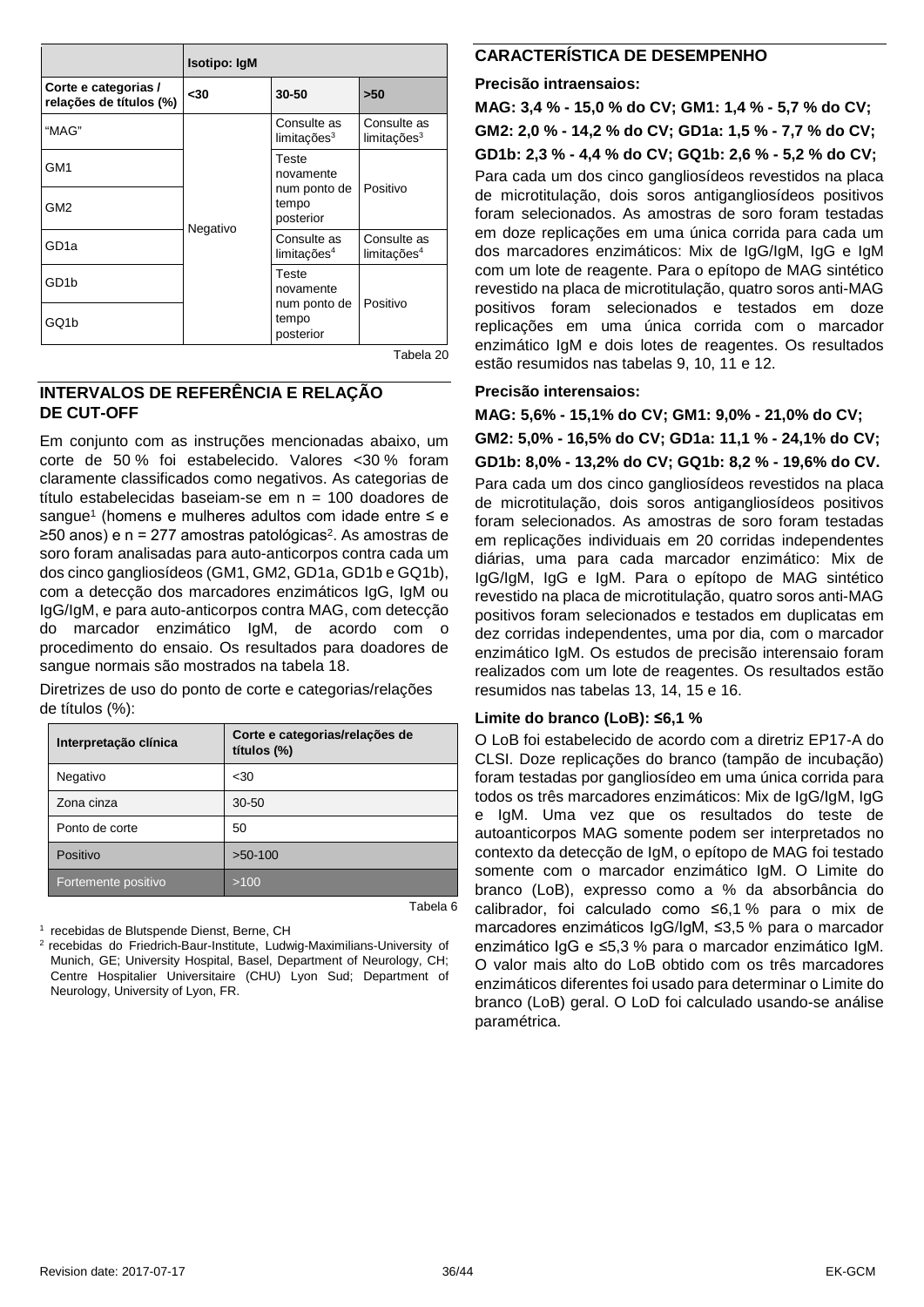#### **Limite de detecção (LoD): ≤8,1 %**

O LoD foi estabelecido de acordo com a diretriz EP17-A do CLSI. Para cada um dos cinco gangliosídeos e para o MAG sintético revestido na placa de microtitulação, uma única amostra clínica, representando uma baixa concentração de anticorpos, foi selecionada. As amostras de baixo nível foram medidas em doze replicações em uma única corrida para cada um dos três marcadores enzimáticos: Mix de IgG/IgM, IgG e IgM. Uma vez que os resultados do teste de autoanticorpos MAG somente podem ser interpretados no contexto da detecção de IgM, o epítopo de MAG foi testado somente com o marcador enzimático IgM. O Limite de detecção (LoD), expresso como a % da absorbância do calibrador, foi calculado como ≤8,1 % para o mix de marcadores enzimáticos IgG/IgM, ≤6,3 % para o marcador enzimático IgG e ≤6,9 % para o marcador enzimático IgM. O valor mais alto do LoD obtido com os três marcadores enzimáticos diferentes foi usado para se determinar o Limite de detecção (LoD) geral.

#### **Sensibilidade funcional: ≤8,1 %**

Os valores de precisão obtidos para amostras de soro no estudo de precisão interensaio foram plotados contra seus valores percentuais médios. Um ajuste polinomial cúbico foi aplicado aos pontos de dados para se obter um perfil de precisão. Como não se observou uma intersecção do intervalo de confiança de 95 % unilateral do ajuste com o critério de aceitação de 20 % do CV, determinou-se que a sensibilidade funcional é igual ao LoD. Os resultados estão resumidos na figura 2.

#### **Linearidade**

A faixa linear do GanglioCombiTM MAG ELISA BÜHLMANN foi determinada de acordo com a diretriz de teste EP06-A do CLSI. Foram usados múltiplos soros com concentrações distribuídas em toda a faixa de medição do teste, permitindo a avaliação da maioria das combinações de gangliosídeos/marcadores enzimáticos. As amostras de soro foram diluídas de acordo com as instruções de uso. Em caso de amostras de soro com resultado alto positivo, uma diluição maior foi aplicada (1:2000). Subsequentemente, séries de diluição de cada amostra foram preparadas em graduações de 10 %, usando-se o tampão de incubação como diluente. A linearidade foi definida como o intervalo no qual a diferença relativa entre o ajuste linear e, se significativo, o ajuste polinomial de maior ordem, ficou abaixo de 20 %. Para valores ≤25 %, uma diferença absoluta abaixo de 5 % foi permitida. Uma faixa linear abrangendo e ultrapassando as categorias de títulos do GanglioCombiTM MAG ELISA BÜHLMANN de < 30 % negativo; 30 – 50 % - zona cinza; 50 – 100 % positivo, e >100 % fortemente positivo, foi confirmada para todos os cinco gangliosídeos revestidos na placa de microtitulação. Para o epítopo de MAG sintético, um limite superior da faixa linear de 75 % foi observado na categoria de titulação positiva. Os resultados estão resumidos na tabela 17.

#### **Comparação de métodos para o "mimótopo" de MAG: Anti-MAG Autoantibodies ELISA (EK-MAG): κ = 0,85 Anti-SGPG Autoantibodies ELISA (EK-SGPG): κ = 0,77**

80 amostras clínicas de soro com sinais de autoanticorpos IgM anti-MAG em toda a faixa de medição foram testadas em singlets com a detecção do marcador enzimático IgM em placas de microtitulação revestidas com MAG e com o teste anti-MAG Autoantibodies ELISA (EK-MAG) e o anti-SGPG Autoantibodies ELISA (EK-SGPG). As medições foram realizadas usando-se dois lotes de placas de microtitulação revestidas com MAG. Os resultados foram analisados com estatísticas Kappa. Os dados de correlação podem ser vistos nas figuras 3A e 3B.

#### **SUBSTÂNCIAS INTERFERENTES**

Nenhuma interferência foi detectada com as seguintes substâncias até as concentrações indicadas: bilirrubina não conjugada (soro ictérico): 40 mg/dL; bilirrubina conjugada (soro ictérico): 60 mg/dL; hemoglobina: 400 mg/dL; hemolisado (sangue hemolisado): 400 mg/dL e triglicérides (Intralipid®): 2000 mg/dL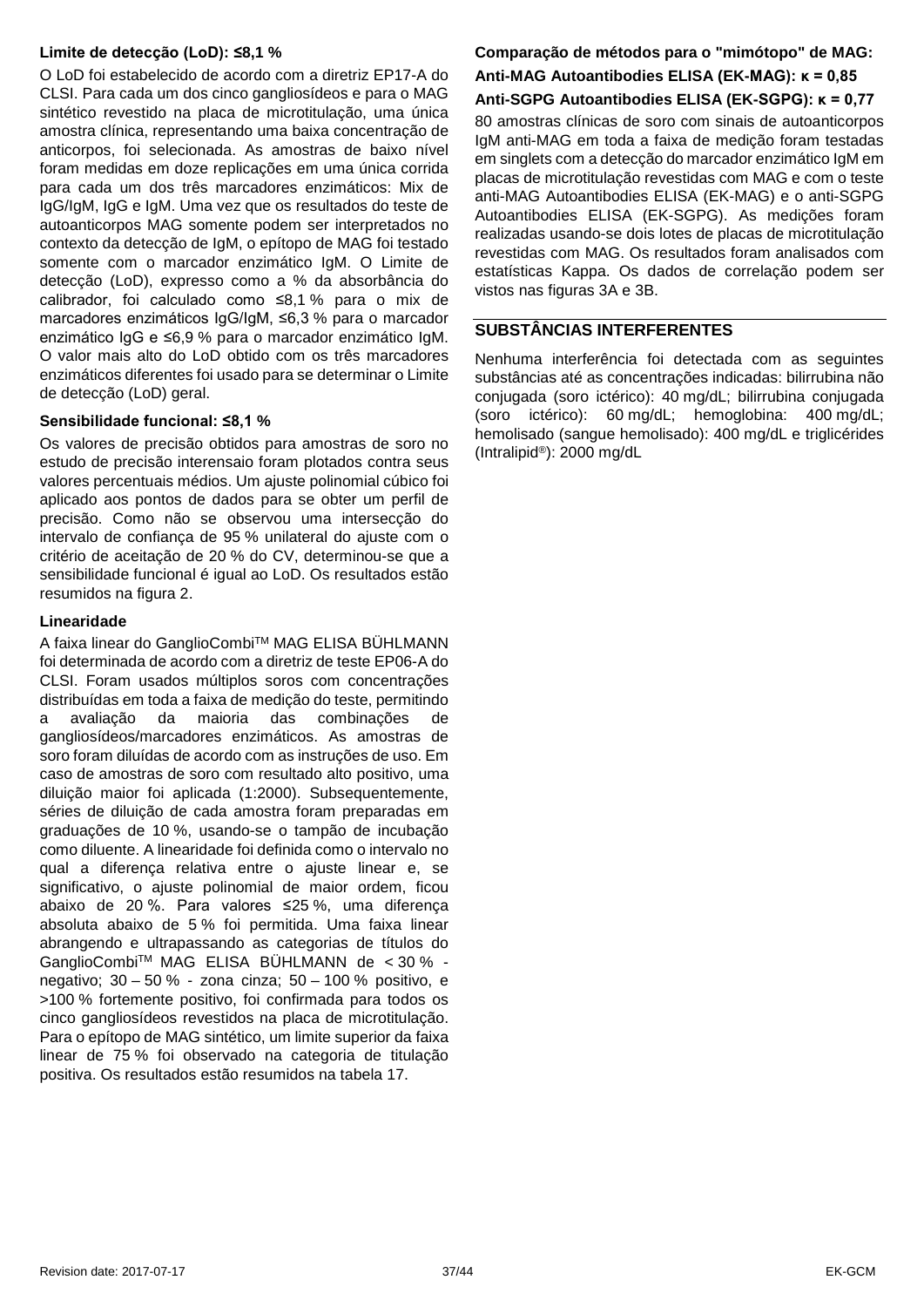#### **APPENDIX I**

#### **TABLES AND FIGURES / TABELLEN UND ABBILDUNGEN / TABLEAUX ET FIGURES / TABELLE E FIGURE / TABLAS Y FIGURAS / TABLAS E FIGURAS**

#### **Microtiter plate set-up: IgG/IgM-Mix label** IgG/IgM Mix 6 7 8 9 10 11 12  $\overline{1}$  $\overline{2}$ 3  $\overline{4}$ 5  $CTRL$  $CTRL$ Calibrator CAL  $<sup>CI</sup>$ </sup> Low<br>CTRL<br>Neg  $Low$ <br>CTRL CTRL<br>Med CTRL Control Med Neg "MAG"  $\ddot{\cdot}$  :  $\dddot{\cdot}$  : GM<sub>1</sub>  $\dddot{\cdot}$ GM<sub>2</sub>  $\dddot{\cdot}$ GD<sub>1a</sub>  $\overline{\cdot \cdot \cdot}$ GD1b GQ1b  $\ddot{\cdot}$ Patient Patient Patient Patient Patient  $\mathbf{1}$  $\overline{2}$ 3  $\overline{4}$ 5 Figure 1A:  $\leq 24$  patients / Kit (2 MP / Kit)

#### <span id="page-37-0"></span>**Microtiter plate set-up: IgG & IgM labels**



Figure 1B : 2 profiles / patient, ≤ 12 patients / Kit (2 MP / Kit)

#### **Example of Results**

#### **A IgG/IgM-Mix label**

| <b>B-GCO-ELGM</b>            | Absorbance<br>(OD450) | Ratio<br>[%] | Result/<br>Suggestion   |
|------------------------------|-----------------------|--------------|-------------------------|
| Calibrator                   | 1.415                 |              |                         |
|                              | 1.445                 |              |                         |
| Calibrator Avg.              | 1.430                 | 200          |                         |
| <b>Medium Control</b>        | 0.498                 | 69           |                         |
|                              | 0.482                 | 67           |                         |
| Med. Control Avg.            | 0.490                 | 68           |                         |
| Low Control                  | 0.195                 | 27           |                         |
|                              | 0.191                 | 26           |                         |
| Low Control Avg.             | 0.193                 | 27           |                         |
| Negative Control             | 0.090                 | 12           |                         |
|                              | 0.100                 | 14           |                         |
| Neg. Control Avg.            | 0.095                 | 13           |                         |
| Sample 1<br>"MAG"            | 0.300                 | 42           | Retest<br><b>EK-MAG</b> |
| Sample 1<br>GM <sub>1</sub>  | 0.544                 | 76           | Positive                |
| Sample 1<br>GM <sub>2</sub>  | 0.106                 | 15           | Negative                |
| Sample 1<br>GD <sub>1a</sub> | 0.162                 | 45           | Grey zone               |
| Sample 1<br>GD1b (w          | 0.745                 | 104          | Strongly positive       |
| Sample 1<br>GQ1b             | 0.090                 | 13           | Negative                |
|                              |                       |              | Table 7                 |

#### **Example of Results**

#### **B IgG & IgM labels**

| Enzyme label                               |                         | Absorbance<br>(OD450)   |                | Ratio<br>[%]                      |                 | Category        |
|--------------------------------------------|-------------------------|-------------------------|----------------|-----------------------------------|-----------------|-----------------|
| B-GCO-ELG/<br><b>B-GCO-ELM</b>             | IgG                     | lgM                     | IgG            | lgM                               | IgG             | IgM             |
| Calibrator<br>Calibrator Avg.              | 1.789<br>1.833<br>1.836 | 2.576<br>2.527<br>2.551 | 100            | 100                               |                 |                 |
| <b>Medium Control</b><br>Med. Control Avg. | 1.267<br>1.237<br>1.252 | 1.743<br>1.764<br>1.753 | 69<br>67<br>68 | 68<br>69<br>69                    |                 |                 |
| <b>Low Control</b><br>Low Control Avg.     | 0.567<br>0.584<br>0.571 | 0.938<br>0.942<br>0.940 | 30<br>32<br>31 | 37<br>37<br>37                    |                 |                 |
| Neg. Control<br>Neg. Control.<br>Avg.      | 0.061<br>0.051<br>0.056 | 0.098<br>0.095<br>0.097 | 3<br>3<br>3    | 4<br>4<br>$\overline{\mathbf{4}}$ |                 |                 |
| Sample 1<br>"MAG"                          | 0.532                   | 0.208                   | 29             | 8                                 | Not<br>relevant | Neg.            |
| Sample 1<br>GM <sub>1</sub>                | 0.171                   | 3.814                   | 9              | 150                               | Neg.            | Strong.<br>Pos. |
| Sample 1<br>GM <sub>2</sub>                | 0.116                   | 0.095                   | 6              | 37                                | Neg.            | Grey zone       |
| Sample 1<br>GD <sub>1a</sub>               | 1.117                   | 0.574                   | 61             | 23                                | Pos.            | Neg.            |
| Sample 1<br>GD <sub>1</sub> b              | 1.021                   | 0.354                   | 56             | 14                                | Pos.            | Neg.            |
| Sample 1<br>GQ1b                           | 0.378                   | 0.208                   | 21             | 8                                 | Neg.            | Neg.            |

#### **Intra-Assay Precision (Within-Run)**

| Enzyme label IqM: synthetic "MAG" |      |              |           |           |           |                |           |       |  |  |  |  |
|-----------------------------------|------|--------------|-----------|-----------|-----------|----------------|-----------|-------|--|--|--|--|
|                                   |      |              | Lot L15AB |           | Lot L24AD |                |           |       |  |  |  |  |
| <b>Sample</b>                     |      | $\mathbf{2}$ | 3         | 4         |           | $\overline{2}$ | 3         | 4     |  |  |  |  |
| Mean<br>[Ratio]                   | 65.8 | 78.9         | 155.<br>0 | 152.<br>9 | 68.6      | 88.4           | 182.<br>6 | 171.1 |  |  |  |  |
| SD<br>[Ratio]                     | 4.5  | 7.6          | 5.2       | 7.3       | 10.3      | 7.2            | 17.2      | 19.4  |  |  |  |  |
| <b>CV [%]</b>                     | 6.9  | 9.6          | 3.4       | 4.7       | 15.0      | 8.2            | 9.4       | 11.3  |  |  |  |  |

Table 9

Table 8

| Enzyme label IqG/IqM |                 |                  |      |              |     |                |     |              |     |                                  |  |
|----------------------|-----------------|------------------|------|--------------|-----|----------------|-----|--------------|-----|----------------------------------|--|
| Ganglio<br>sides     | GM <sub>1</sub> | IGM <sub>1</sub> |      |              |     |                |     |              |     | GM2 GM2 GD1aGD1aGD1bGD1bGQ1bGQ1b |  |
| <b>Sample</b>        |                 | $\mathbf{2}$     |      | $\mathbf{2}$ | 1   | $\overline{2}$ | 1   | $\mathbf{2}$ | 1   | $\mathbf{2}$                     |  |
| Mean<br>[Ratio]      | 86              | 156              | 72   | 192          | 124 | 264            | 110 | 310          | 286 | 84                               |  |
| <b>SD</b><br>[Ratio] | 1.2             | 2.5              | 5.2  | 1.2          | 4.8 | 2.0            | 2.0 | 4.0          | 4.6 | 1.9                              |  |
| <b>CV [%]</b>        | 2.9             | 3.2              | 14.2 | 1.2          | 7.7 | 1.5            | 3.6 | 2.6          | 3.2 | 4.5                              |  |

Table 10

Table 7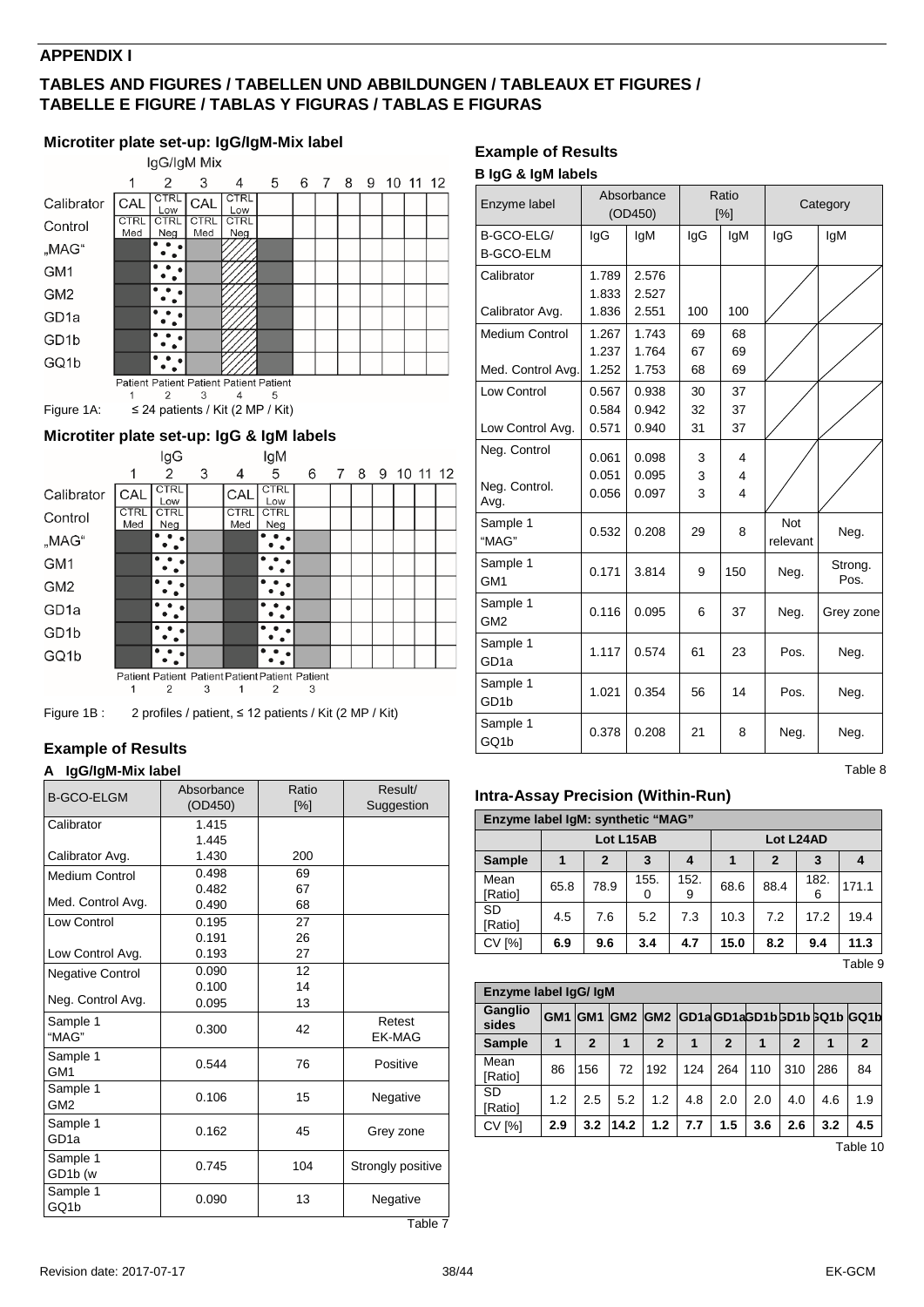#### **APPENDIX I**

#### **TABLES AND FIGURES / TABELLEN UND ABBILDUNGEN / TABLEAUX ET FIGURES / TABELLE E FIGURE / TABLAS Y FIGURAS / TABLAS E FIGURAS**

#### **Intra-Assay Precision (Within-Run)**

| <b>Enzyme label lgG</b> |                 |              |         |              |                              |                |     |             |     |              |
|-------------------------|-----------------|--------------|---------|--------------|------------------------------|----------------|-----|-------------|-----|--------------|
| Ganglio<br>sides        | GM <sub>1</sub> |              | GM1 GM2 |              | GM2 GD1aGD1aGD1bGD1bGQ1bGQ1b |                |     |             |     |              |
| <b>Sample</b>           |                 | $\mathbf{2}$ |         | $\mathbf{2}$ |                              | $\overline{2}$ |     | $\mathbf 2$ |     | $\mathbf{2}$ |
| Mean<br>[Ratio]         | 59              | 82           | 49      | 115          | 72                           | 153            | 139 | 111         | 89  | 222          |
| <b>SD</b><br>[Ratio]    | 1.6             | 4.7          | 1.8     | 6.9          | 4.4                          | 7.2            | 4.0 | 2.8         | 4.5 | 5.8          |
| <b>CV [%]</b>           | 2.7             | 5.7          | $3.7*$  | $6.0*$       | 6.1                          | 4.7            | 2.9 | 2.5         | 5.1 | 2.6          |
|                         | _               |              |         |              |                              |                |     |             |     |              |

Table 11

| Enzyme label IgM     |                 |                  |     |                |                                   |                |     |                |     |              |
|----------------------|-----------------|------------------|-----|----------------|-----------------------------------|----------------|-----|----------------|-----|--------------|
| Ganglio<br>sides     | GM <sub>1</sub> | IGM <sub>1</sub> |     |                | GM2 GM2 GD1aGD1aGD1bGD1bGQ1b GQ1b |                |     |                |     |              |
| <b>Sample</b>        |                 | $\mathbf{2}$     |     | $\overline{2}$ |                                   | $\overline{2}$ |     | $\overline{2}$ |     | $\mathbf{2}$ |
| Mean<br>[Ratio]      | 79              | 87               | 43  | 152            | 122                               | 103            | 56  | 142            | 72  | 74           |
| <b>SD</b><br>[Ratio] | 1.8             | 1.2              | 0.9 | 4.8            | 3.6                               | 3.9            | 2.5 | 3.3            | 3.8 | 2.6          |
| <b>CV [%]</b>        | 2.3             | 1.4              | 2.0 | 3.1            | $3.0**$                           | $3.8**$        | 4.4 | 2.3            | 5.2 | 3.5          |

Table 12

#### **Inter-Assay Precision (Between-Run)**

| Enzyme label IgM: synthetic "MAG" |                  |       |       |       |  |  |  |  |  |  |
|-----------------------------------|------------------|-------|-------|-------|--|--|--|--|--|--|
|                                   | <b>Lot 3317N</b> |       |       |       |  |  |  |  |  |  |
| <b>Sample</b>                     |                  |       |       |       |  |  |  |  |  |  |
| Mean [Ratio]                      | 106.0            | 115.1 | 176.1 | 173.6 |  |  |  |  |  |  |
| SD [Ratio]                        | 11.7             | 17.4  | 12.6  | 9.7   |  |  |  |  |  |  |
| CV [%]                            | 11.0             | 15.1  | 7.1   | 5.6   |  |  |  |  |  |  |

| able |  |
|------|--|
|      |  |

| Enzyme label IgG/IgM |                 |                  |      |                |                                  |                |     |              |     |              |
|----------------------|-----------------|------------------|------|----------------|----------------------------------|----------------|-----|--------------|-----|--------------|
| Ganglio<br>sides     | GM <sub>1</sub> | IGM <sub>1</sub> |      |                | GM2 GM2 GD1aGD1aGD1bGD1bGQ1bGQ1b |                |     |              |     |              |
| <b>Sample</b>        |                 | $\overline{2}$   | 1    | $\overline{2}$ |                                  | $\overline{2}$ |     | $\mathbf{2}$ |     | $\mathbf{2}$ |
| Mean<br>[Ratio]      | 74              | 184              | 138  | 176            | 224                              | 92             | 96  | 306          | 92  | 26<br>2      |
| SD<br>[Ratio]        | 3.5             | 13.9             | 11.3 | 7.8            | 14.2                             | 7.5            | 4.8 | 13.4         | 3.8 | 13.3         |
| <b>CV [%]</b>        | 9.5             | 15.2 16.5        |      | 8.9            | 12.7                             | 16.2 10.1      |     | 8.8          | 8.2 | 110.1        |
| Table 14             |                 |                  |      |                |                                  |                |     |              |     |              |

| Enzyme label IqG     |                 |                  |         |                   |      |                |           |              |      |                          |
|----------------------|-----------------|------------------|---------|-------------------|------|----------------|-----------|--------------|------|--------------------------|
| Ganglio<br>sides     | GM <sub>1</sub> | IGM <sub>1</sub> | GM2 GM2 |                   |      |                |           |              |      | GD1aGD1aGD1bGD1bGQ1bGQ1b |
| <b>Sample</b>        |                 | $\overline{2}$   |         | $\mathbf{2}$      |      | $\overline{2}$ |           | $\mathbf{2}$ |      | $\mathbf{2}$             |
| Mean<br>[Ratio]      | 52              | 84               | 45      | 118               | 44   | 139            | 109       | 140          | 42   | 204                      |
| <b>SD</b><br>[Ratio] | 6.4             | 17.6             | 6.4     | 21.5              | 10.6 | 15.5           | 14.2 18.5 |              | 8.3  | 23.6                     |
| <b>CV [%]</b>        | 12.4            | 21.0             |         | $14.1*18.2*124.1$ |      | 11.1           | 13.0      | 13.2         | 19.6 | 11.6                     |

Table 15

#### **Inter-Assay Precision (Between-Run)**

| Enzyme label IgM |                 |                 |                 |                 |      |                          |      |              |      |              |
|------------------|-----------------|-----------------|-----------------|-----------------|------|--------------------------|------|--------------|------|--------------|
| Ganglio<br>sides | GM <sub>1</sub> | GM <sub>1</sub> | GM <sub>2</sub> | GM <sub>2</sub> |      | GD1aGD1aGD1bGD1bGQ1bGQ1b |      |              |      |              |
| <b>Sample</b>    |                 | $\overline{2}$  | 1               | $\mathbf{2}$    | 1    | $\overline{2}$           | 1    | $\mathbf{2}$ |      | $\mathbf{2}$ |
| Mean<br>[Ratio]  | 102             | 63              | 47              | 120             | 112  | 65                       | 154  | 46           | 171  | 63           |
| SD<br>[Ratio]    | 10.9            | 5.7             | 2.4             | 8.8             | 35.2 | 14.6                     | 19.1 | 3.7          | 16.2 | 9.9          |
| <b>CV [%]</b>    | 10.7            | 9.0             | 5.0             | 7.3             |      | 31.5**22.6**             | 12.4 | 8.0          | 9.5  | 15.6         |

Table 16

\*Auto-antibody/ isotype combination not described in the literature were not included in the final analysis.

\*\*Auto-antibody/ isotype combination, which have not been shown to be of primary clinical relevance, were not included in the final analysis.

#### **Functional Sensitivity**





#### **Linearity**

| Ganglio-         | Enzyme | <b>Serum</b>     | Range     | Linear    |  |
|------------------|--------|------------------|-----------|-----------|--|
| sides            | label  |                  | measured  | range     |  |
| "MAG"            | IgM    | Reg 83           | $3 - 81$  | $3 - 75$  |  |
|                  |        | Reg 54           | $22 - 57$ | $22 - 57$ |  |
|                  | lgG    | SP <sub>69</sub> | 7-94      | $7-94$    |  |
|                  |        | P II             | $9 - 181$ | 17-175    |  |
|                  |        | JJ               | $6 - 127$ | $6 - 127$ |  |
|                  | lgM    | SP <sub>69</sub> | 10-93     | 21-79     |  |
| GM <sub>1</sub>  |        |                  | 14-148    | 26-114    |  |
|                  |        | SM <sub>1</sub>  | 9-138     | $9 - 89$  |  |
|                  |        |                  | 16-173    | 30-128    |  |
|                  | Mix    | P II             | 16-302    | 16-302    |  |
|                  |        | SP <sub>69</sub> | 14-218    | 22-178    |  |
| GM2              | IgM    | RL1739           | $8 - 110$ | 13-102    |  |
|                  | IgG    | EP4076           | 4-88      | 4-88      |  |
| GD <sub>1a</sub> | IgM    | 68-MA            | 14-111    | 14-111    |  |
|                  |        | МS               | 7-106     | 17-103    |  |
|                  | lgG    | 581-SP           | $5 - 99$  | $5 - 99$  |  |
| GD1b             | lgM    | 72 BR            | 14-163    | 14-148    |  |
|                  | Mix    | 581-SP           | 18-264    | 18-176    |  |
|                  |        |                  | 12-198    | 34-166    |  |
| GQ1b             | lgG    | MG               | 18-228    | 18-228    |  |

Table 17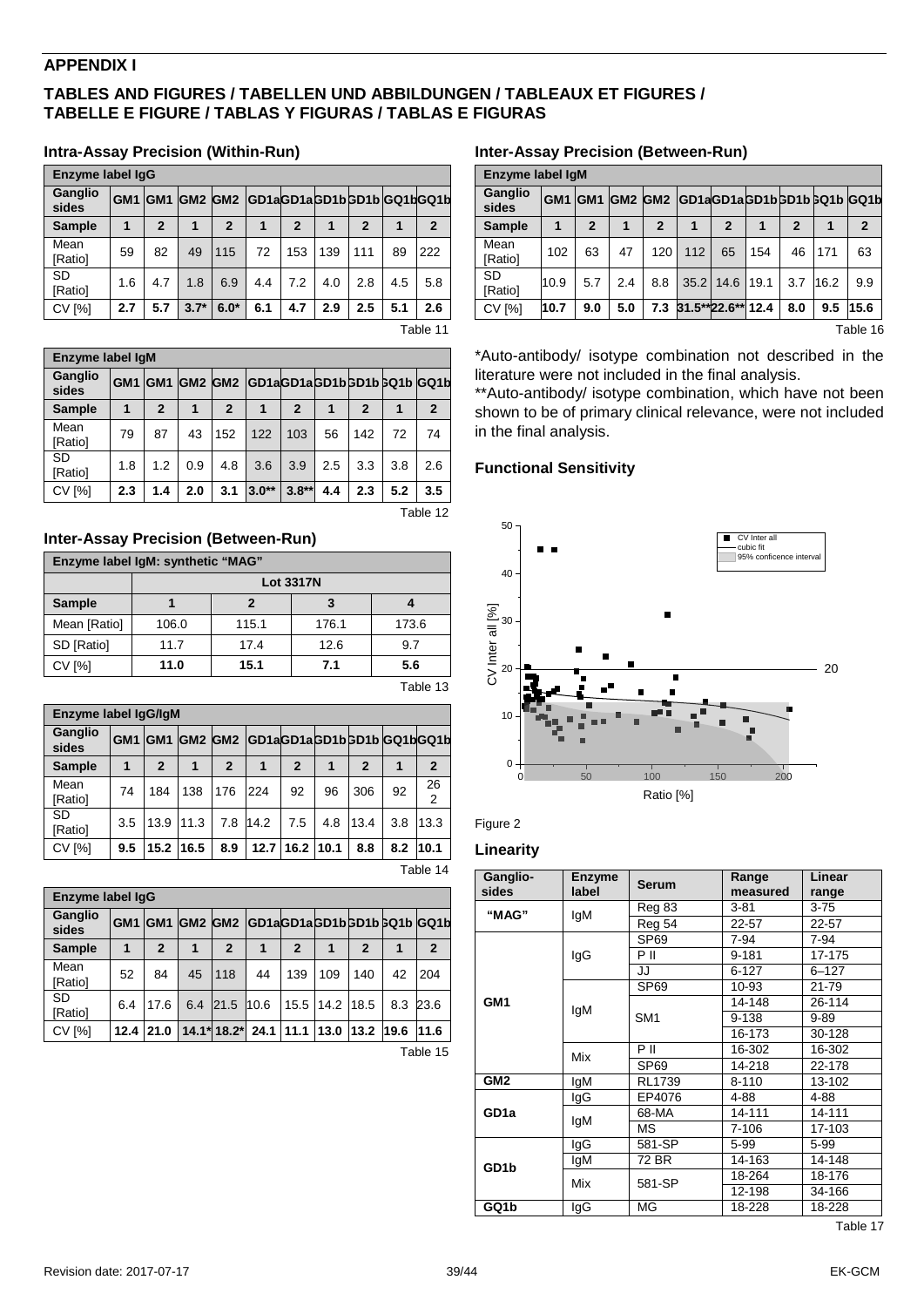#### **APPENDIX I**

#### **TABLES AND FIGURES / TABELLEN UND ABBILDUNGEN / TABLEAUX ET FIGURES / TABELLE E FIGURE / TABLAS Y FIGURAS / TABLAS E FIGURAS**

#### **Method comparison for MAG "mimotope"**



Figure 3A: The horizontal line indicates the 50 % ratio cut-off applied in the BÜHLMANN GanglioCombi™ ELISA tests. The vertical line indicates the 1000 BTU cut-off applied in the anti-MAG Autoantibody ELISA.



Figure 3B: The horizontal line indicates the 50 % ratio cut-off applied in the BÜHLMANN GanglioCombi™ ELISA tests. The vertical line indicates the cut-off value of 1 applied in the anti-SGPG Autoantibody ELISA.

#### **Normal Blood Donors**

| Category          | anti-Ganglioside and MAG autoantibodies (%) |  |  |
|-------------------|---------------------------------------------|--|--|
|                   | MAG, GM1, GM2, GD1a, GD1b, GQ1b             |  |  |
| Negative          | $91 - 100$                                  |  |  |
| Greyzone          | ი-6                                         |  |  |
| Positive          | $0 - 4$                                     |  |  |
| Strongly positive |                                             |  |  |

Table 18

Distribution frequency, of individual anti-Ganglioside- and MAG autoantibodies (%) in normal blood donors ( $n = 100$ ) detected with BÜHLMANN GanglioCombi<sup>TM</sup> MAG ELISA assays, classified into titre categories. The results depict values for individual ganglioside-isotype (IgG/IgM mix, IgG or IgM) and MAG-IgM combinations

.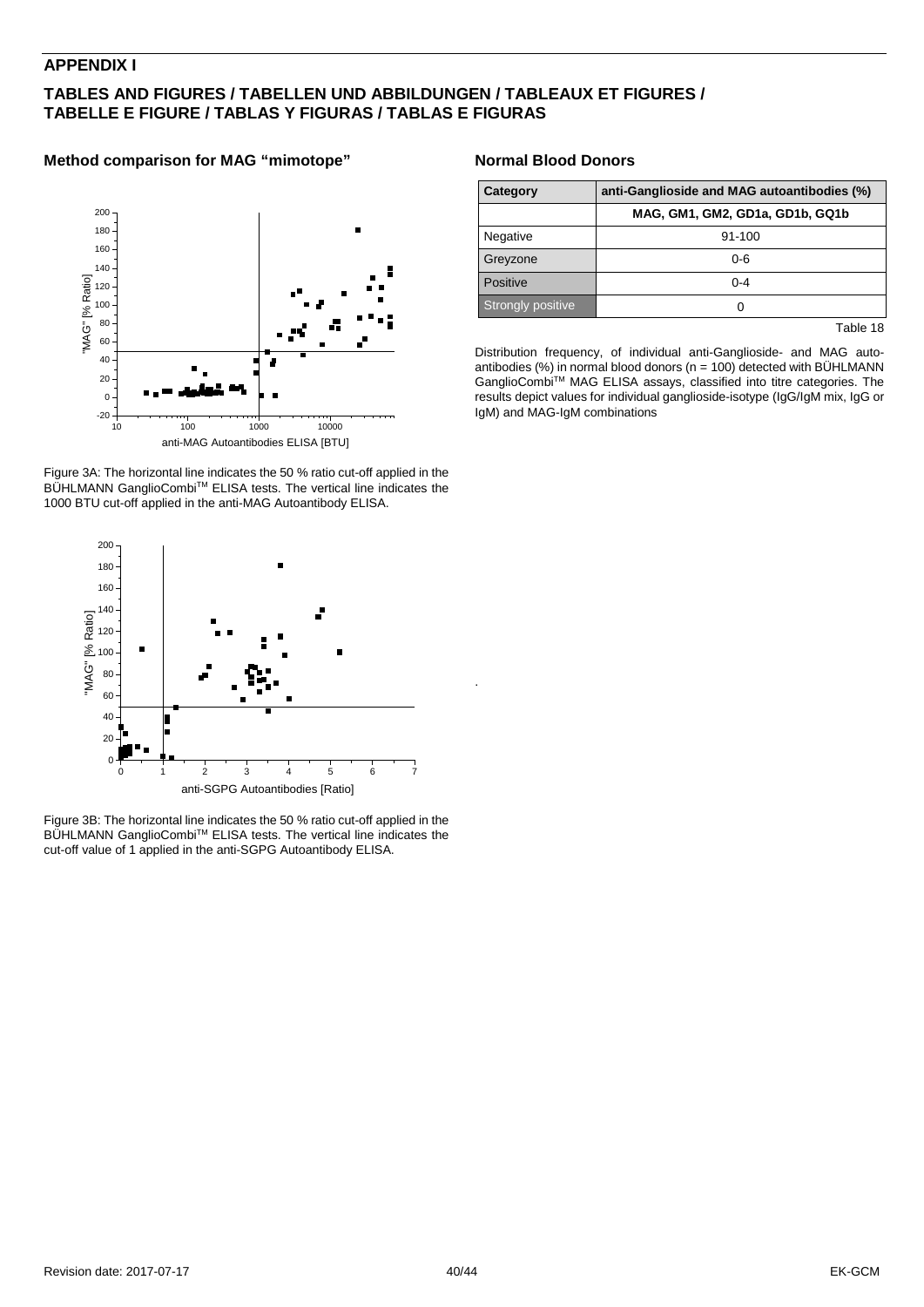#### **APPENDIX II**

**NOTES / NOTIZEN / NOTES / NOTE / NOTAS**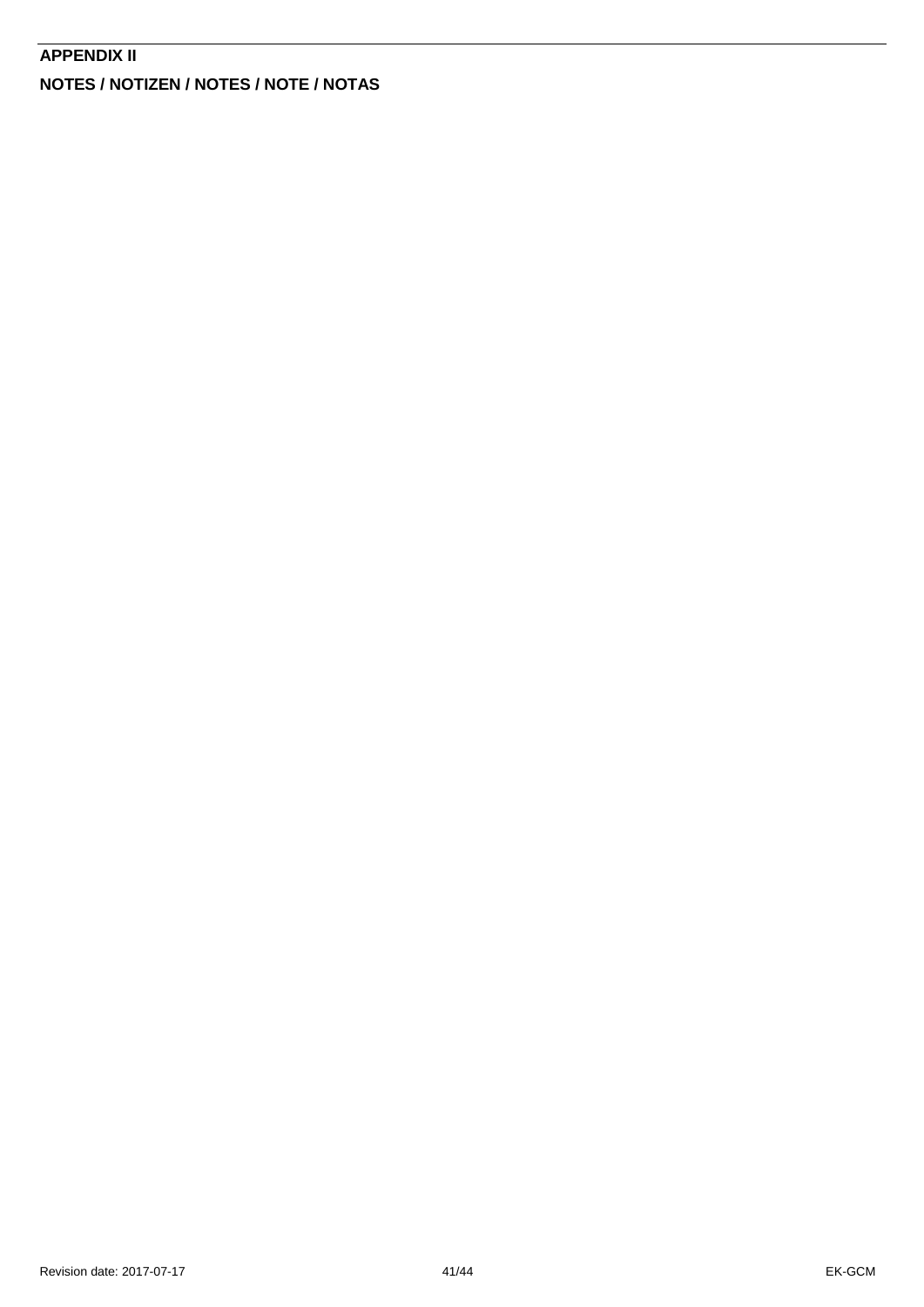#### **APPENDIX III**

#### **REFERENCES / REFERENZEN / RÉFÉRENCES / RIFERIMENTI / REFERENCIAS**

- 1. Willison HJ and Yuki N: *Peripheral neuropathies and anti-glycolipid antibodies.* Brain 125, 2591-2625  $(2002)$ .
- 2. Latov N: *Diagnosis and treatment of chronic acquired demyelinating polyneuropathies.* Nature Reviews Neurology 10, 435-446 (2014).
- 3. Burns TM and Mauermann ML: *The Evaluation of Polyneuropathies.* Neurology Clinical Practice 76, 6-13  $(2011).$
- 4. Stork ACJ et al. *Prevalence, specificity and functionality of anti-ganglioside antibodies in*  associated with *gammopathy*. Journal of Neuroimmunology 268, 89-94 (2014).
- 5. Humbel RL and Schmit P: *Anticorps antigangliosides et neuropathies peripheriques*. Rev Med Liege 51, 368- 375 (1996).
- 6. Bourque P R et al. *Autoimmune peripheral neuropathies.* Clin Chim Acta 449, 37-42 (2015)
- 7. Delmont E and Willison H: *Diagnostic Utility of Auto Antibodies in Inflammatory Nerve Disorders*; J of Neuromuscular Diseases 2, 107-112 (2015)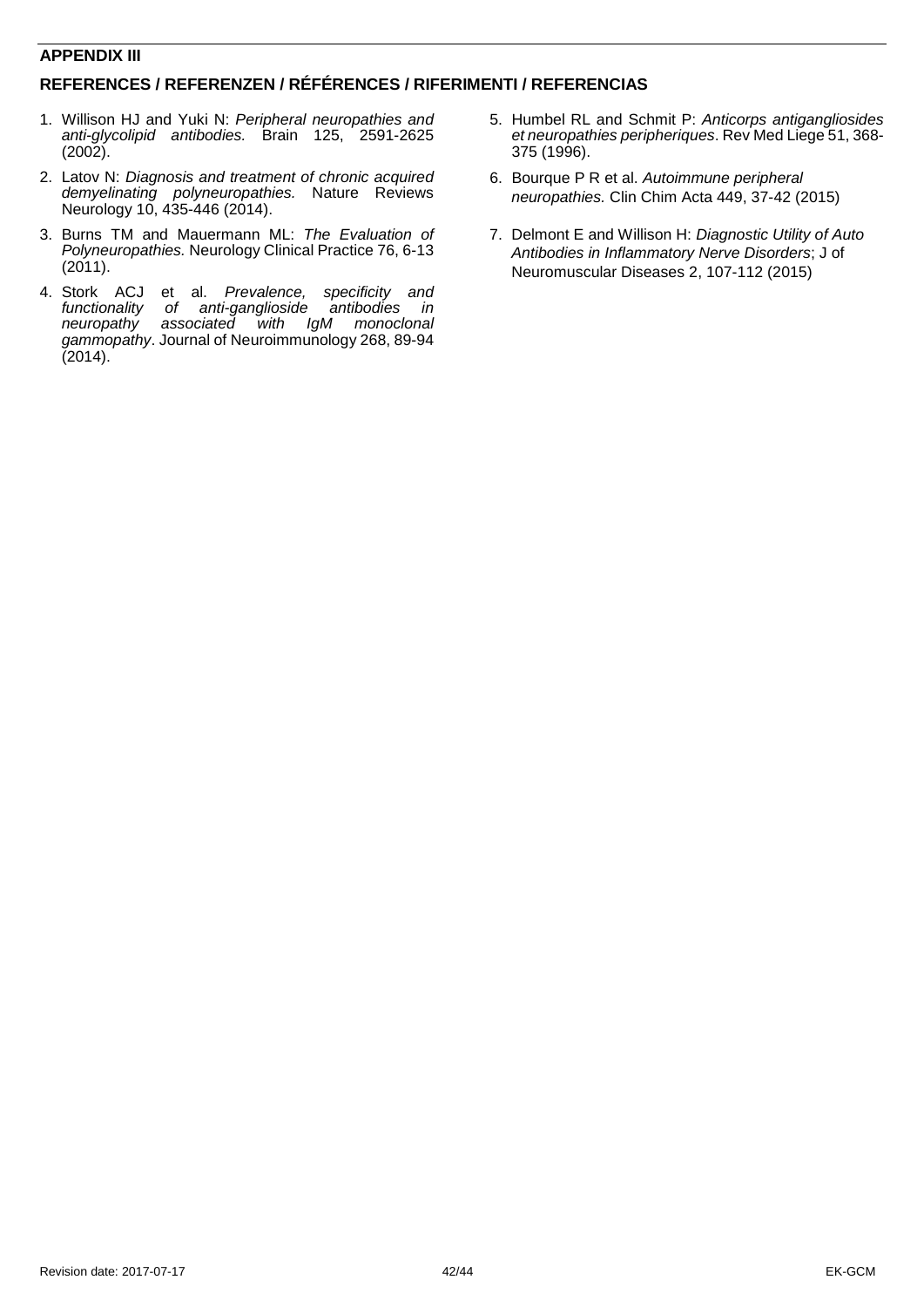### **APPENDIX IV SHORT PROTOCOL**



#### **TIME TO RESULT: 4.5 HOURS**